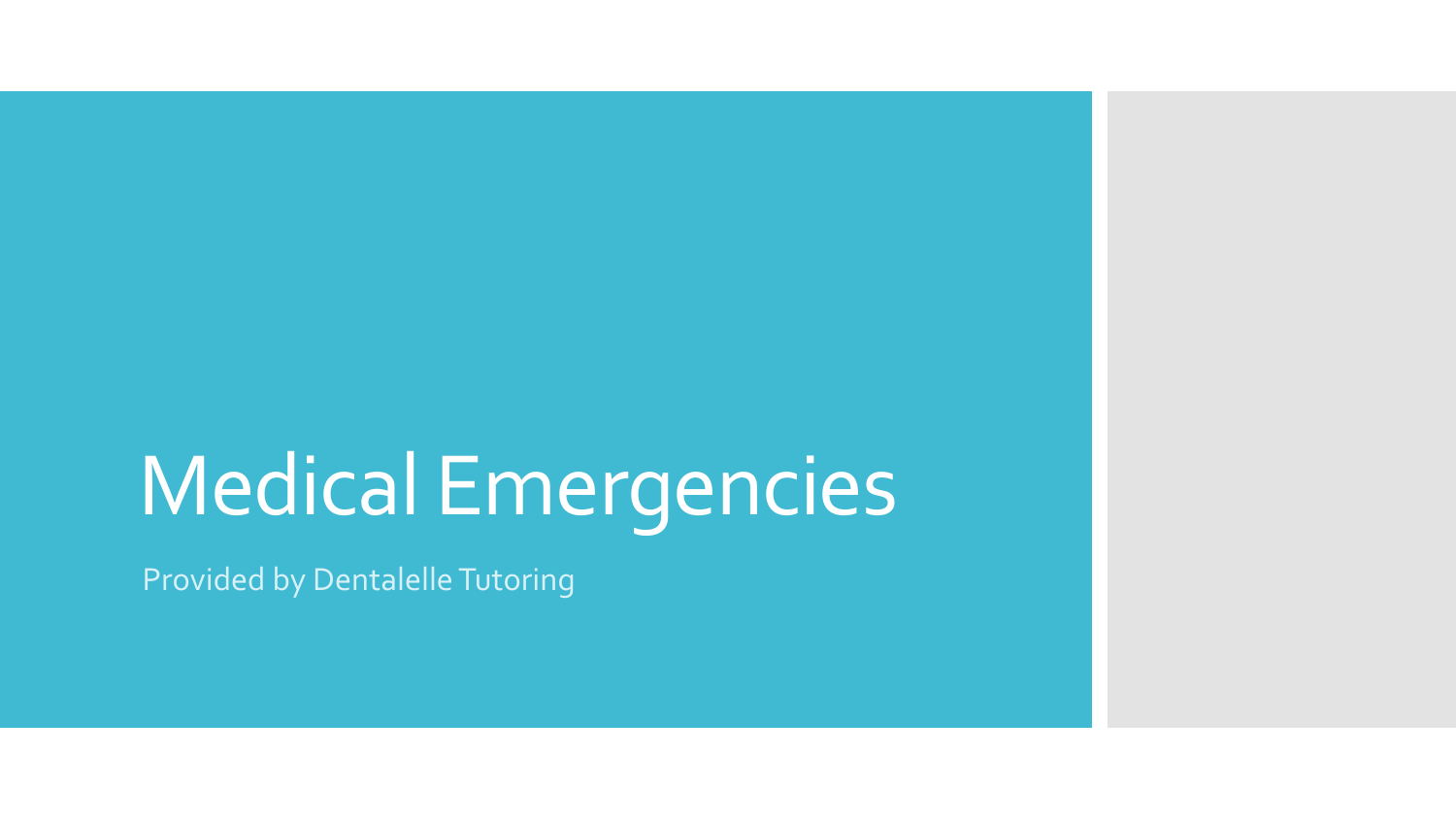#### Essential Emergency Drugs

| Drug                                     | Indication                                                                                                   | Initial Adult Dose                                                                                    |
|------------------------------------------|--------------------------------------------------------------------------------------------------------------|-------------------------------------------------------------------------------------------------------|
| 1. Oxygen<br>2. Epinephrine              | almost any medical emergency<br>anaphylaxis<br>asthma unresponsive to albuterol/salbutamol<br>cardiac arrest | 100%: inhalation<br>0.1 mg i.v., or 0.3-0.5 mg i.m.<br>0.1 mg i.v., or 0.3-0.5 mg i.m.<br>$1$ mq i.v. |
| 3. Nitroglycerin<br>4. Antihistamine     | pain of angina<br>allergic reactions                                                                         | 0.3-0.4 mg sublingual                                                                                 |
| (diphenhydramine or<br>chlorpheniramine) |                                                                                                              | 25-50 mg i.v., i.m.<br>10-20 mg i.v., i.m.                                                            |
| 5. Albuterol/salbutamol<br>6. Aspirin    | asthmatic bronchospasm<br>myocardial infarction                                                              | 2 sprays: inhalation<br>$160 - 325$ mg                                                                |

#### Charts **Charts Charts Additional Emergency Drugs**

| Drug |                                 | Indication                                                                                       | Initial Adult Dose                                      |
|------|---------------------------------|--------------------------------------------------------------------------------------------------|---------------------------------------------------------|
|      | 1. Glucagon                     | hypoglycemia in unconscious patient                                                              | $1$ mq i.m.                                             |
|      | 2. Atropine                     | clinically significant bradycardia                                                               | 0.5 mg i.v. or i.m.                                     |
|      | 3. Ephedrine                    | clinically significant hypotension                                                               | 5 mg i.v., or 10-25 mg i.m.                             |
|      | 4. Hydrocortisone               | adrenal insufficiency                                                                            | $100$ mq i.v. or i.m.                                   |
|      |                                 | recurrent anaphylaxis                                                                            | 100 mg i.v. or i.m.                                     |
|      | 5. Morphine or<br>nitrous oxide | angina-like pain unresponsive to nitroglycerin<br>angina-like pain unresponsive to nitroglycerin | titrate $2$ mg i.v., $5$ mg i.m.<br>$-35%$ , inhalation |
|      | 6. Naloxone                     | reversal of opioid overdose                                                                      | $0.1$ mg i.v.                                           |
|      | 7. Lorazepam or                 | status epilepticus                                                                               | $4$ mq i.m. or i.v.                                     |
|      | Midazolam                       | status epilepticus                                                                               | $5$ mg i.m. or i.v.                                     |
|      | 8. Flumazenil                   | benzodiazepine overdose                                                                          | $0.1$ mq i.v.                                           |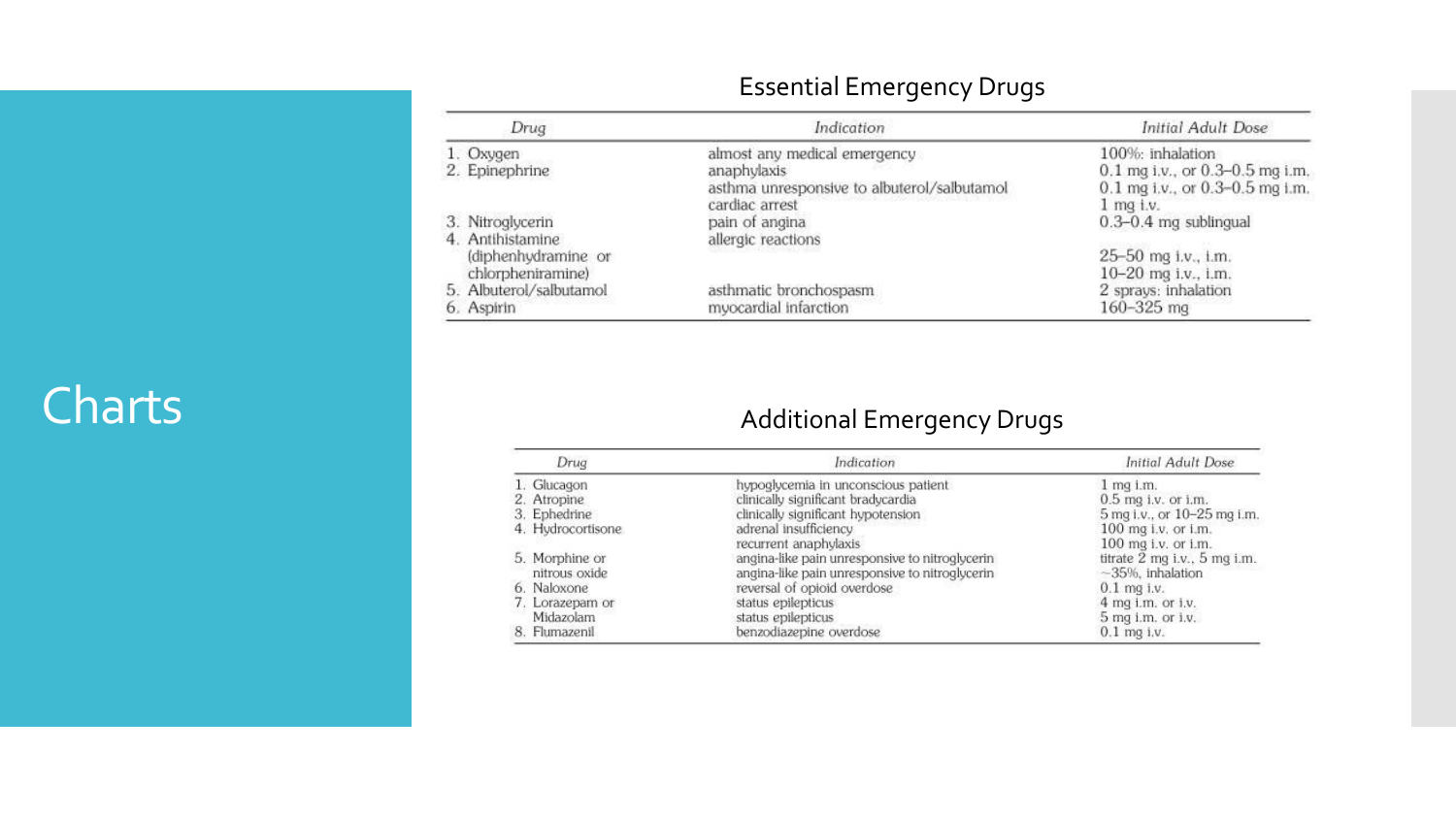#### Medical Emergencies

- Medical emergencies were most likely to occur during and after local anesthesia, primarily during tooth extraction and endodontics. Over 60% of the emergencies were syncope, with hyperventilation the next most frequent at 7%.
- In the United States and Canada, studies have also shown that syncope is the most common medical emergency seen by dentists.Syncope represented approximately 50% of all emergencies reported in one particular study, with the next most common event, mild allergy, represented only 8% of all emergencies.
- In addition to syncope, other emergencies reported to have occurred include allergic reactions, angina pectoris/myocardial infarction, cardiac arrest, postural hypotension, seizures, bronchospasm and diabetic emergencies.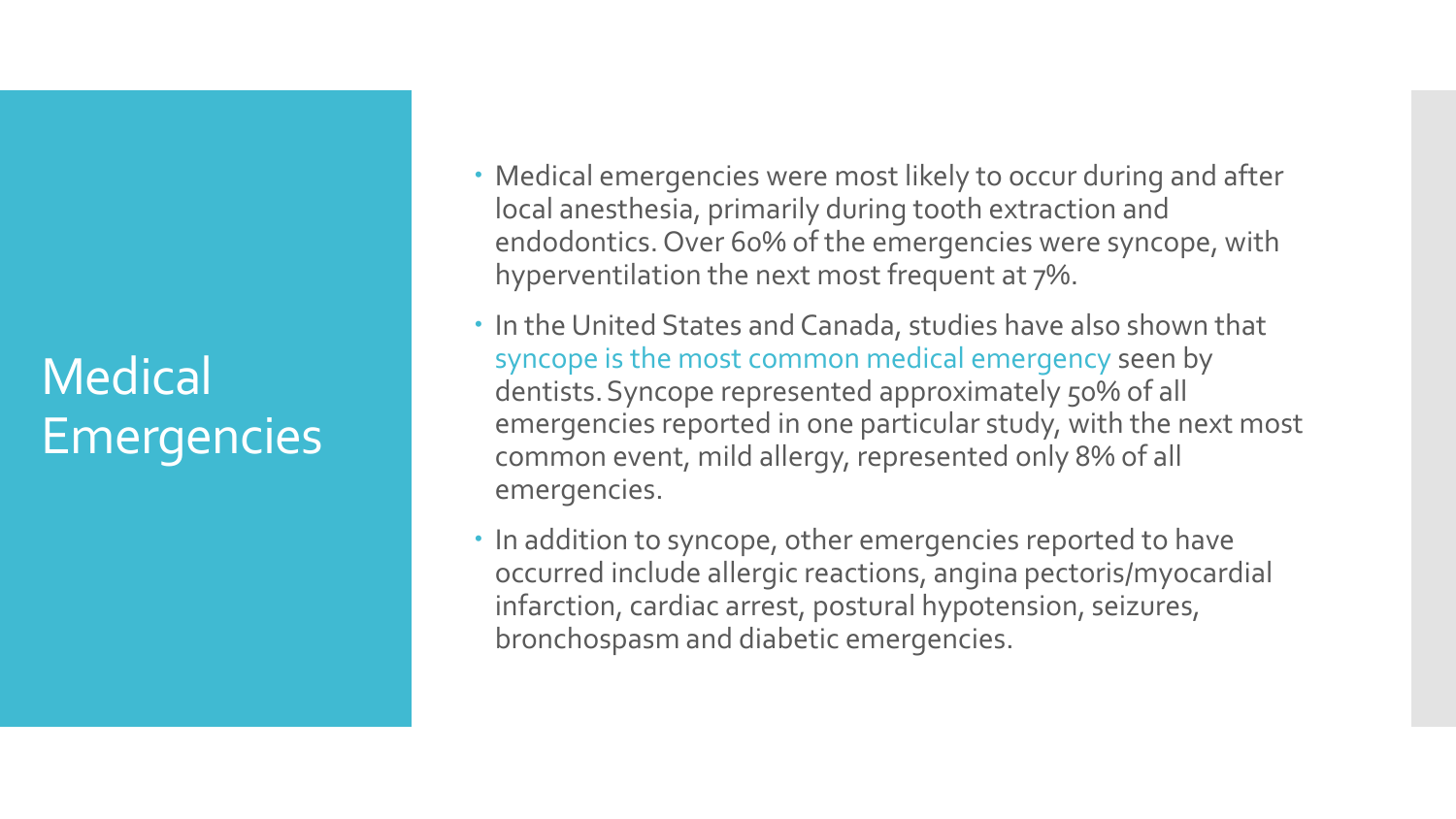# Essential Drug List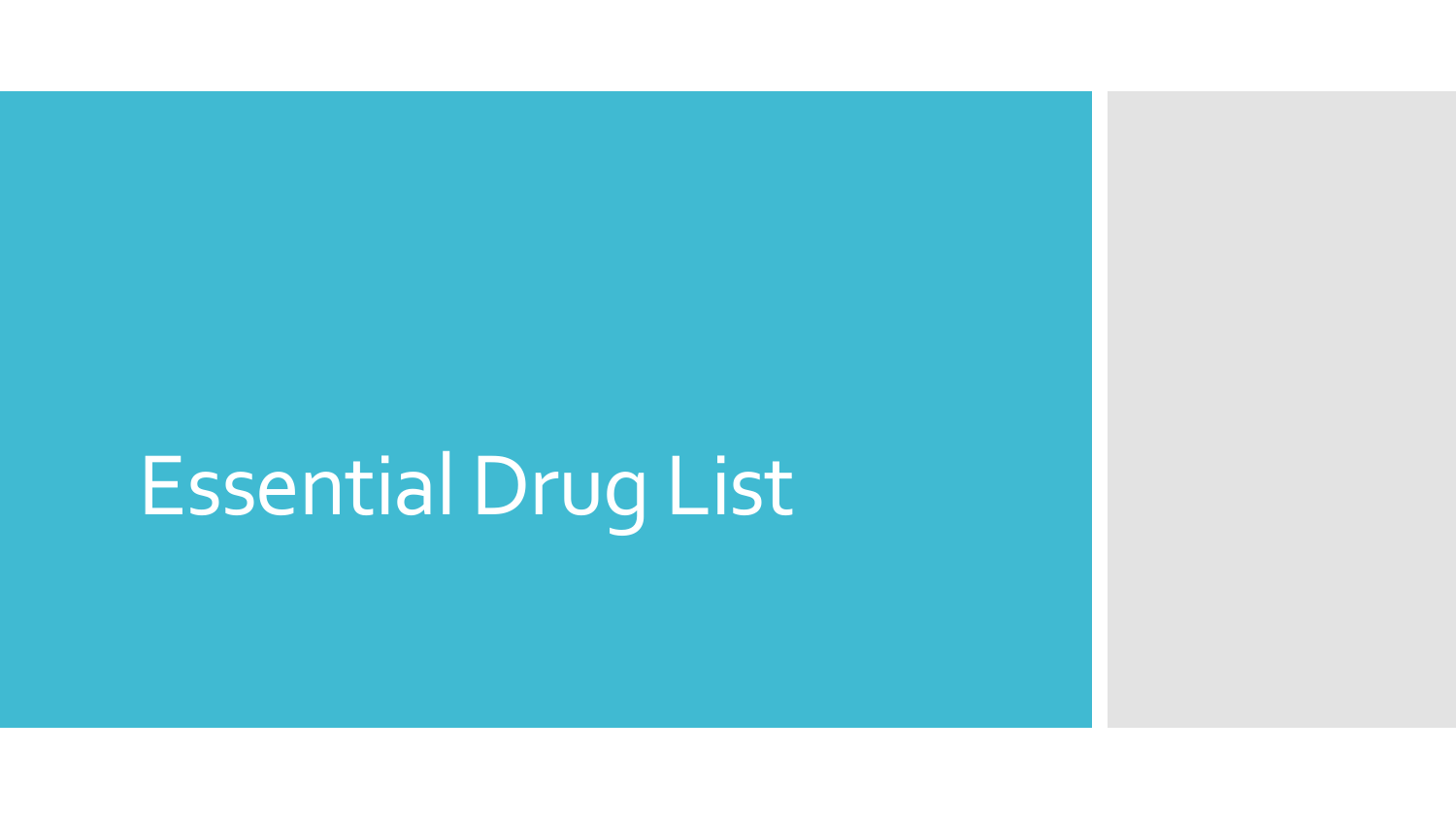#### Jxygen

- Oxygen is indicated for every emergency except hyper ventilation. This should be done with a clear full face mask for the spontaneously breathing patient and a bag -valve -mask device for the apneic patient. Therefore whenever possible, with the exception of the patient who is hyperventilating, oxygen should be administered.
- Oxygen should be available in a portable source, an "E" -size cylinder which holds over 600 liters. This should allow for more than enough oxygen to be available for the patient until resolution of the event or transfer to a hospital. If the patient is conscious, or unconscious yet spontaneously breathing, oxygen should be delivered by a full face mask, where a flow rate of 6 to 10 liters per minute is appropriate for most adults.
- If the patient is unconscious and apneic, use a bag-valve-mask device where a flow rate of 10 to 15 liters per minute is appropriate. A positive pressure device may be used in adults, provided that the flow rate does not exceed 35 liters per minute.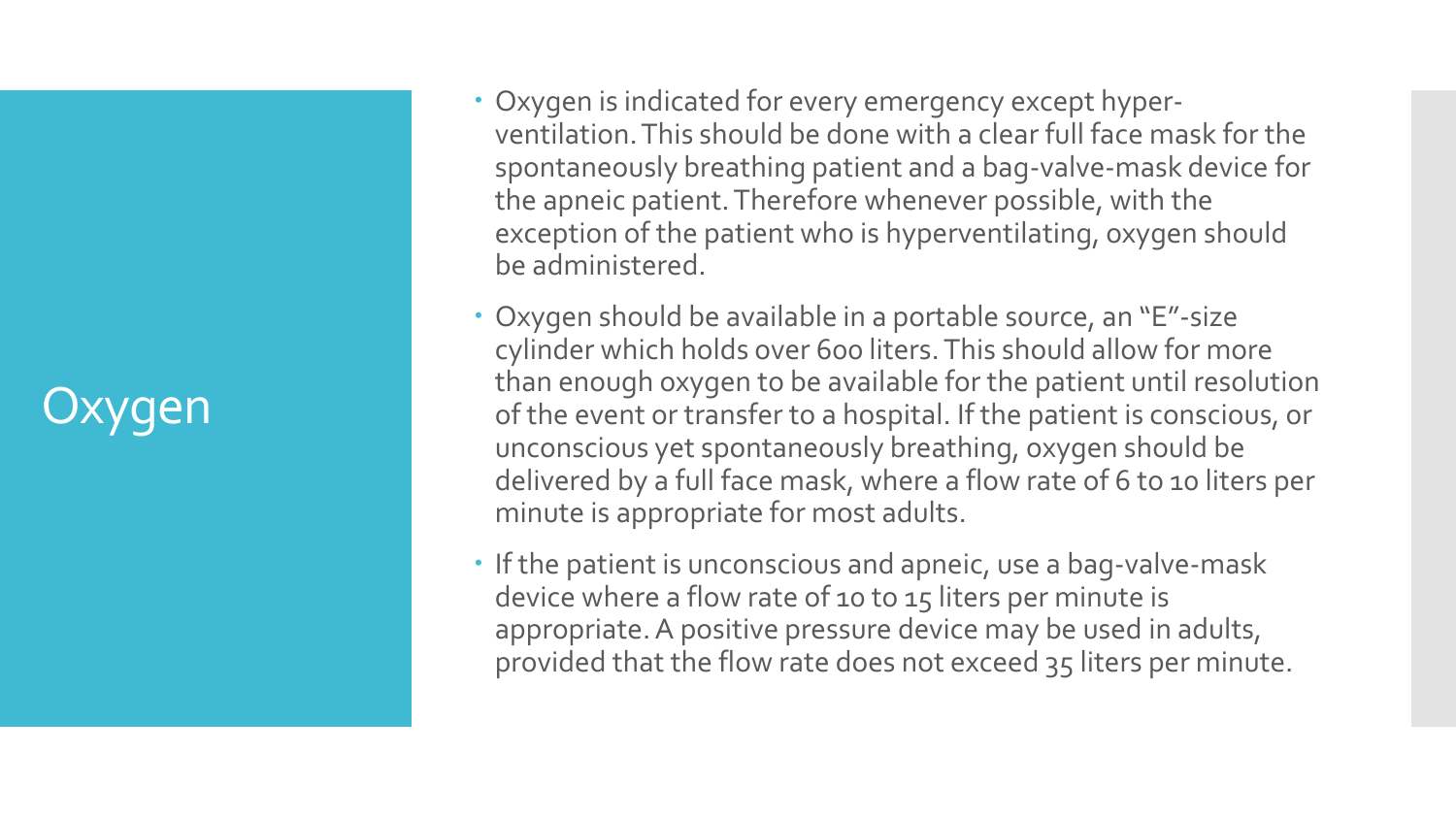#### **Epinephrine**

- Epinephrine is the drug of choice for the emergency treatment of anaphylaxis and asthma which does not respond to its drug of first choice, albuterol or salbutamol.
- As a drug, epinephrine has a very rapid onset and short duration of action, usually 5 to 10 minutes when given intravenously. For emergency purposes, epinephrine is available in two formulations. Auto injector systems are also present for intramuscular use (such as the EpiPen) which provides one dose of 0.3 mg as 0.3 mL of 1 : 1,000, or the pediatric formulation which is 1 dose of 0.15 mg as 0.3 mL of 1 : 2,000.
- Initial doses for the management of anaphylaxis are 0.3 to 0.5 mg intramuscularly or 0.1 mg intravenously. These doses should be repeated as necessary until resolution of the event. Similar doses should be considered in asthmatic bronchospasm which is unresponsive to a beta-2 agonist, such as albuterol or salbutamol. The dose in cardiac arrest is 1 mg intravenously. Intramuscular administration during cardiac arrest has not been studied, but would appear to be unlikely to render significant effect.
- Epinephrine is clearly a highly beneficial drug in these emergencies. Concurrently, however, it can be a drug with a high risk if given to a patient with ischemic heart disease. Nevertheless, it is the primary drug needed to reverse the life-threatening signs and symptoms of anaphylaxis or persistent asthmatic bronchospasm.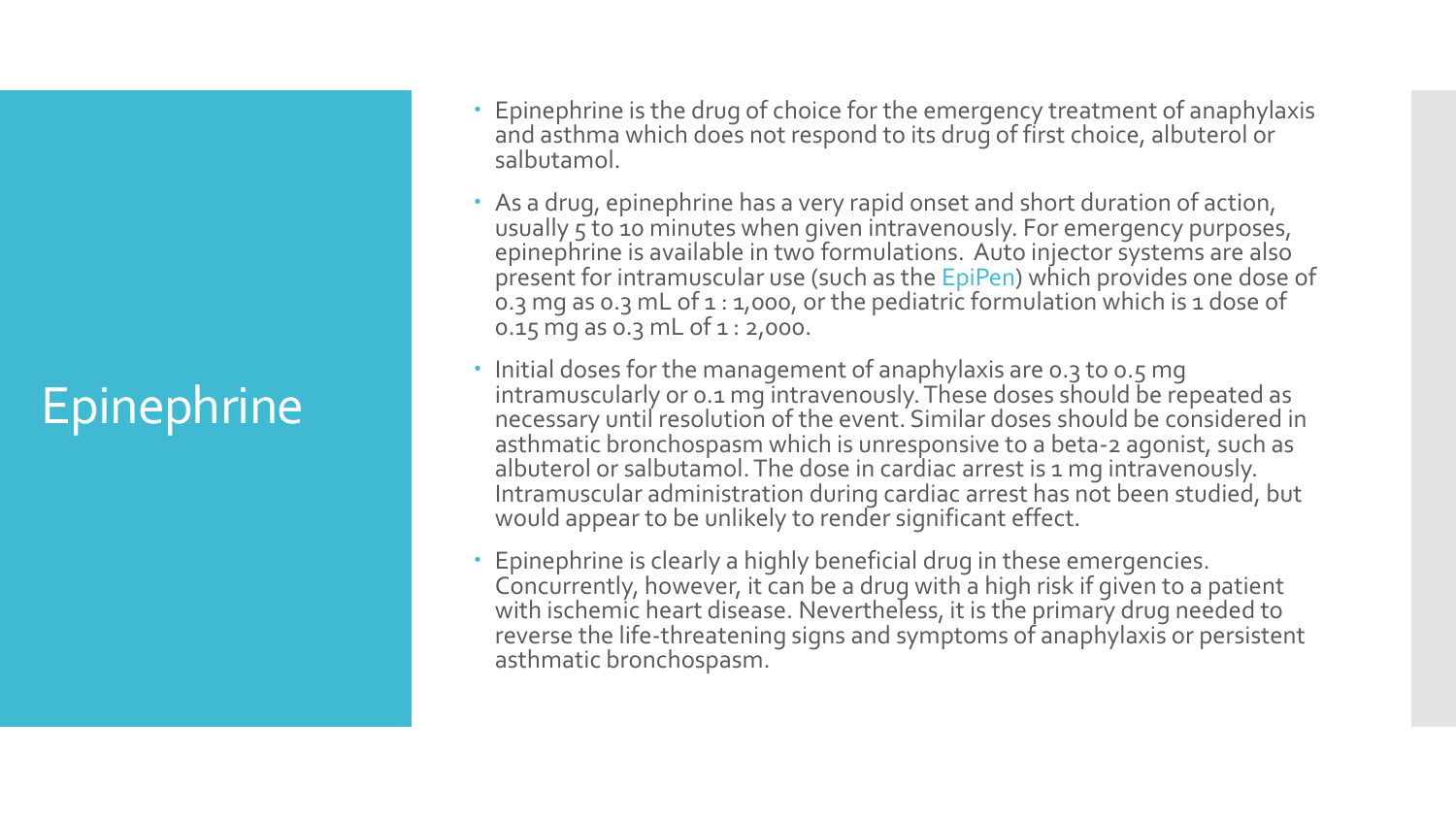#### **Nitroglycerine**

- This drug is indicated for acute angina or myocardial infarction. It is characterized by a rapid onset of action. For emergency purposes it is available as sublingual tablets or a sublingual spray. One important point to be aware of is that the tablets have a short shelf-life of approximately 3 months once the bottle has been opened and the tablets exposed to air or light.
- The spray has the advantage of having a shelf-life which corresponds to that listed on the bottle. Therefore, if a patient uses his/her own nitroglycerin, there is a possibility of the drug being inactive. This supports the need for the dentist to always having a fresh supply available. With signs of angina pectoris, one tablet or spray (0.3 or 0.4 mg) should be administered sublingually. Relief of pain should occur within minutes. If necessary, this dose can be repeated twice more in 5-minute intervals. Systolic blood pressures below 90 mmHg contraindicate the use of this drug.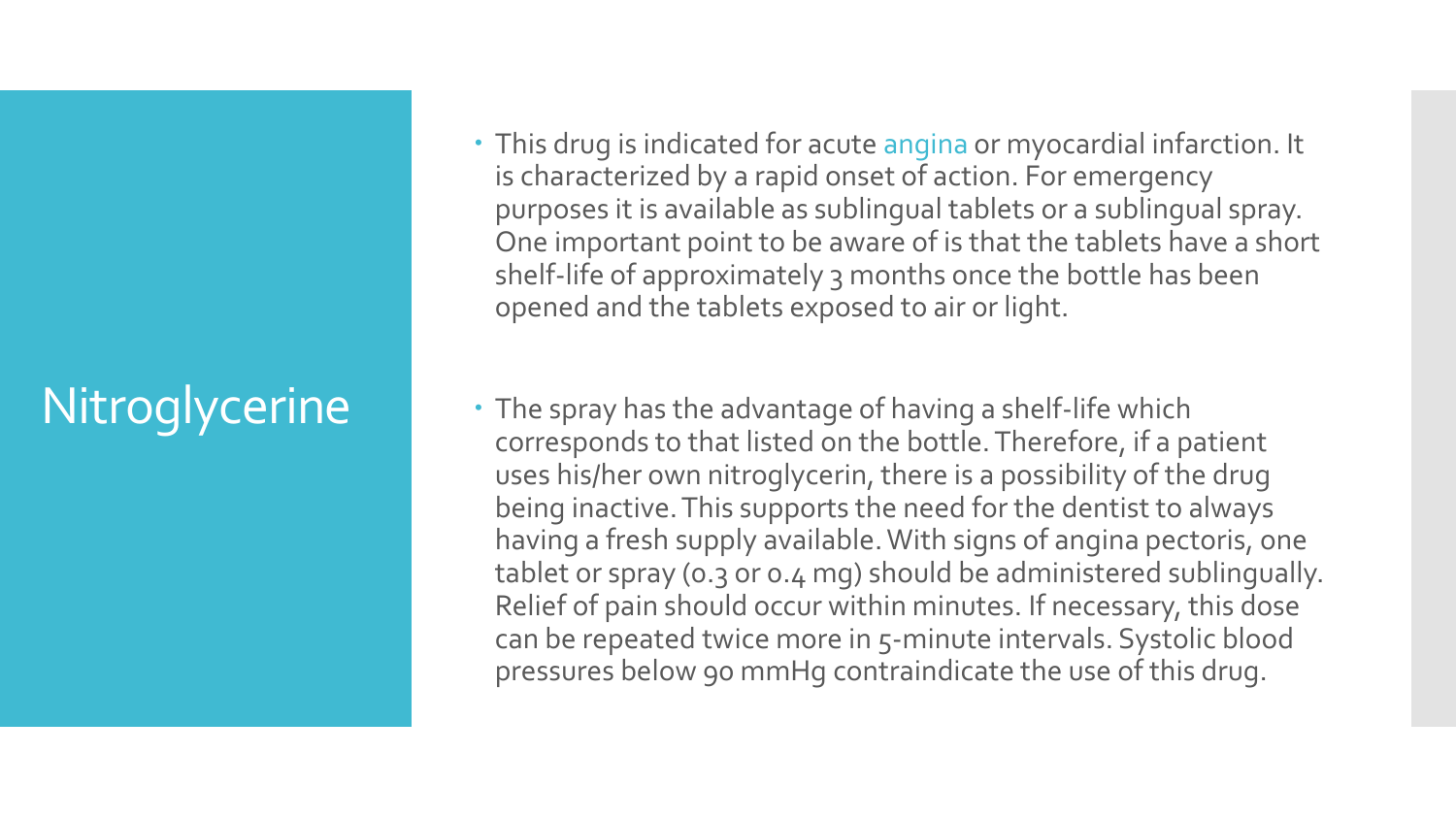#### Antihistamine

- An antihistamine is indicated for the management of allergic reactions. Whereas mild non-life threatening allergic reactions may be managed by oral administration, life-threatening reactions necessitate parenteral administration.
- Two injectable agents may be considered, either diphenhydramine or chlorpheniramine. They may be administered as part of the management of anaphylaxis or as the sole management of less severe allergic reactions, particularly those with primarily dermatologic signs and symptoms such as urticaria. Recommended doses for adults are 25 to 50 mg of diphenhydramine or 10 to 20 mg of chlorpheniramine.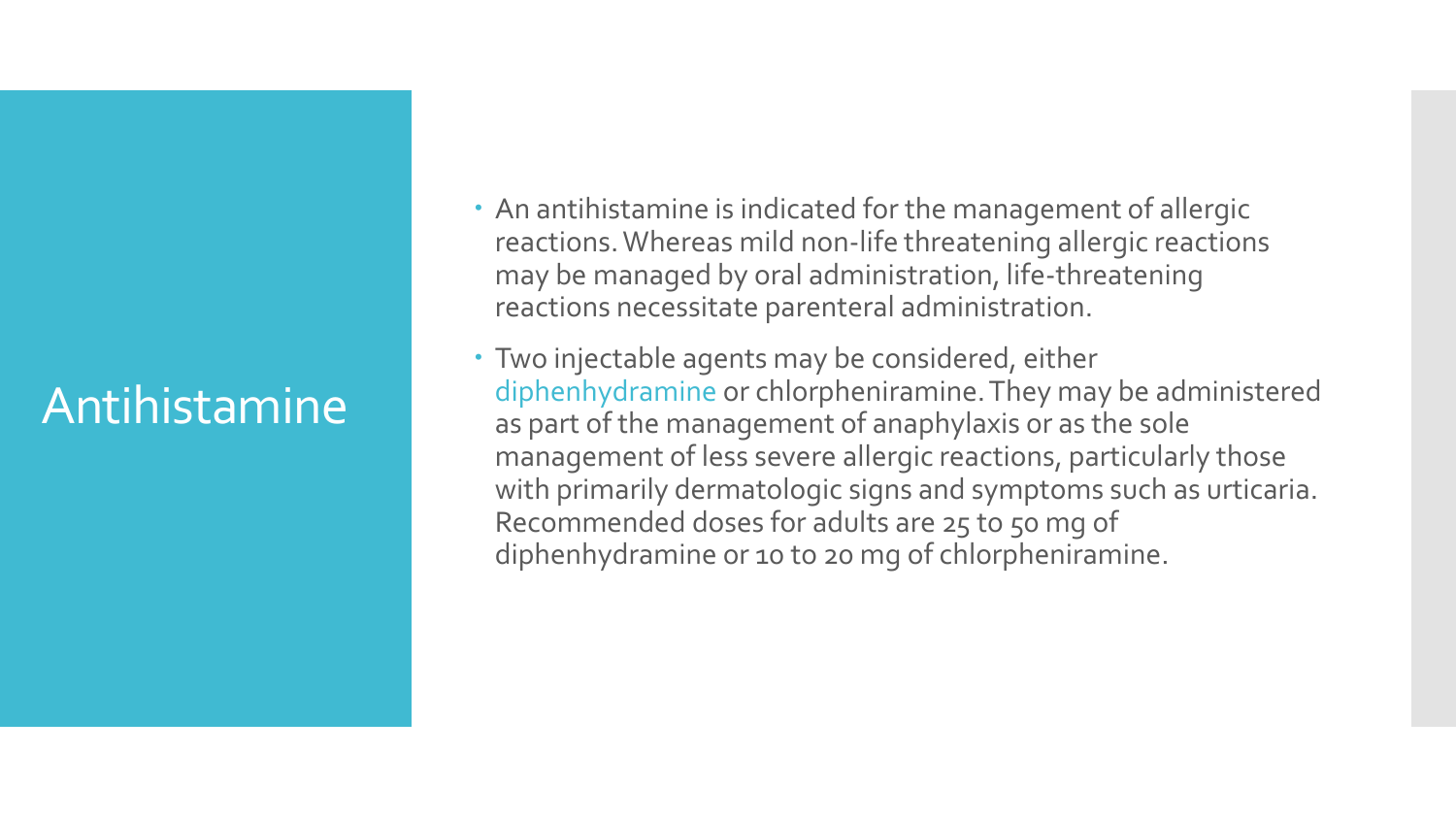#### Albuterol (Salbutamol)

 A selective beta-2 agonist such as albuterol (salbutamol) is the first choice for management of bronchospasm. When administered by means of an inhaler, it provides selective bronchodilation with minimal systemic cardiovascular effects. It has a peak effect in 30 to 60 minutes, with a duration of effect of 4 to 6 hours. Adult dose is 2 sprays, to be repeated as necessary. Pediatric dose is 1 spray, repeated as necessary.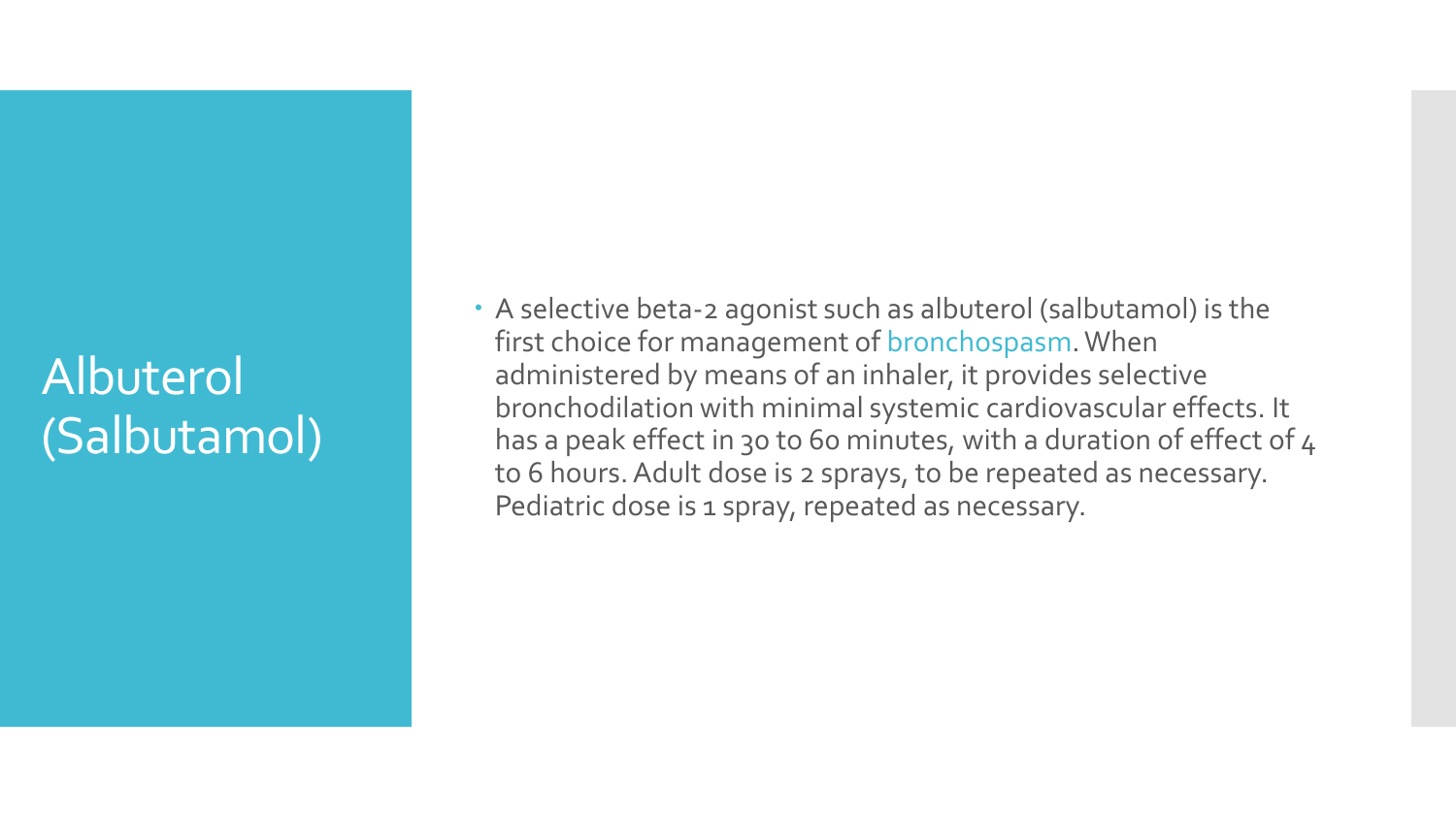#### Aspirin

- Aspirin (acetylsalicylic acid) is one of the more newly recognized life -saving drugs, as it has been shown to reduce overall mortality from acute myocardial infarction.
- The purpose of its administration during an acute myocardial infarction is to prevent the progression from cardiac ischemia to injury to infarction. There is a brief period of time early on during a myocardial infarction where aspirin can show this benefit. For emergency use there are relatively few contraindications. These would include known hypersensitivity to aspirin, severe asthma or history of significant gastric bleeding. The lowest effective dose is not known with certainty, but a minimum of 162 mg should be given immediately to any patient with pain suggestive of acute myocardial infarction.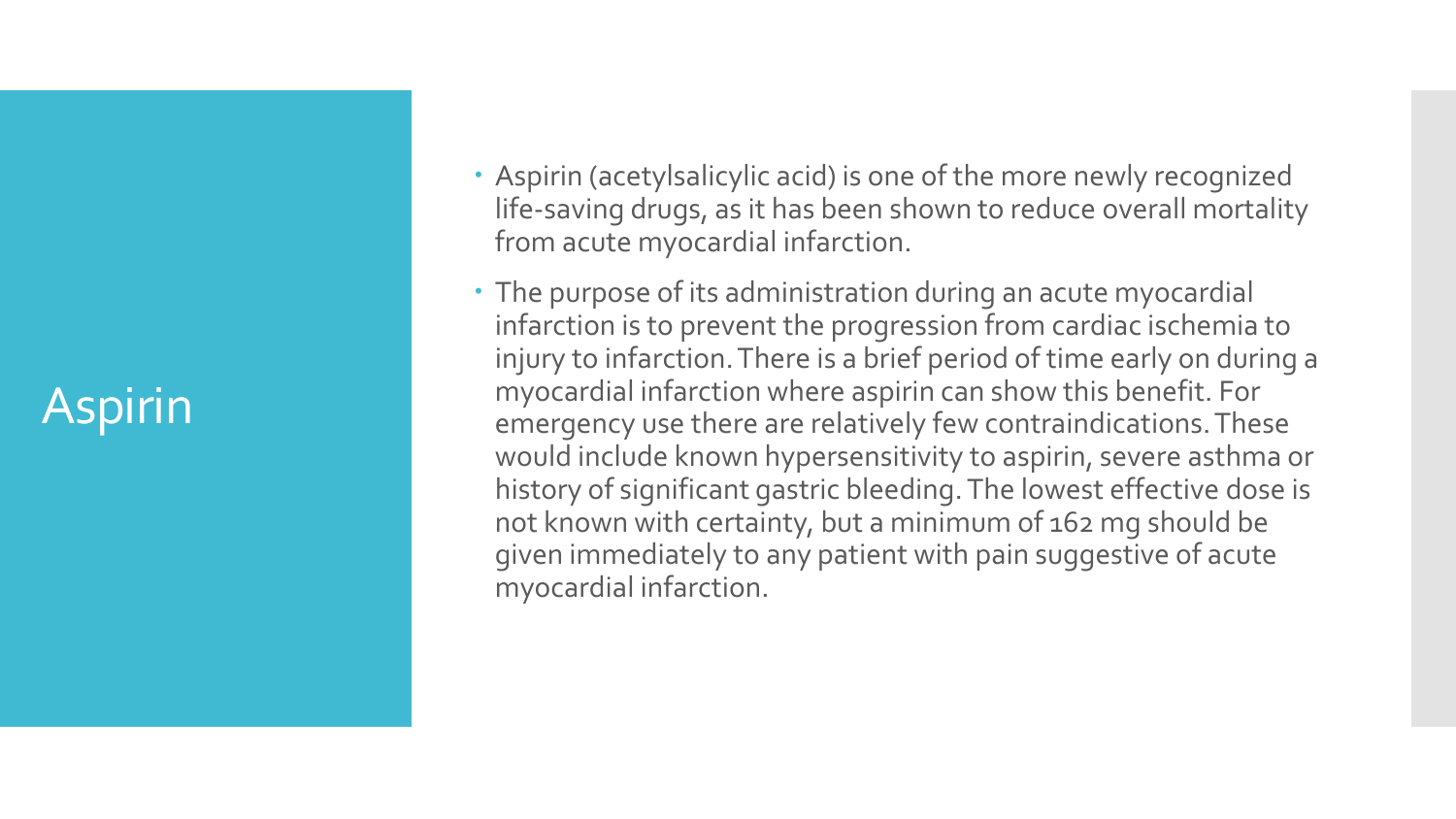Oral Carbohydrate (orange juice)

 An oral carbohydrate source, such as fruit juice or non-diet softdrink, should be readily available. Whereas this is not a drug, and perhaps should not be included in this list, it should be considered essential. If this sugar source is kept in a refrigerator it may not be appreciated that it is a key part of the emergency equipment. Therefore, consideration should be given to making this part of the emergency kit. Its use is indicated in the management of hypoglycemia in conscious patients.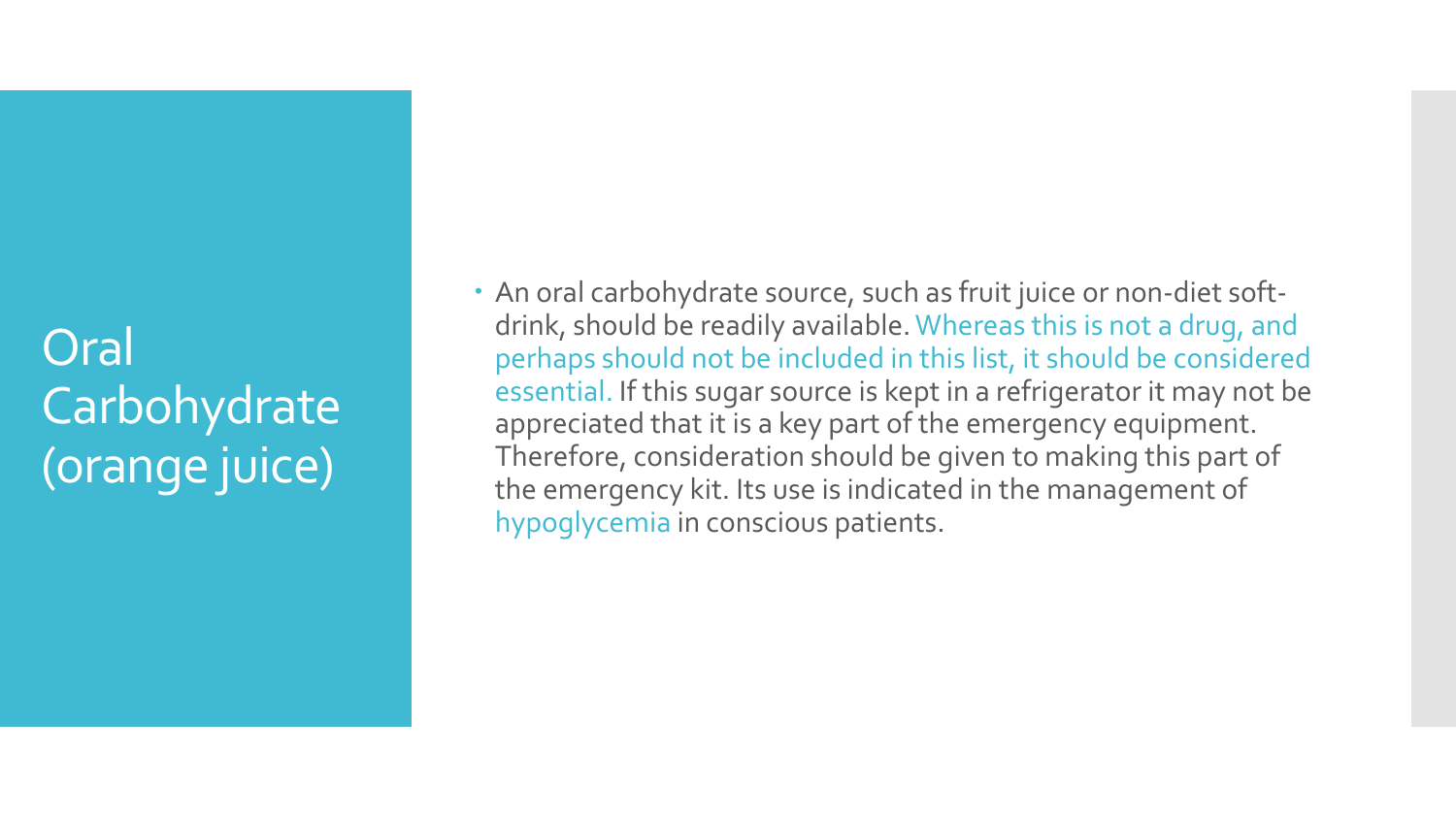# Additional Drug List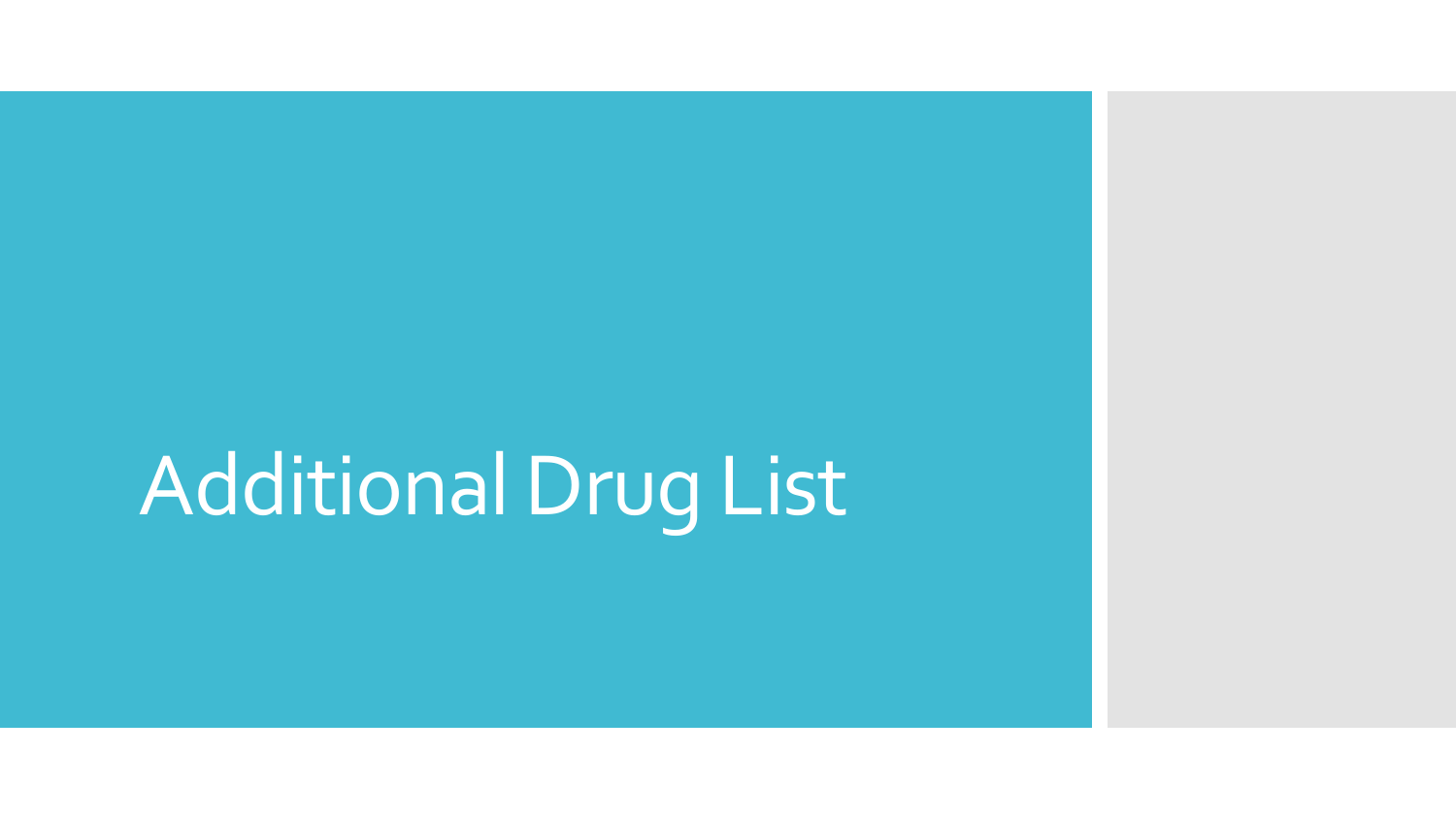#### Glucagon

- The presence of this drug allows intramuscular management of hypoglycemia in an unconscious patient. The ideal management of severe hypoglycemia in a diabetic emergency is the intravenous administration of 50% dextrose.
- Glucagon is indicated if an intravenous line is not in place and venipuncture is not expected to be accomplished, as may often be the case in a dental office. The dose for an adult is 1 mg. If the patient is less than 20 kg, the recommended dose is 0.5 mg. Glucagon is available as 1 mg formulation, which requires reconstitution with its diluent immediately prior to use.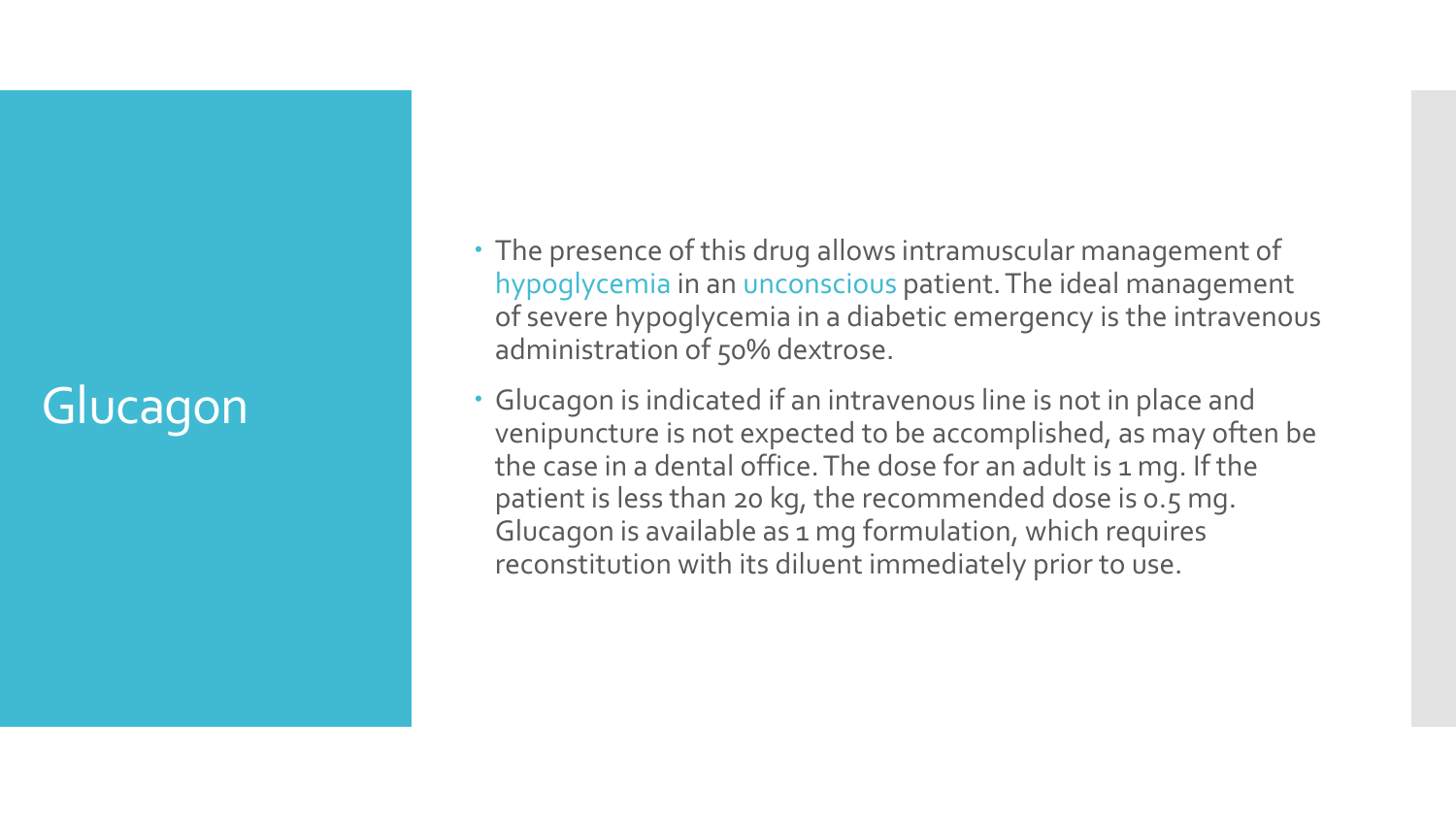#### **Atropine**

• This anti-muscarinic, anti-cholinergic drug is indicated for the management of hypotension, which is accompanied by bradycardia. The dose recommended is 0.5 mg initially, followed by increments as necessary until one reaches a maximum of 3 mg. Paradoxically, doses of less than 0.4 mg have been associated with induction of a bradycardia, likely due to atropine's central nervous system's actions.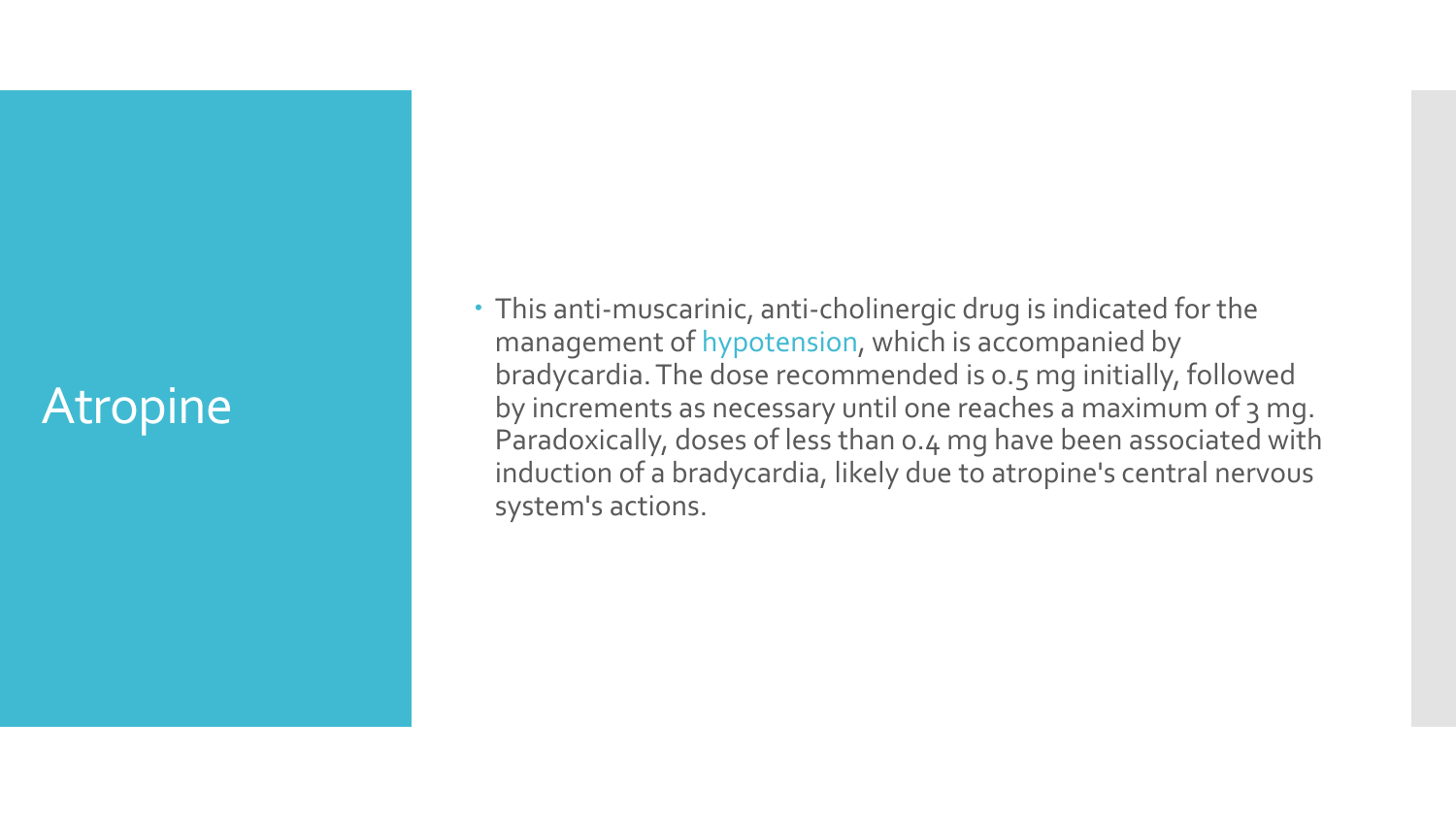#### Ephedrine

 This drug is a vasopressor which may be used to manage significant hypotension. It has similar cardiovascular actions compared with epinephrine, except that ephedrine is less potent and has a prolonged duration of action, lasting from 60 to 90 minutes. Similar precautions as noted with epinephrine administration should be considered when given to a patient with ischemic heart disease. For the treatment of severe hypotenson, it is ideally administered in 5 mg increments intravenously. Intramuscularly it should be given in a dose of 10 to 25 mg.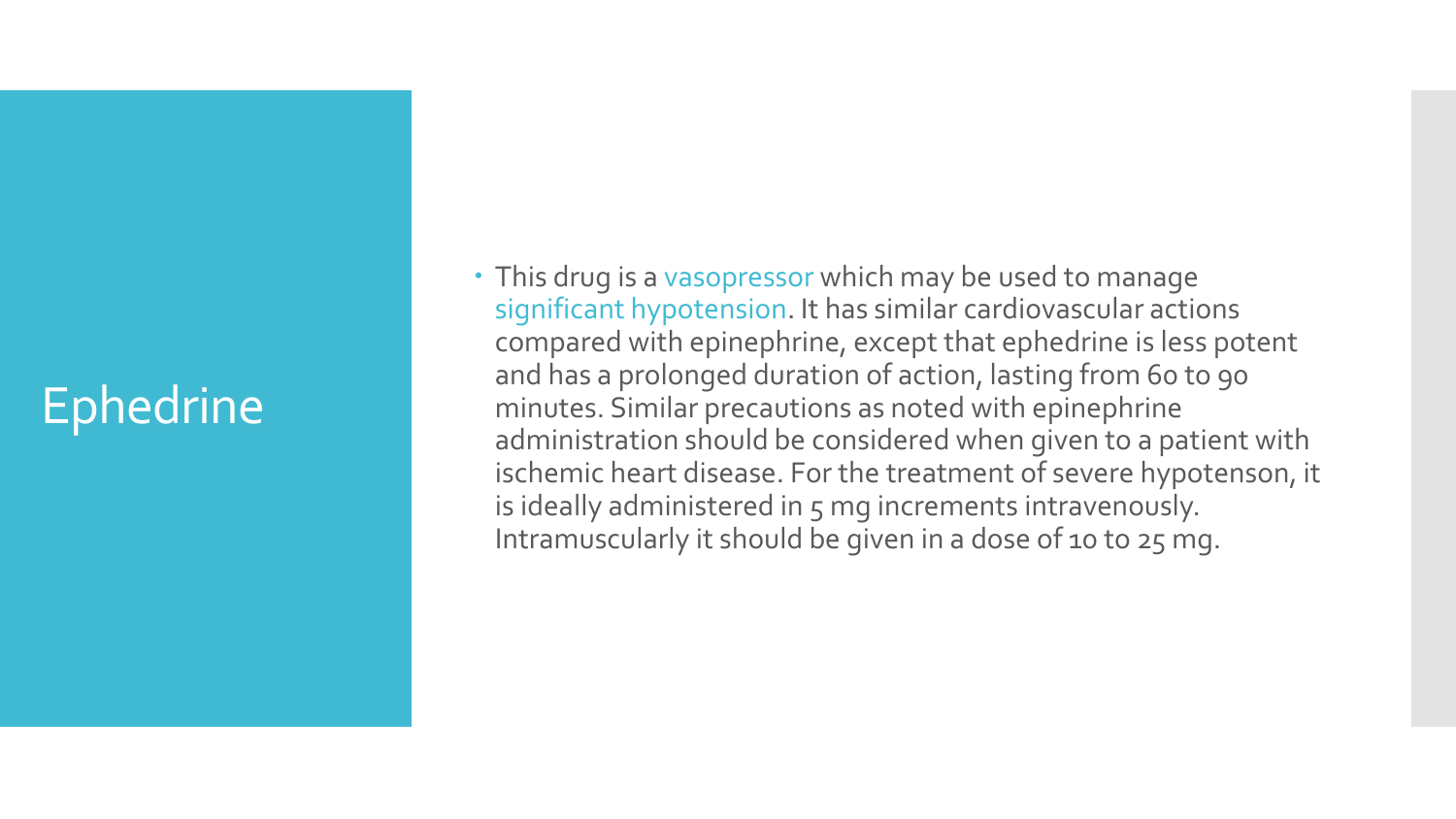#### Corticosteroid

- Administration of a corticosteroid such as hydrocortisone may be indicated for the prevention of recurrent anaphylaxis. Hydrocortisone may also play a role in the management of an adrenal crisis. The notable drawback in their use in emergencies is their relatively slow onset of action, which approaches one hour even when administered intravenously. This is the reason why these drugs are not considered essential, as they are of minimal benefit in the acute phase of the emergency.
- There is low likelihood of an adverse response with one dose. The prototype for this group is hydrocortisone, which may be administered in a dose of 100 mg as part of the management of these emergencies.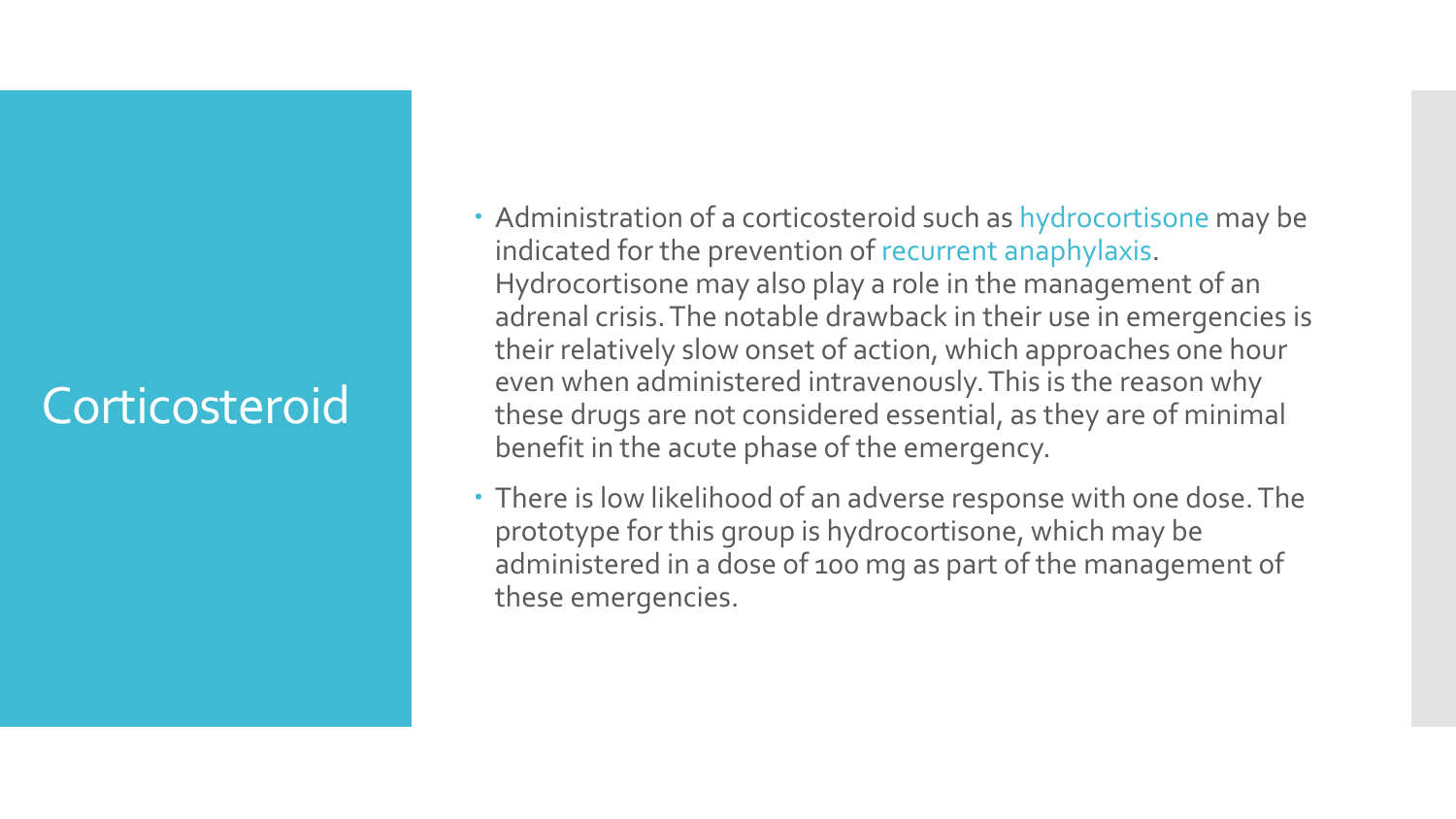#### Morphine

 Morphine is indicated for the management of severe pain which occurs with a myocardial infarction. Advanced Cardiac Life support recommendations list morphine as the analgesic of choice for this purpose.<sup>5</sup>The dose involves titration in one to three mg increments intravenously until pain relief is accomplished. This should be guided by a decrease in blood pressure and respiratory depression. Extreme caution should be used in the elderly. If an intravenous is not in place, consideration can be given to administering morphine in a dose of approximately 5 mg intramuscularly. Again, lower doses need to be considered for the older patient.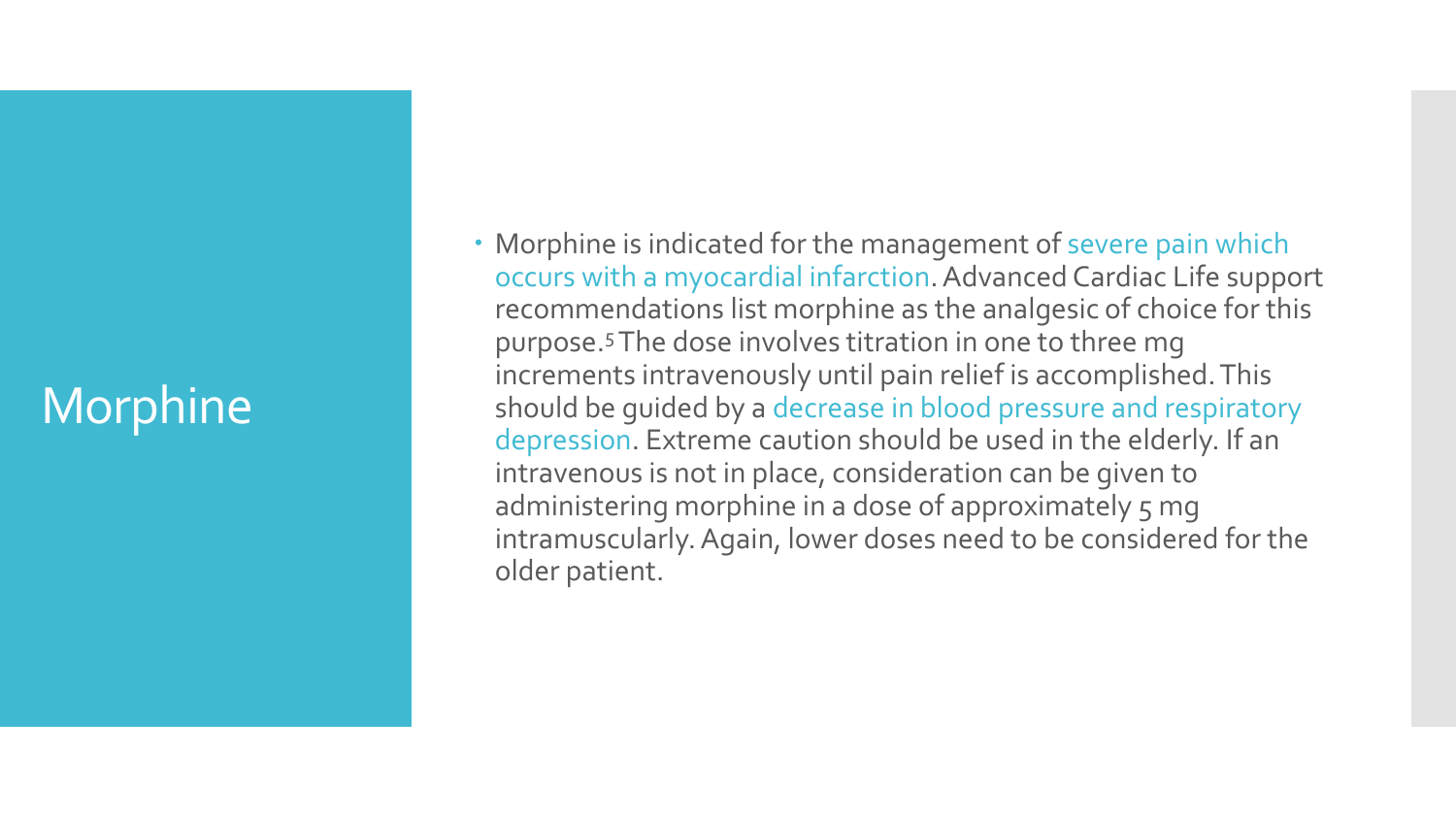#### Naloxone

• If either morphine is included in the emergency kit, or opioids are used as part of a sedation regimen, then naloxene should also be present for the emergency management of inadvertent overdose. Doses should ideally be titrated slowly in 0.1 mg increments to effect.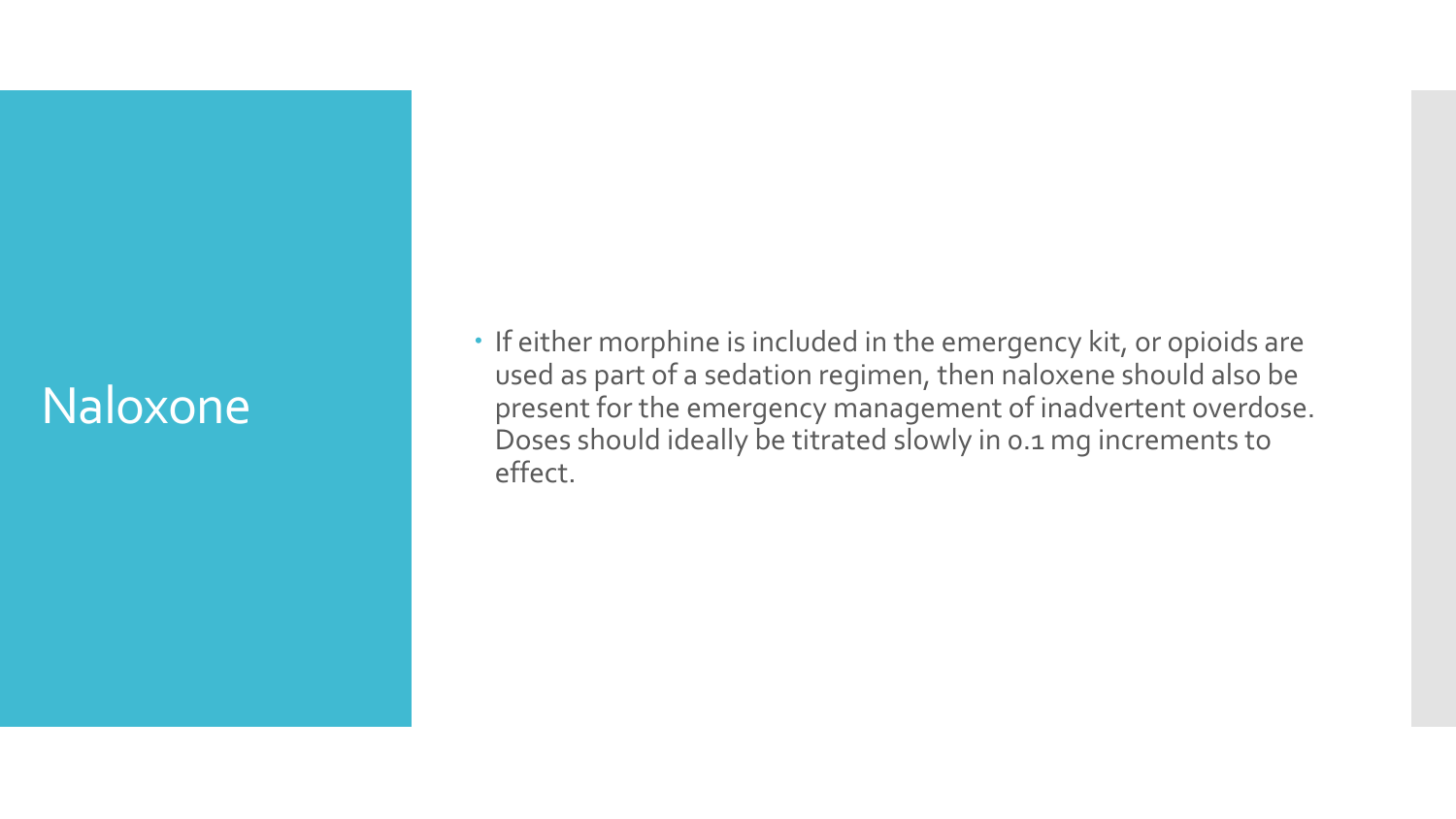#### Nitrous Oxide

 Nitrous oxide is a reasonable second choice if morphine is not available to manage pain from a myocardial infarction. For management of pain associated with a myocardial infarction, it should be administered with oxygen, in a concentration approximating 35%, or titrated to effect.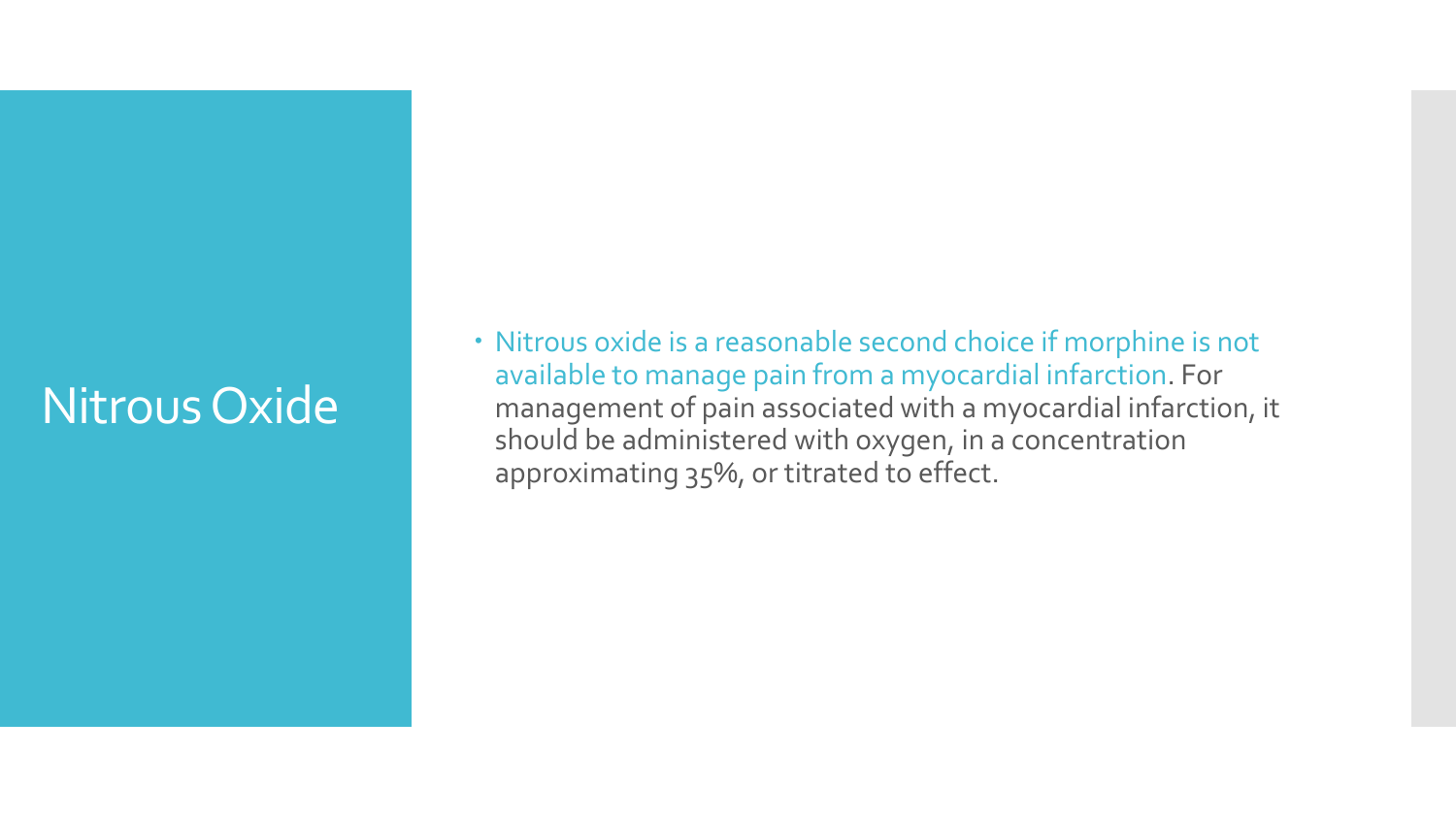#### **Benzodiazepine**

- The management of seizures which are prolonged or recurrent, also known as status epilepticus, may require administration of a benzodiazepine. In most dental practices, it would not be realistic to assume that the dentist could achieve venipuncture in a patient having an active seizure. This leads to the need for a water-soluble agent such as midazolam or lorazepam. Lorazepam has been reported as the drug of choice for status epilepticus and can be administered intramuscularly. Midazolam, however, is another alternative which is water soluble and could be considered. Sedation would be an expected side effect and patients should be appropriately monitored.
- Adult doses to consider for lorazepam are 4 mg intramuscularly, or midazolam 5 mg intramuscularly. If an intravenous is in place, these drugs should be slowly titrated to effect.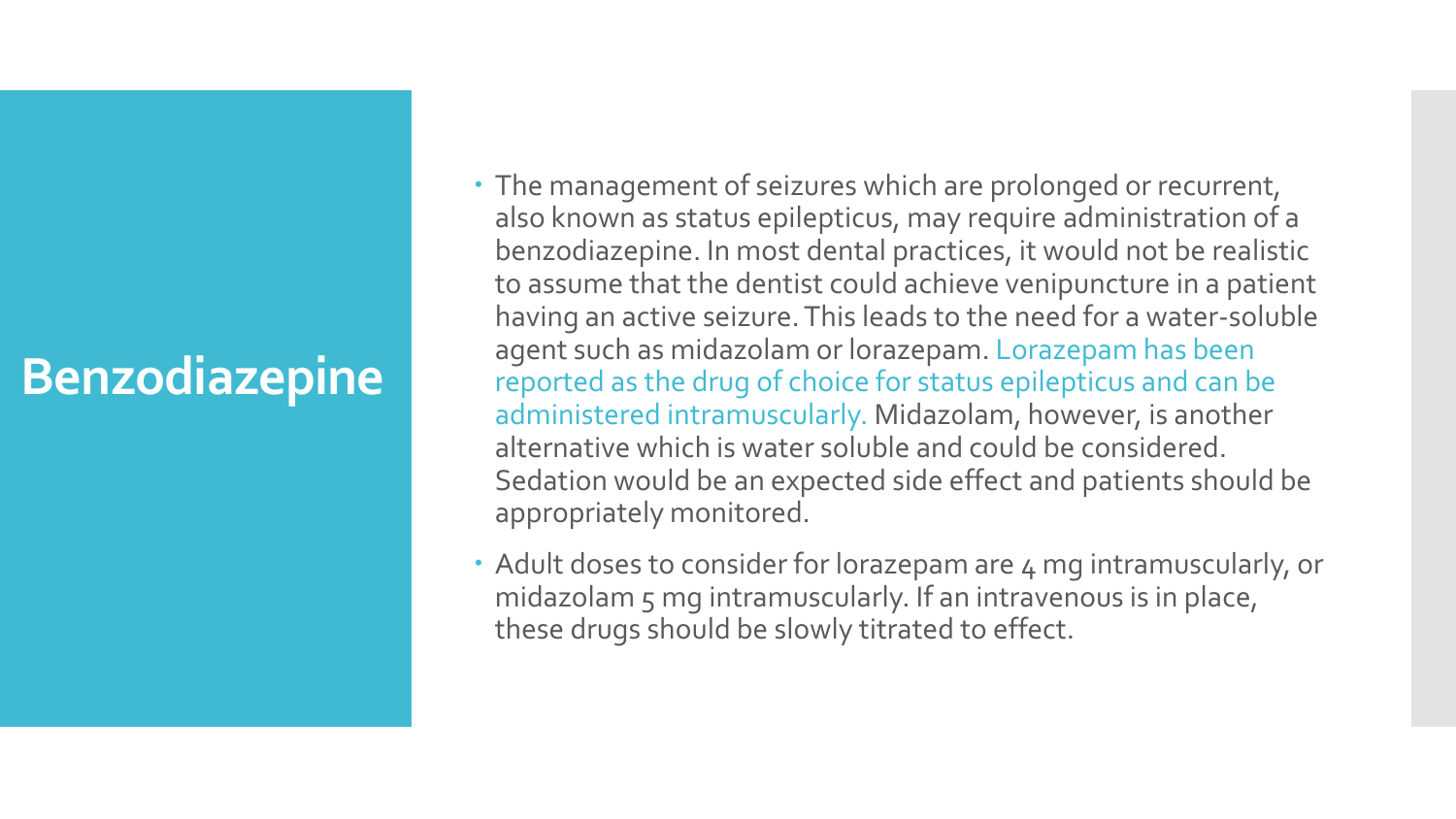#### **Flumazenil**

- The benzodiazepine antagonist flumazenil should be part of the emergency kit when oral or parenteral sedation is used, as these techniques are usually based on effective use of benzodiazepines. Dosage is 0.1 to 0.2 mg intravenously, incrementally.
- In addition to having drugs available, a small amount of basic equipment should be readily available. This includes a stethoscope, blood pressure cuff, an oxygen delivery system, syringes and needles. Dentists should also consider having an automated external defibrillator (AED), as a means to treat cardiac arrest. Usage of this latter piece of equipment is easily learned and only requires strong knowledge of basic CPR with a small amount of additional training.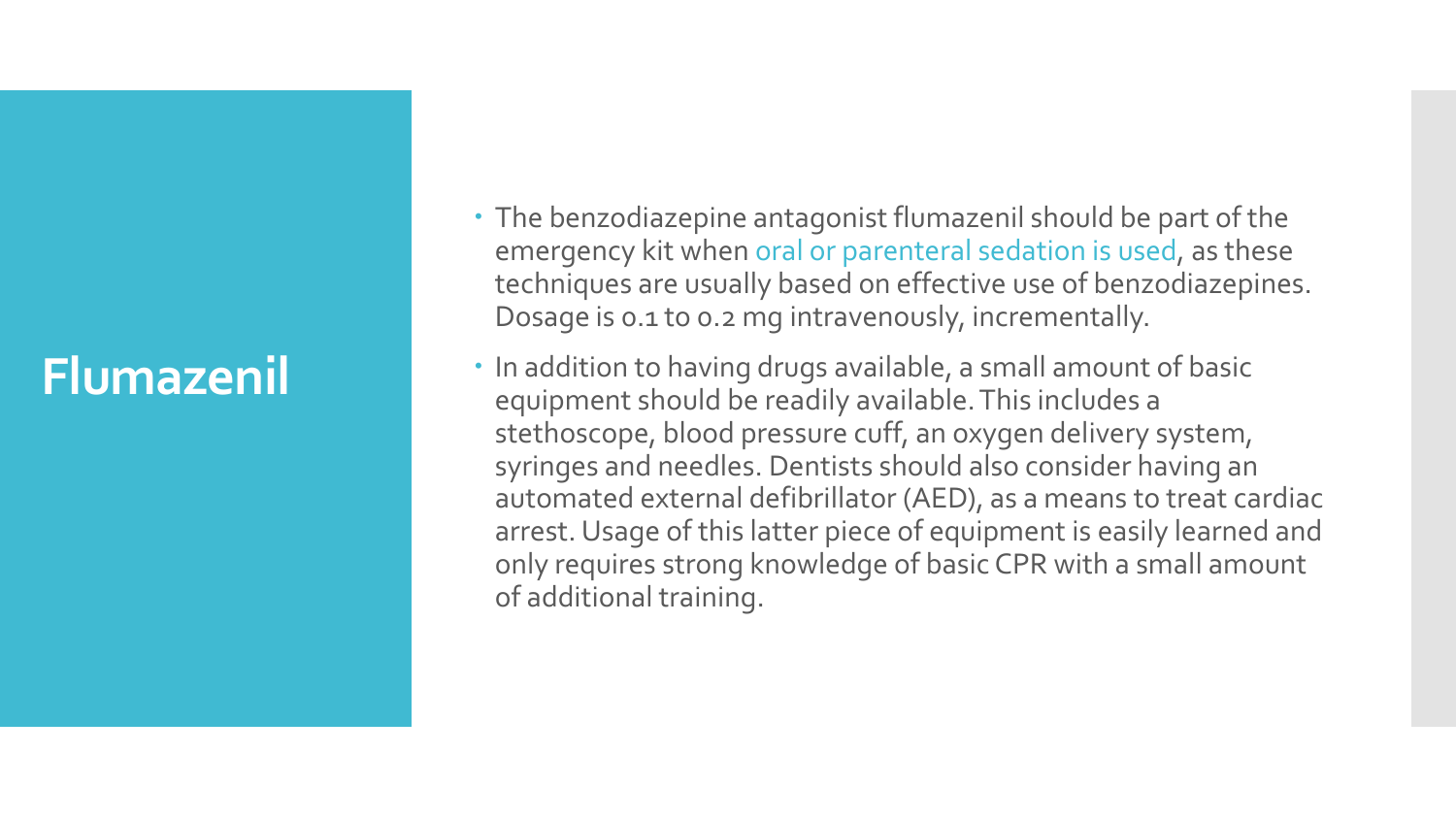### What Can Happen?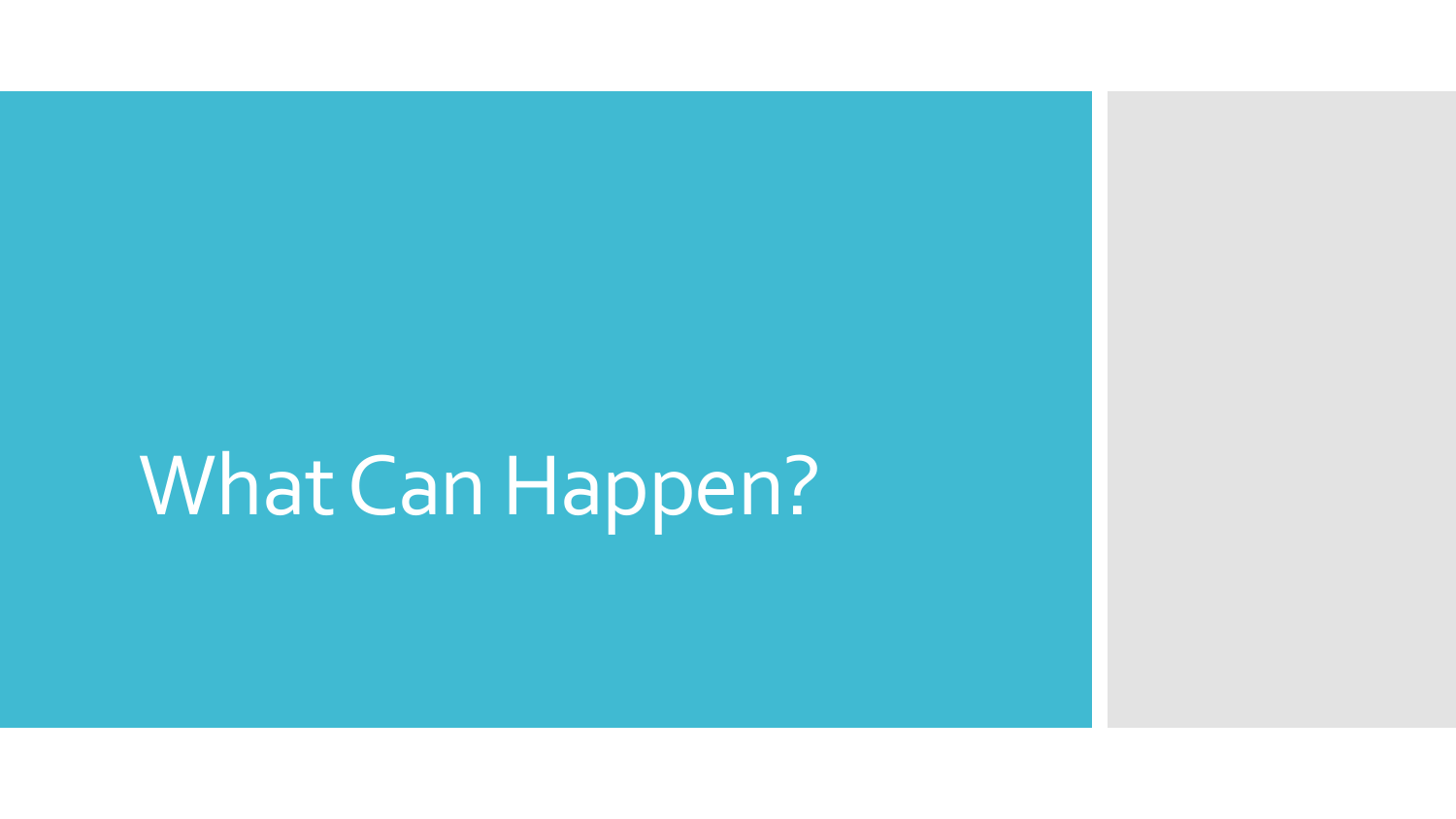#### Examples

- A medical emergency is a stress induced, relatively sudden, acute, uncontrolled failure of physiologic adaptation capabilitý (or decompensation in the fáce of stress ).
- A. Stress induced: This implies that there is usually a more or less recognizable cause or identifiable stress that is driving the system toward failure. This could be the presence of an allergen, anxiety, drugs or foreign object in the airway that stresses the system maximally and beyond in such a manner that the system is no longer able to cope.
- B. Relatively sudden: While some emergencies occur rapidly, many take time to evolve. An identifiable, gradual chain of events often conspire to lead a patient to the point where they are maximally stressed and failure occurs as the last link in the chain. Prevention centers on breaking the chain of events prior to reaching failure.
- C. Acute: The central theme of all emergencies is that they are acute occurrences happening right now. From this perspective they require immediate recognition and attention.
- D. Uncontrolled failure: Emergencies rarely display intrinsic control by the patient. Clearly, the patient's system has lost the ability to respond to the stres's and extrinsic help must be brought in. The key to management of emergencies is the resumption of control by the clinician.
- E. Decompensation: Loss of compensation implies that compensation was happening in the first place. In the normal healthy subject, this ability to compensate for stress or strategic reserve is maximal and much has to happen before the system is no longer able to adapt to rising levels of stress. In the medically compromised patient, some of this reserve has been lost as a function of the underlying illnéss and decompensation or failure occurs earlier and in the face of lower levels of stress.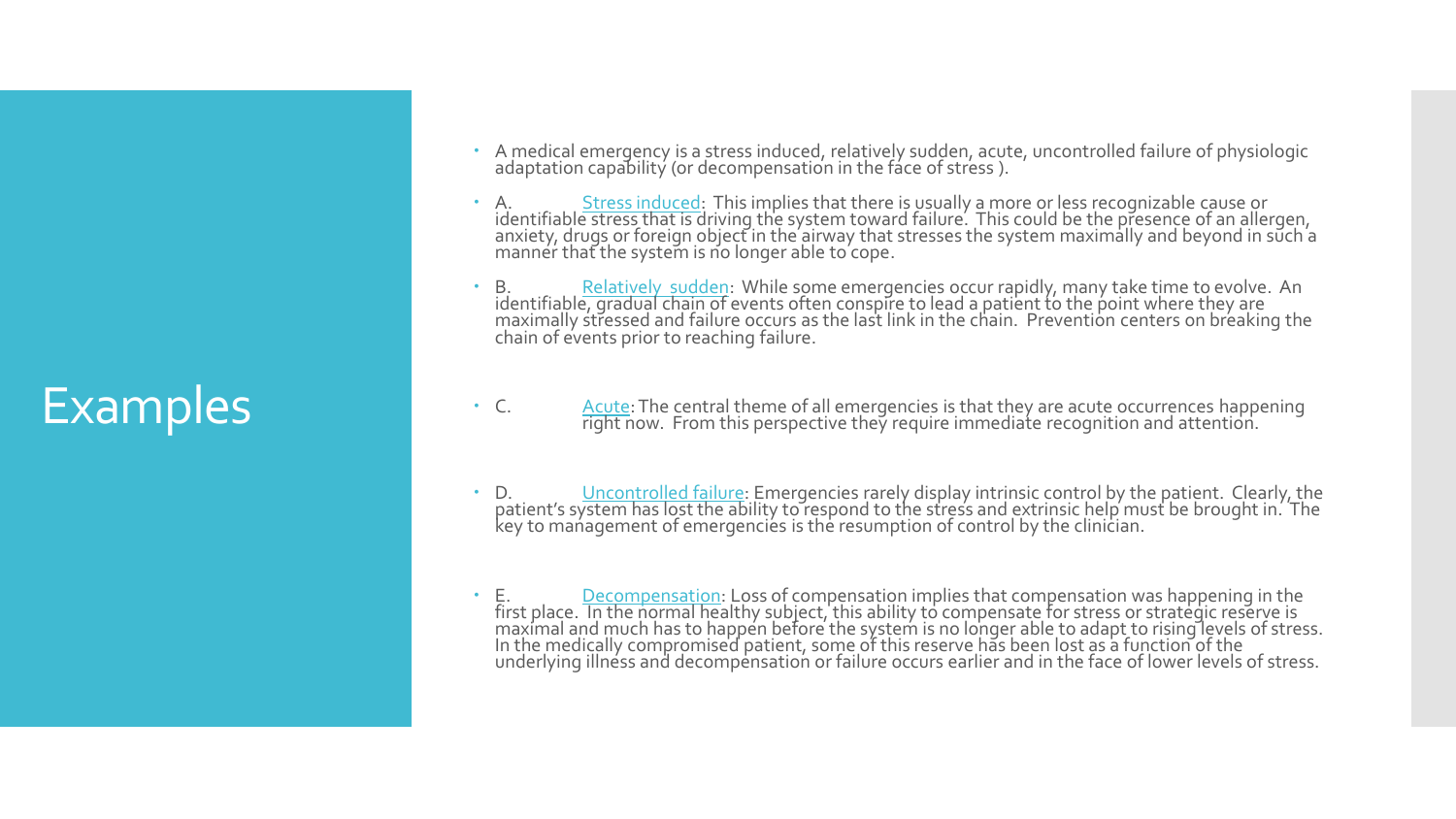#### Prevention

- The most successful way to manage an emergency is to prevent it form happening in the first place. This is based on:
- a) An assessment of relative risk: This is the 'product' of medical compromise multiplied by the complexity of the procedure. The more ill the patient and the more invasive the procedure, the greater the likelihood of an emergency. Careful medical assessment is the key to determining where the patient is sitting on the compensation curve, and therefore, their medical risk.
- b) Risk reduction and hazard avoidance: Having recognized increased risk (as a function of illness and procedural complexity), prevention revolves around risk reduction (medical tune up in order to ensure optimal control of medical compromise) and hazard avoidance (reduce anxiety, avoid allergens, avoid drug interactions, reduced pain, shorter procedures, avoid aspiration, refer, etc.).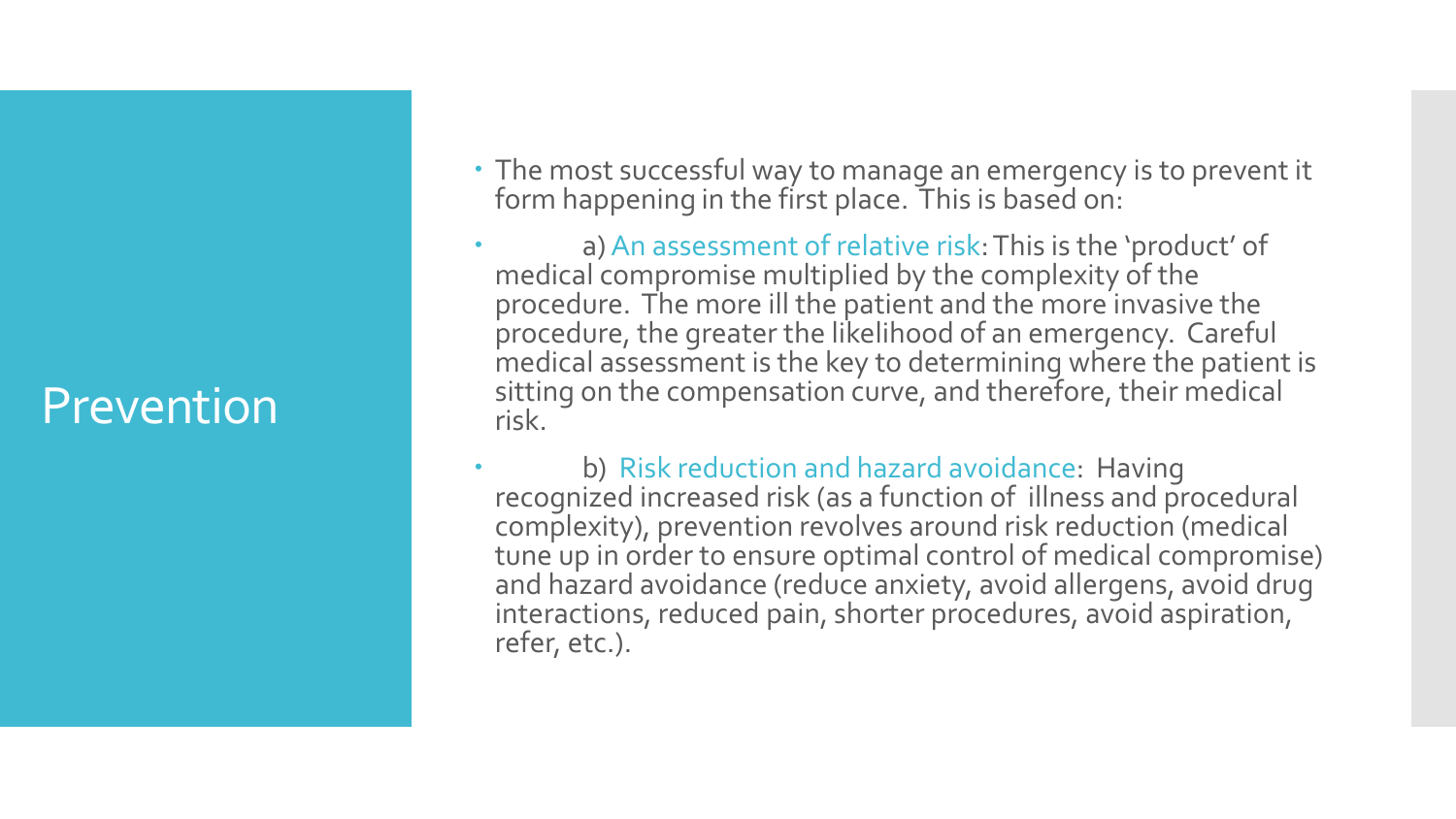#### Be Prepared

- a) Medical assessment: Careful medical assessment not only allows for identification of risk and thus avoidance, it should also give the practitioner an indication of the type of medical emergency that the patient may have, for example: bronchospasm in the asthmatic. Having this information readily at hand when dealing with an emerging problem will save on considerable guesswork and allow the practitioner to zero in on the most likely diagnosis.
- b) Emergency kit: An important aspect of preparation for emergencies is the purchase and careful maintenance of an emergency kit. This should include key drugs and equipment needed to manage emergencies. A key example of this is to ensure that there are syringes and needles for the delivery of emergency drugs when needed. A further point to stress is the need to monitor expiration dates and the condition of equipment such as airways or masks. The following is a short list of recommend drugs and equipment: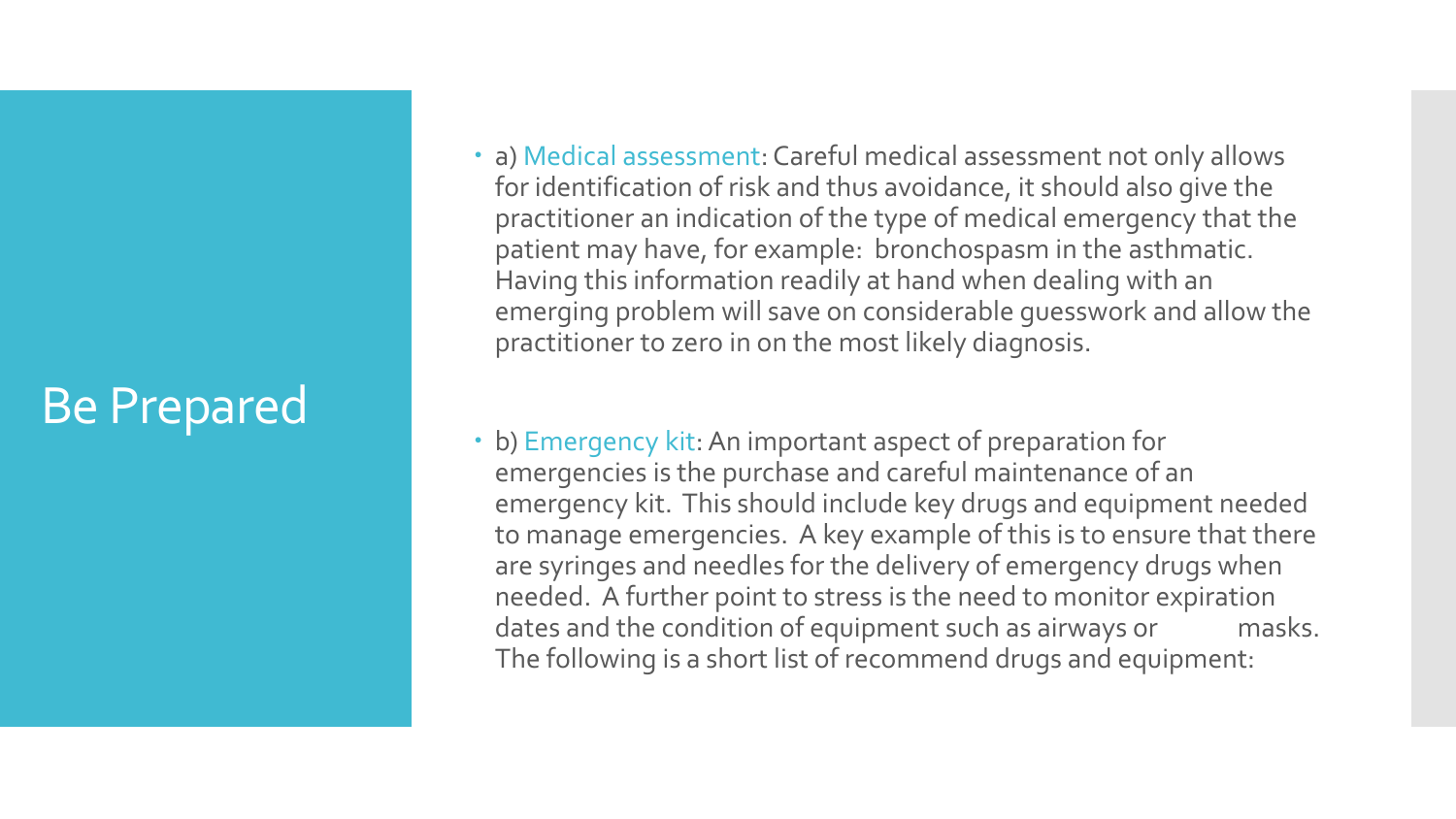#### Continued

- c) Assessment of severity: Determining the severity of a problem is a function of the interplay of a complex series of observations and then the performance of mental arithmetic in order to extrapolate ahead and try to predict just how bad things might get and how soon they might get there.
- If a patient was fine two minutes ago and is now swelling visibly and wheezing audibly following the administration of a local anesthetic, its a good bet that he going to continue getting worse in a hurry. This determination of how severe things are (and how severe they are going to get) directs management in terms of the intensity of response. The above noted patient needs epinephrine right now and an ambulance ride as soon as possible if he hopes to survive the day.
- On the other hand a simple episode of syncope from which the patient recovers quickly may only require repositioning and reassurance before resuming the treatment. Measurable parameters like heart rate, blood pressure and respiratory rate are much more objective guides to the ongoing status of the patient and as such will be very helpful in determining whether a patient is worsening or improving.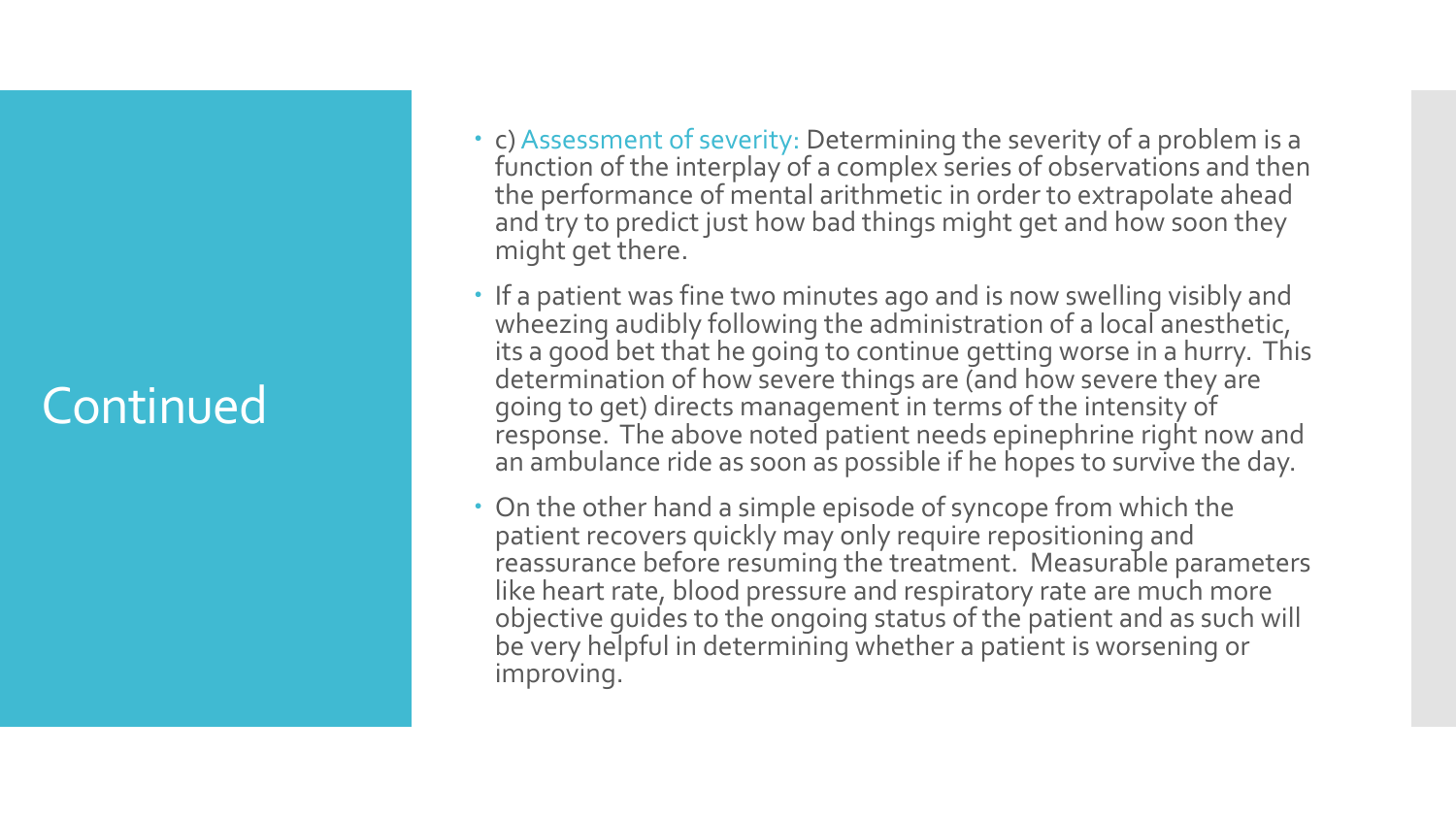#### Continued

- d) Diagnosis and differential diagnosis: In some cases, the diagnosis will be obvious. Examples of this are epileptic convulsions or airway obstruction following loss of a crown down the patients' throat. In these cases, the obvious diagnosis leads to early appropriate management. In other situations, the diagnosis of the emergency situation may be obscure.
- An unconscious patient lying on the floor of your waiting room may have fainted, overdosed on drugs, hypoglycemic, dead, having a heart attack or simply be asleep. Having a working differential diagnosis will direct the early steps in managing this situation to supporting the basic ABC's and to determining the exact nature of the problem. Quick review of the medical history is often helpful at this point.
- In other circumstances, the results of early intervention may be diagnostic if applied appropriately. An excellent example of this is the patient with chest pain. If the nitroglycerine does not clear up the problem after three dosages, then a call to the ambulance and a trip to the local emergency room is indicated to rule out an MI.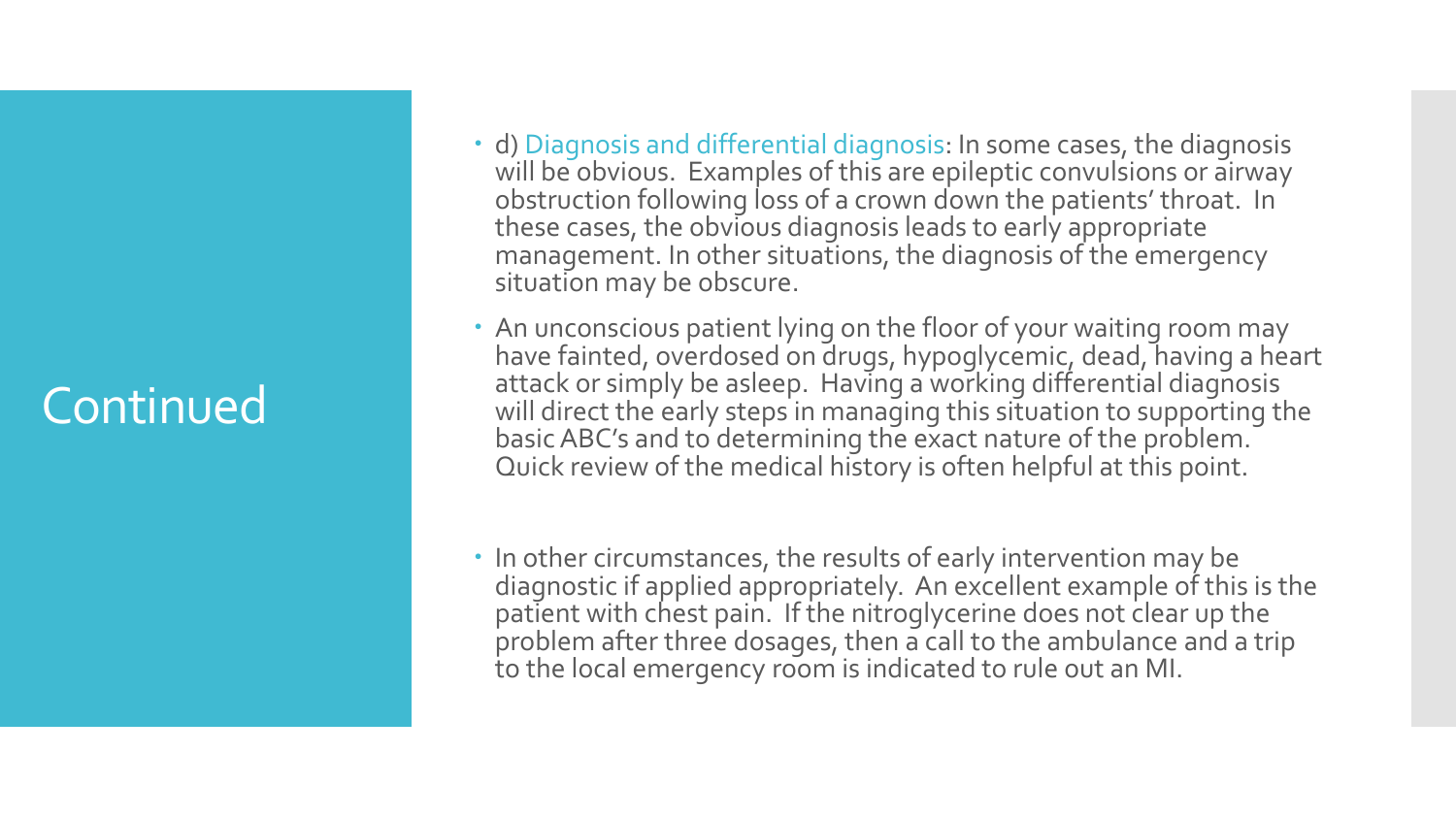#### **Definitions**

- Antisialagogue drug used to decrease secretion of salivary glands
- Aphasia inability to speak
- Apnea not breathing
- Arrhythmias irregularities or abnormal heart rhythms
- Ascites fluid accumulation in the abdomen
- Aspiration act of inhaling fluid or vomit into the lungs
- Atherosclerosis build-up of fatty deposits in the arteries
- Benzodiazepines class of drugs used to reduce anxiety
- Brachial artery artery which can be palpated on the inside of the antecubital space
- Bradycardia slow heart rate, less than 60 beats per minute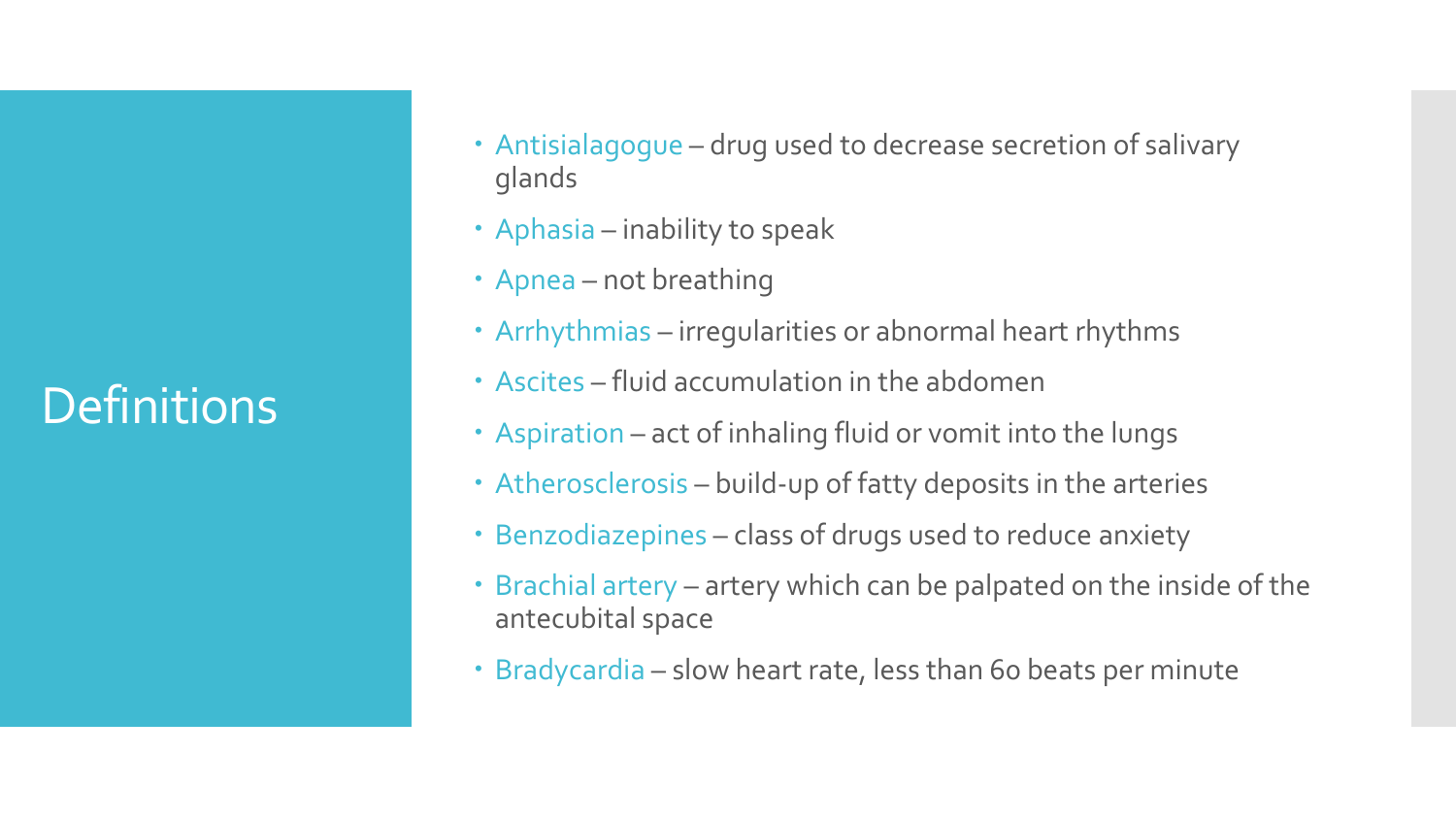

- Bronchitis inflammation of the bronchi caused by irritation
- Bronchodilator drug capable of relaxing (dilating) the bronchioles
- Bronchospasm constriction or narrowing of the bronchioles due to muscle constriction
- Carpopedal spasm painful claw-like appearance of the hands seen in hyperventilation
- Cerebral cortex outer layer of the brain controlling higher functions (motor function, consciousness, sensation)
- Circumoral around the mouth
- Clonic repetitive muscle contraction and relaxation phase of a seizure
- COPD chronic obstructive pulmonary disease, a combination of emphysema and bronchitis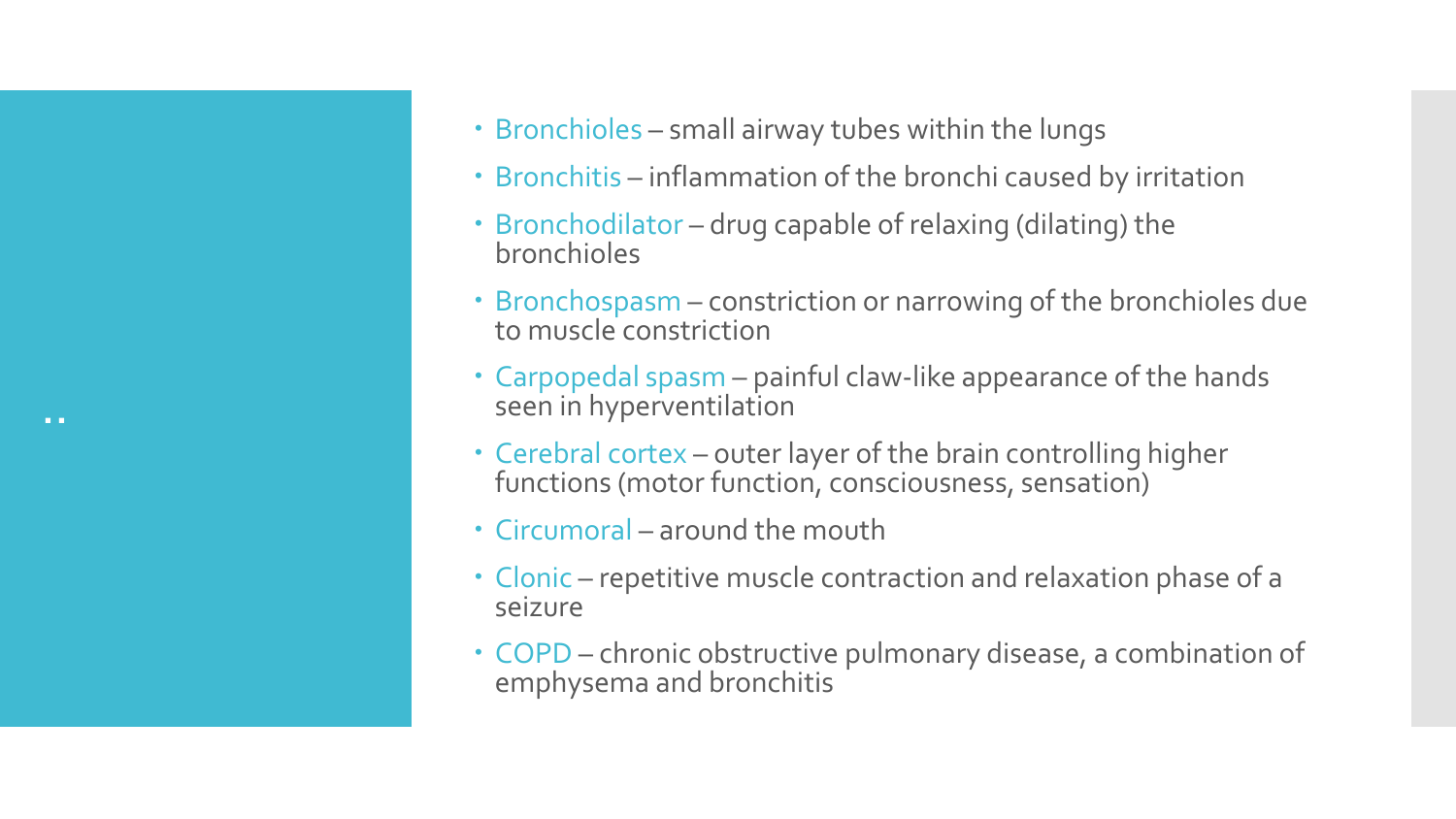- Cyanotic bluish discoloration of the skin caused by low oxygen levels in the blood
- Dehydration condition caused by the abnormal loss of fluid from the body
- Diabetes disorder of sugar metabolism due to a
- lack of insulin
- Diaphoresis sweating
- Diastole relaxation phase of the heart cycle
- Diastolic the lower, or second, of the two pressures making up the blood pressure; the force of blood against the blood vessel walls during ventricular relaxation
- Dyspneia shortness of breath
- Emphysema chronic, progressive disease of the lung involving the smaller airways and air sacs
- Epigastric the upper portion of the abdomen
- Epilepsy neurological disorder associated with seizures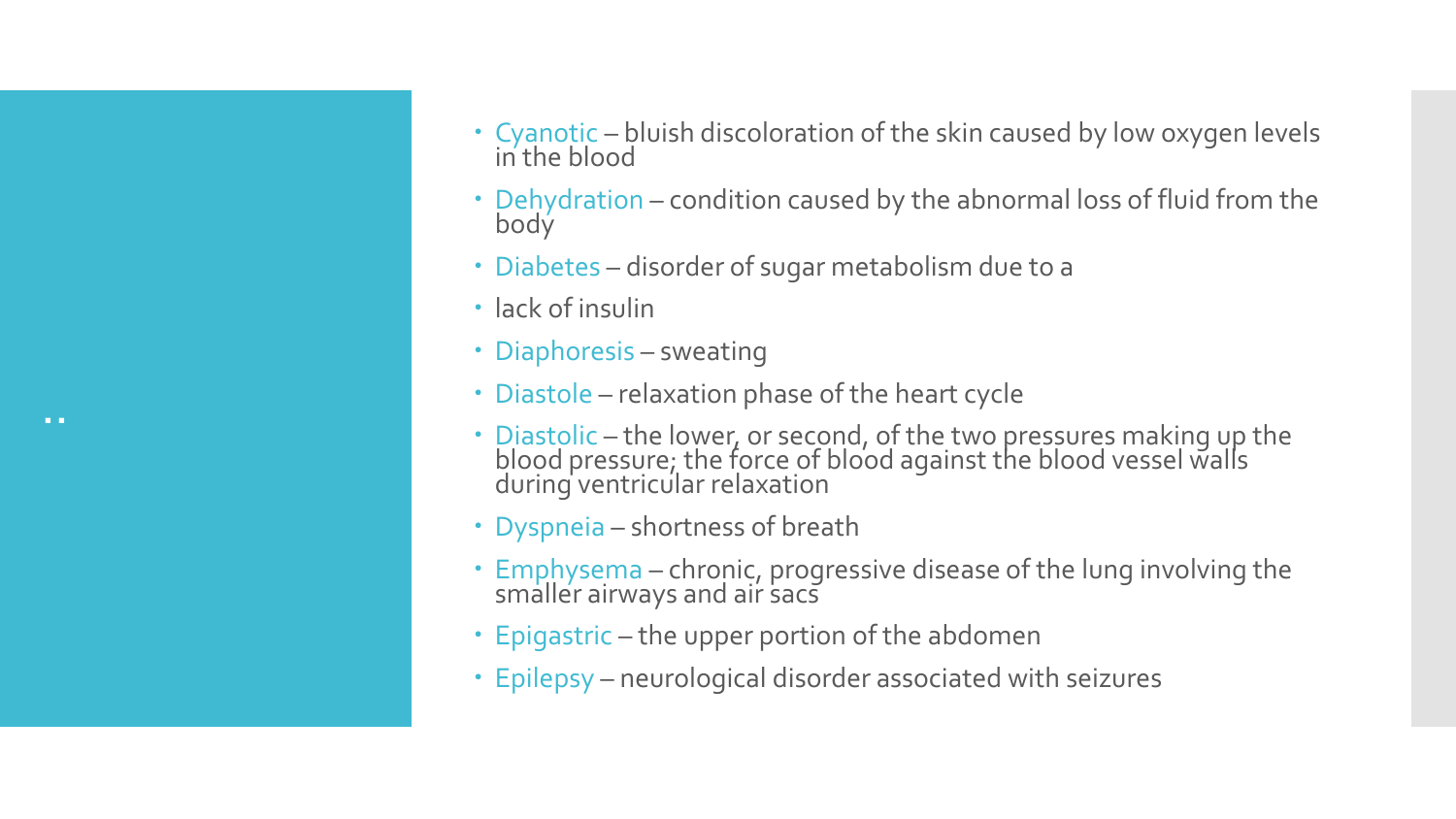- Exhalation movement of air out of the lungs
- Fibrinolysis process when a clot or coagulation
- **·** is broken down
- Gingival hyperplasia an overgrowth of gingival
- tissue often requiring surgery to reduce
- Glaucoma increased pressure in the anterior
- chamber of the eye which may lead to blindness
- Glucose form of sugar preferred by the body as
- an energy source for metabolism
- HEPA respirator High Efficiency Particulate
- Arresting; air respirator used for personal
- protection when working with patients with known
- or suspected tuberculosis
- Hepatomegaly swelling or enlargement of the
- liver seen in right heart failure
- Histamine potent chemical released by body
- cells in response to infection or allergy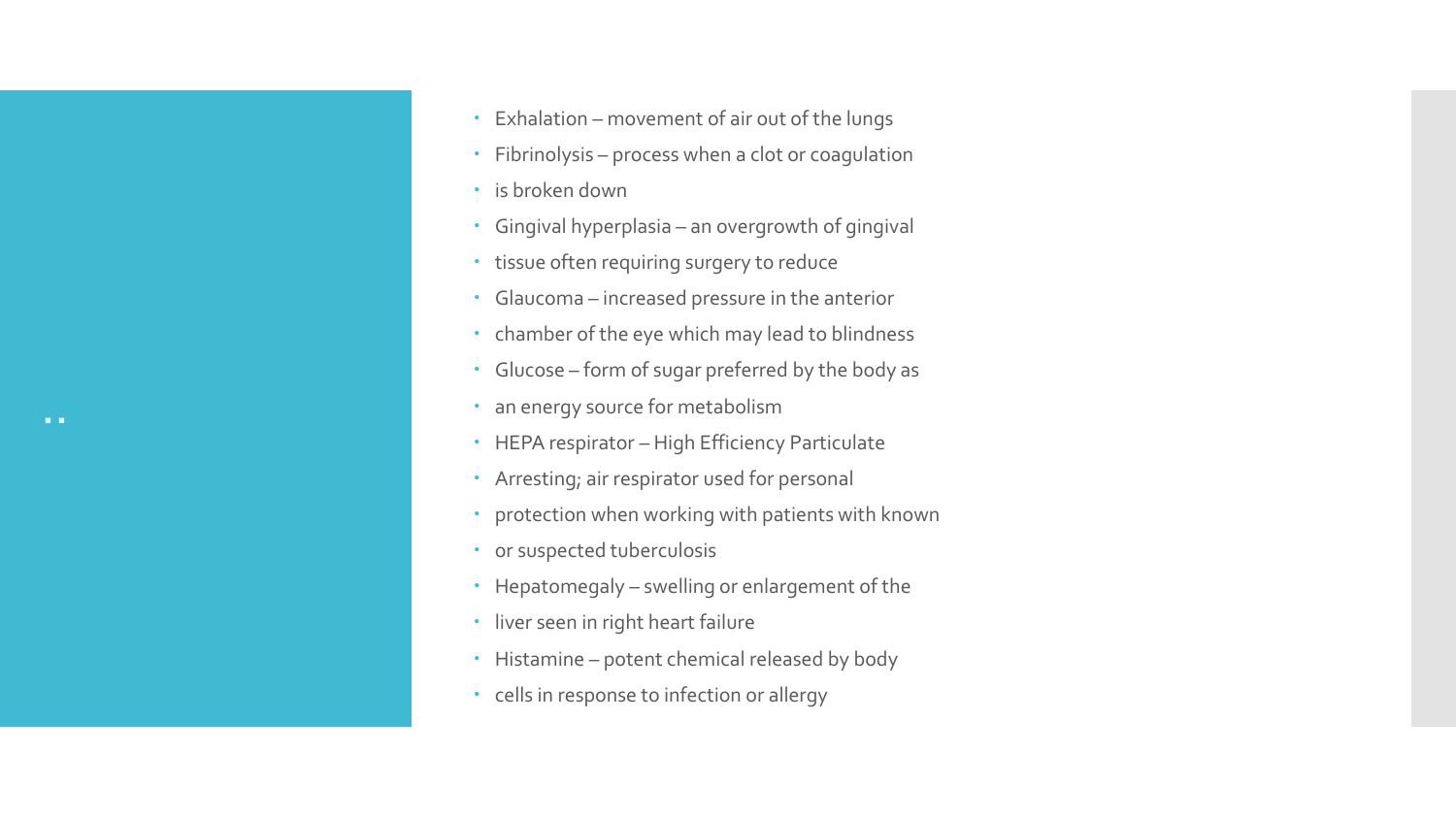- Hypertension elevated blood pressure exceeding 140/90
- Hyperventilation increased rate and/or depth of breathing leading to excessive excretion of carbon dioxide
- Hypoglycemia low blood sugar
- Hypopharynx lower portion of the pharynx (throat) at openings of trachea and esophagus
- Hypotension lower than normal blood pressure
- Hypoxia body is deprived of adequate oxygen supply
- IM intramuscular; drug administration into a muscle
- $\cdot$  Inhalation movement of air into the lungs
- Ischemic decreased or inadequate blood supply to an organ or tissue
- $\cdot$  IV intravenous; drug administration into a vein
- Jaundice yellow discoloration of the skin and sclera due to liver disease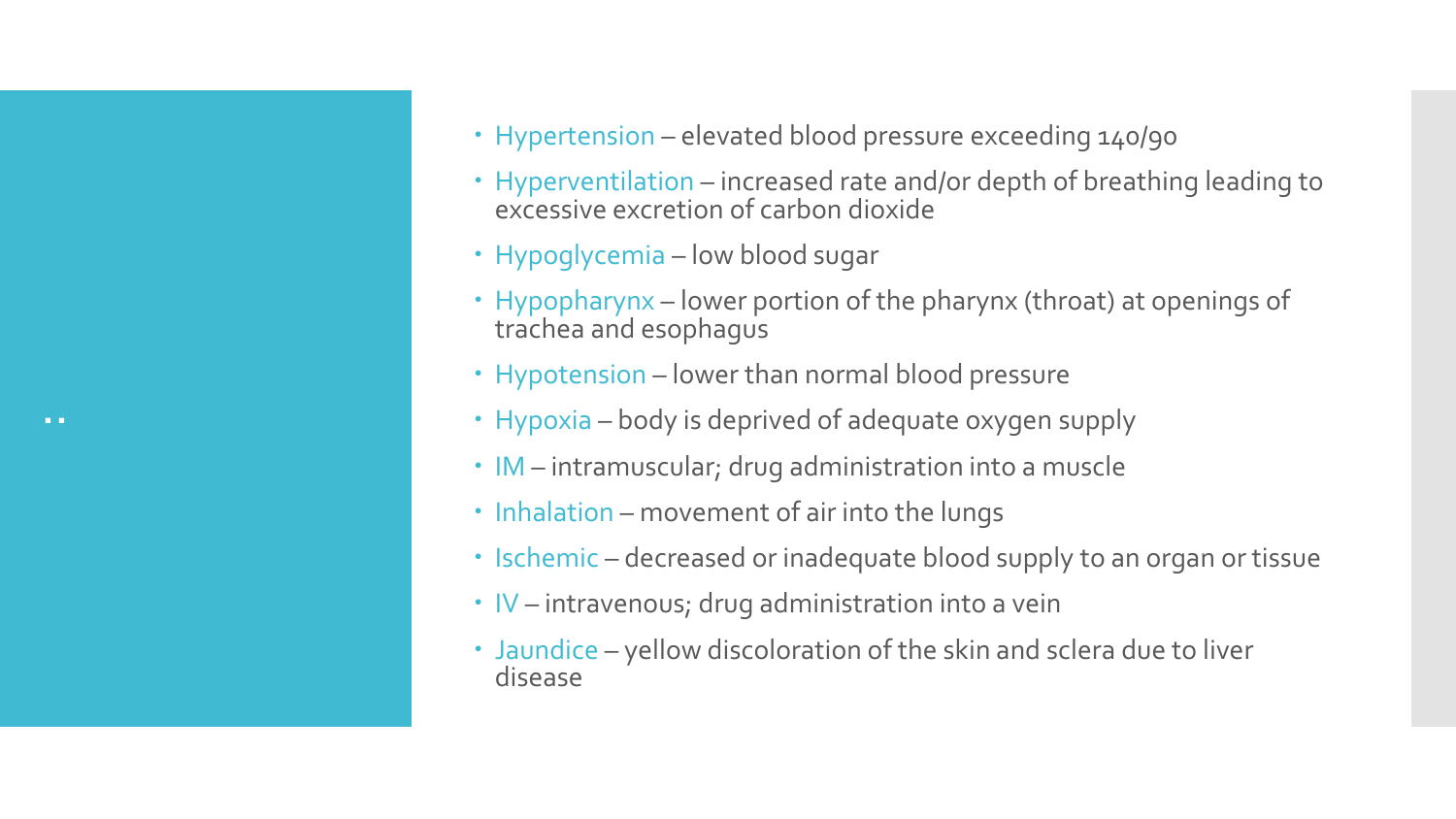- Kussmaul respirations rapid deep ventilations seen in diabetic ketoacidosis
- Laryngoscope instrument used to view the larynx
- Laryngospasm spasm (constriction) of the vocal cords
- Larynx the voice-box
- Magill forceps instrument used for manipulation of structures or tubes in the pharynx
- Metabolic relating to metabolism; chemical reactions that happen within the body to maintain life
- Myocardial infarction (MI) heart attack; portion of heart muscle becomes ischemic and dies
- NTG abbreviation for nitroglycerin; blood vessel dilator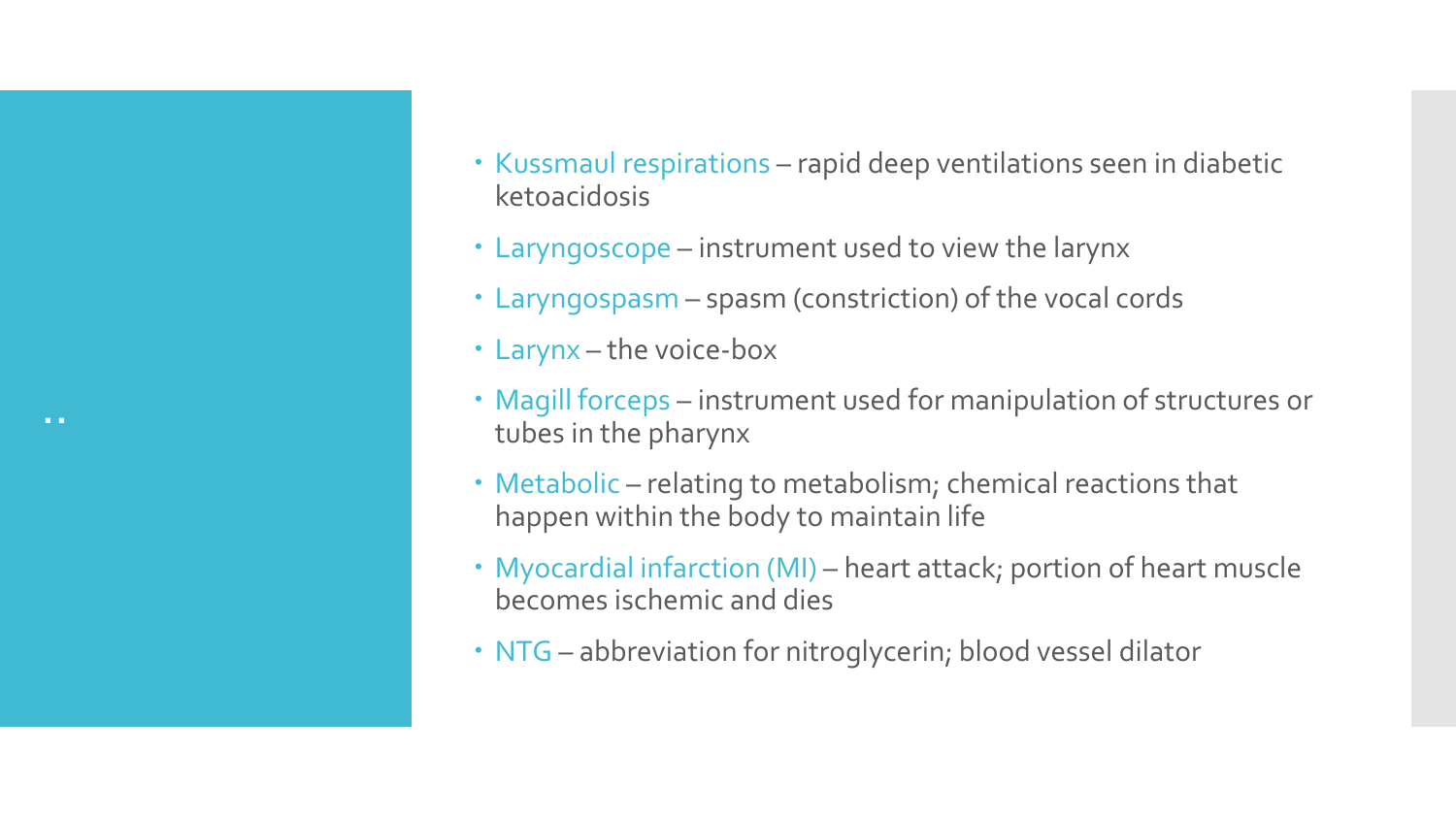- Orthopnea difficulty breathing only when lying flat
- Orthostatic hypotension decreased blood pressure caused by rapid movements from supine to standing posture, or loss of body fluids
- Osmotic pressure on water exerted by dissolved substances in a fluid separated by a semipermeable membrane
- Pallor pale appearance to the skin due to decreased blood flow in the skin
- Palpated feeling a body part or structure
- Pharynx the throat
- Pitting edema swelling of the ankles and feet due to heart failure
- PO by mouth; administration of drugs by mouth (per os)
- Polyuria excessive urination
- Post-ictal the time period immediately following a seizure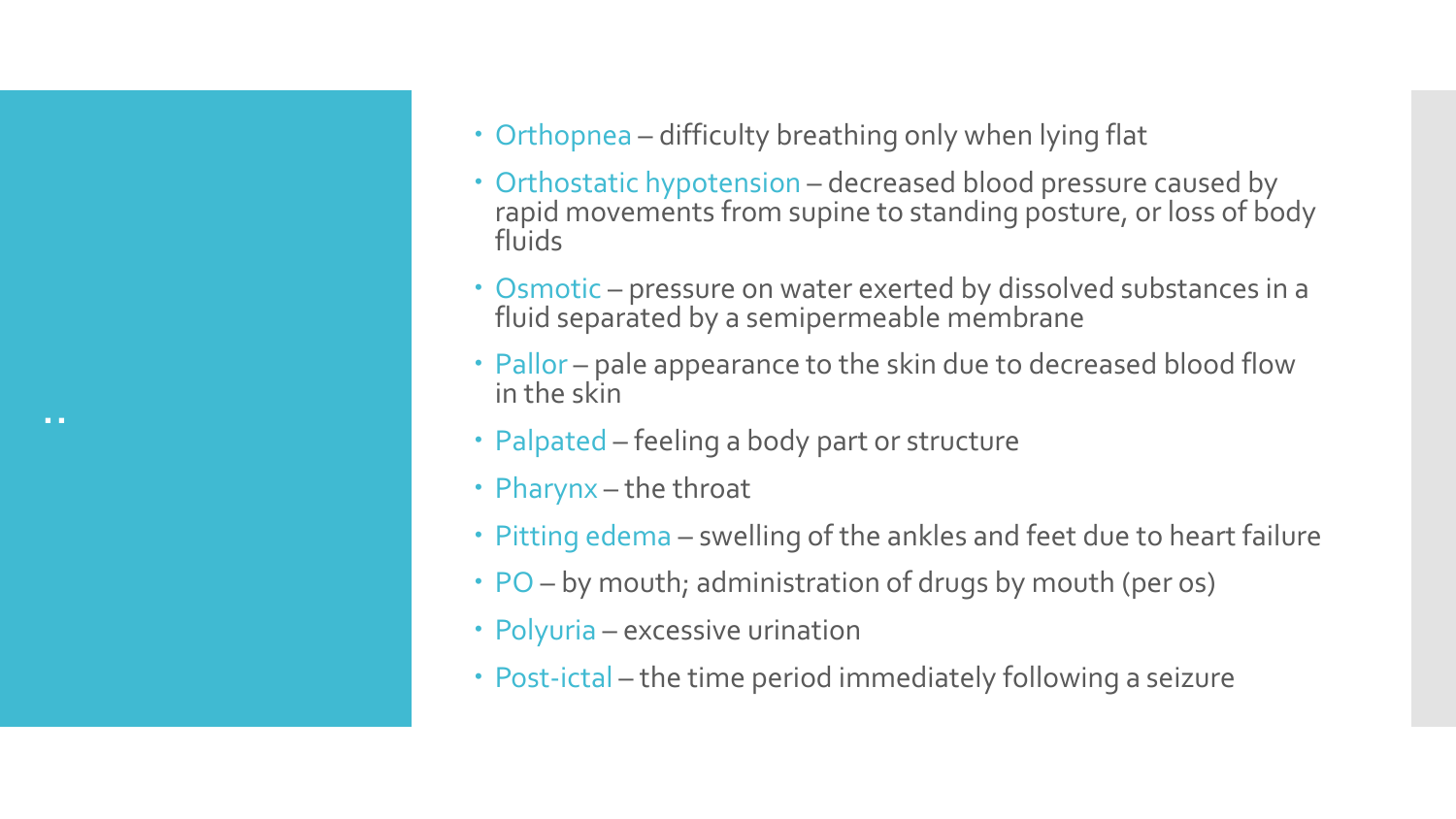- ..
- Prodromal initial symptom or sign
- Pruritus itching
- Pulmonary edema fluid build-up in the lung due to left heart failure
- Rales crackling or bubbling sounds heard in the chest with pulmonary edema
- Respiratory rate number of respirations per minute
- Sphygmomanometer inflatable blood pressure cuff with Velcro closure
- SQ subcutaneous; injection of drugs into subcutaneous (fat) tissue
- Sternocleidomastoid muscle of the side of the neck
- Stethoscope instrument for listening to breath or heart sounds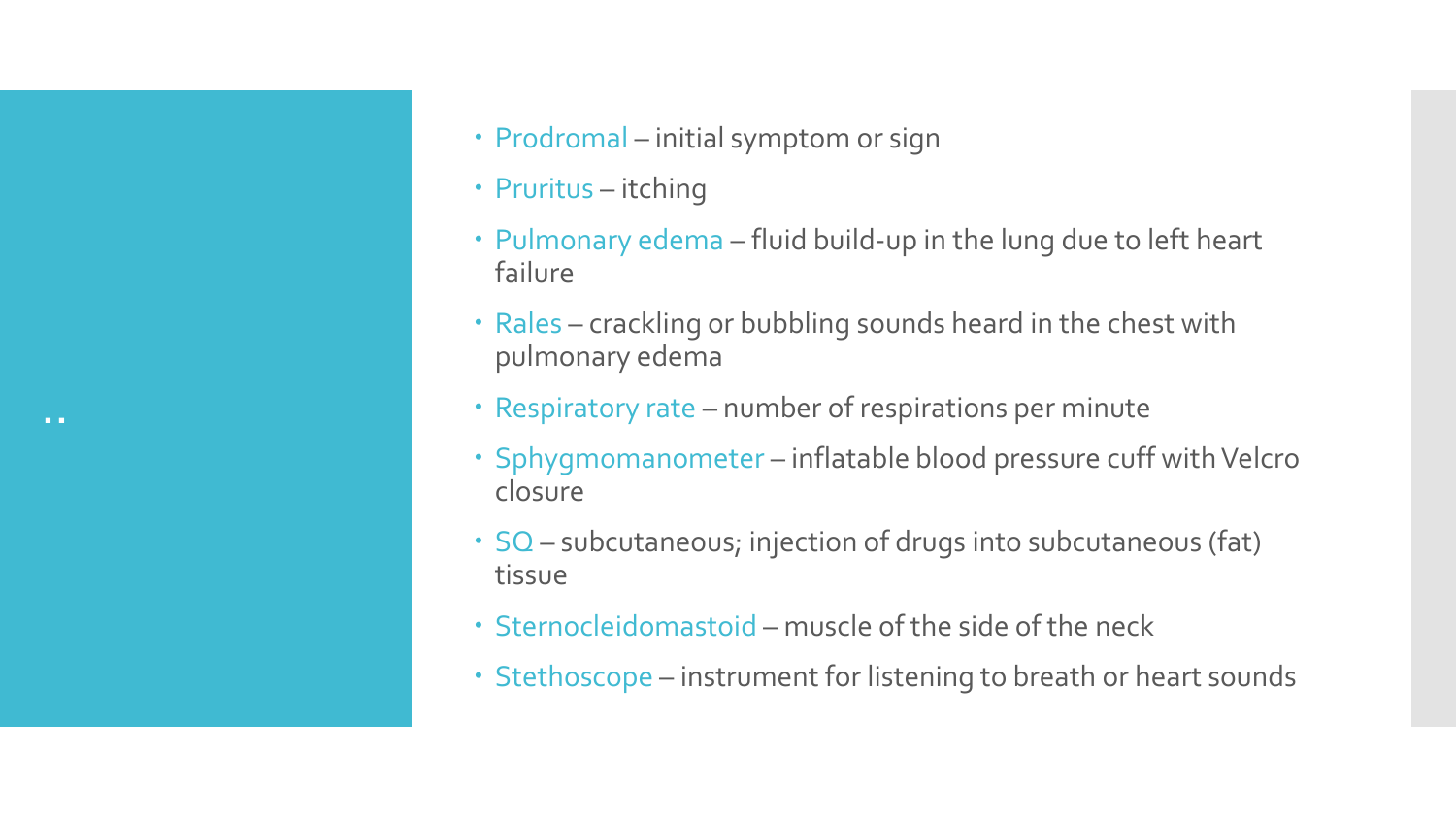- Stridor high pitched breathing sound caused by partial collapse or obstruction of the upper airway during inhalation
- Supine lying on the back in a horizontal plane; subsupine positioning is when the head is slightly lower that the knees to return more blood flow to the brain
- Syncope fainting
- Systole contraction phase of the heart cycle
- Systolic top, or first, of the two pressures making up the blood pressure; the force of blood against the blood vessel walls during ventricular contraction
- Tachycardia a rapid heart rate, faster than 100
- beats per minute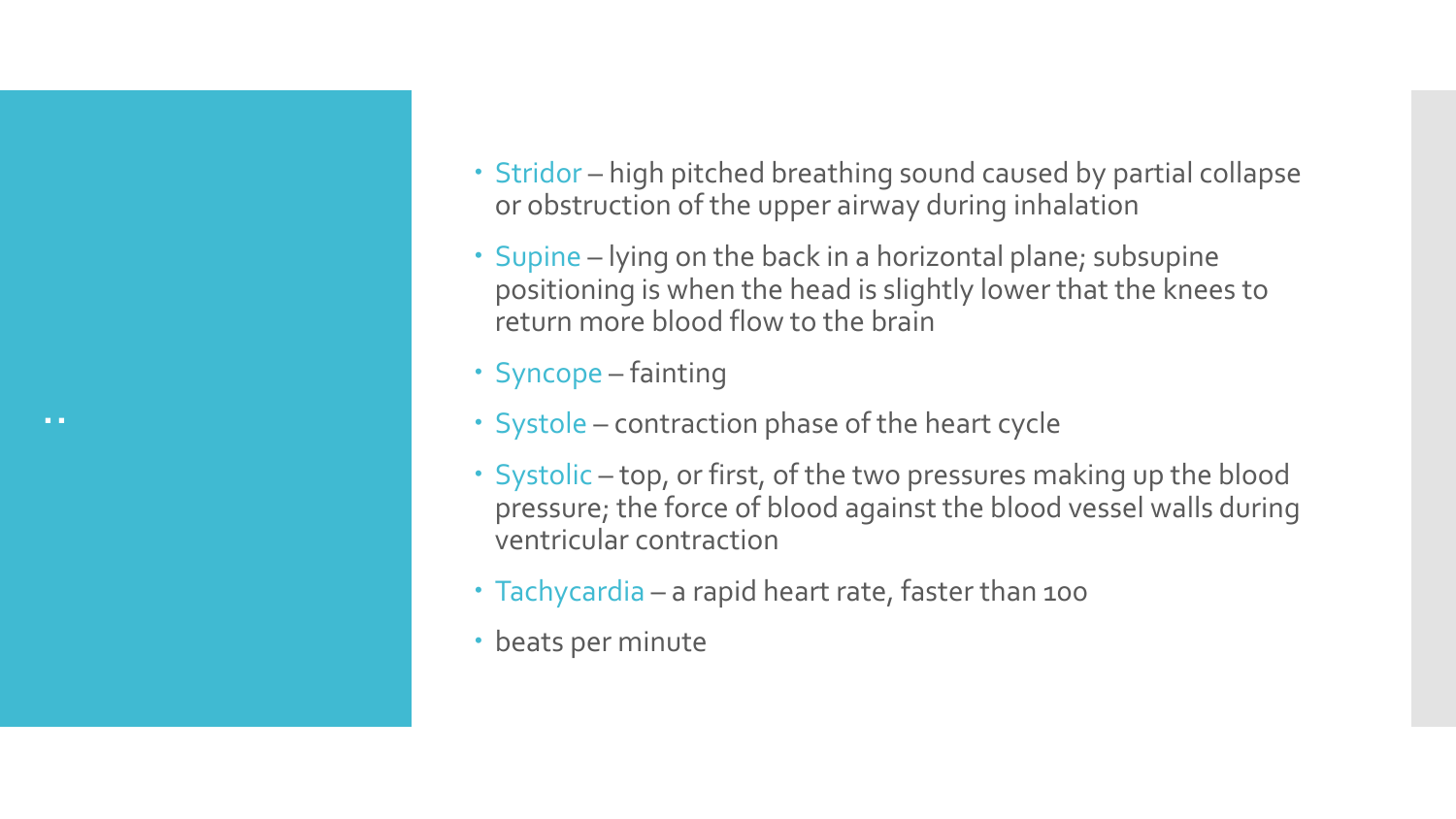- Tonic phase of seizure where all muscles of the body remain contracted
- Umbilicus navel or belly button
- Urticaria raised wheals (hives) of the skin seen in allergic reactions
- Ventricular fibrillation disorganized heart rhythm that does not result in a pulse
- Xiphoid process lower-most pointy part of sternum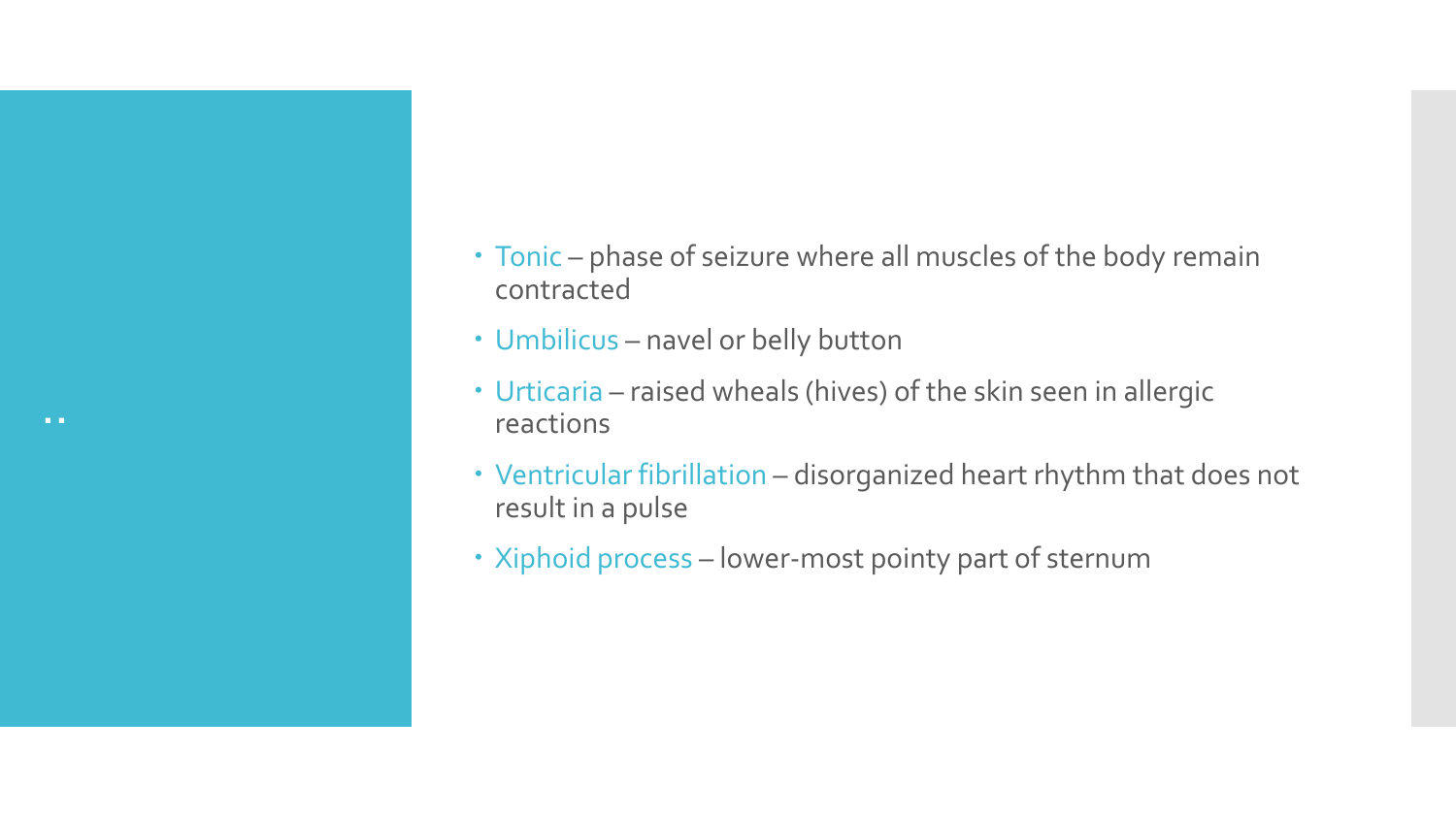### Specific Attacks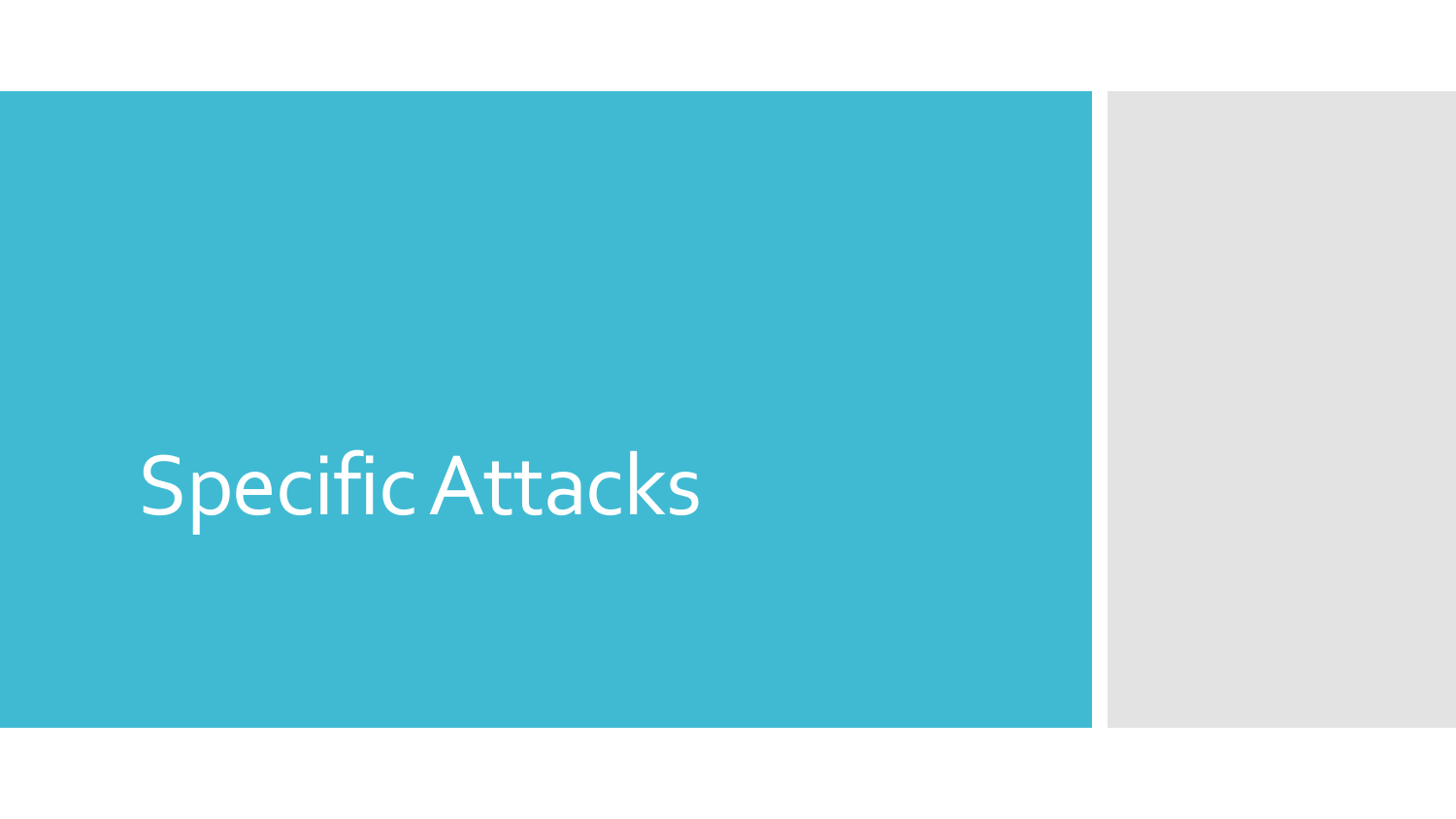#### Airway **Obstruction**

- Foreign bodies falling into the hypopharynx can lead to partial or complete airway obstruction.
- The patient may complain of a foreign body sensation in the throat, be coughing, or become apneic and cyanotic. They may grasp their throat with their hand (universal choking symbol) and, in the case of complete airway obstruction, will be unable to speak. If not corrected immediately, respiratory arrest will lead to cardiac arrest within minutes.
- If the patient is coughing let them do so but if they are having trouble breathing you must stand behind the patient, and place the thumb side of the fist into the abdomen above the umbilicus and below the rib cage. Administer slow, inward and upward thrusts until the object pops free or the patient loses consciousness.
- With loss of consciousness, help the patient to the floor, open the airway and sweep out any obstructions which can be reached with the finger. Attempt to ventilate. If the patient cannot be ventilated, the airway is still obstructed. Continue the steps for CPR - checking mouth and ventilating at the appropriate time.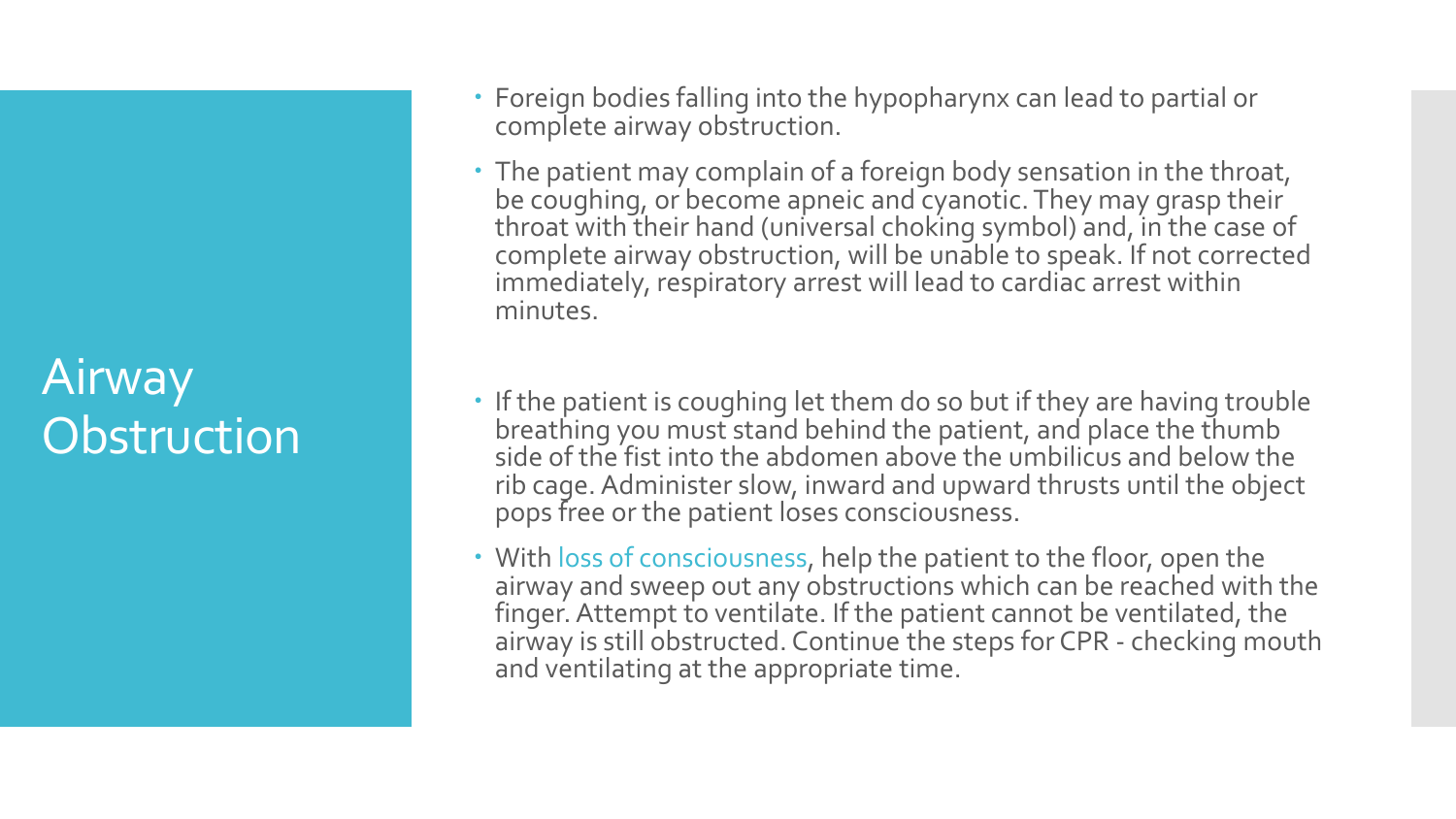#### Asthma

- Patients may respond to anxiety and aerosolized particulate matter with bronchospasm. Many cases can be prevented by pre treatment with the patient's metered dose inhaler (puffer) of bronchodilator medication. The inhaler should also be readily available at chairside.
- The patient may abruptly develop bronchospasm as evidenced by wheezing, coughing, and difficulty breathing, and may also complain of chest tightness and develop cyanosis.
- The patient should be placed in an upright position with arms forward to facilitate breathing and oxygen should be administered by mask or nasal cannula. The patient should use their inhaler and self administer one puff with instructions to inhale and exhale slowly. If the patient recovers well, treatment can continue. If the patient does not improve within five minutes, a second dose should be administered and it is recommended that treatment be postponed to another date.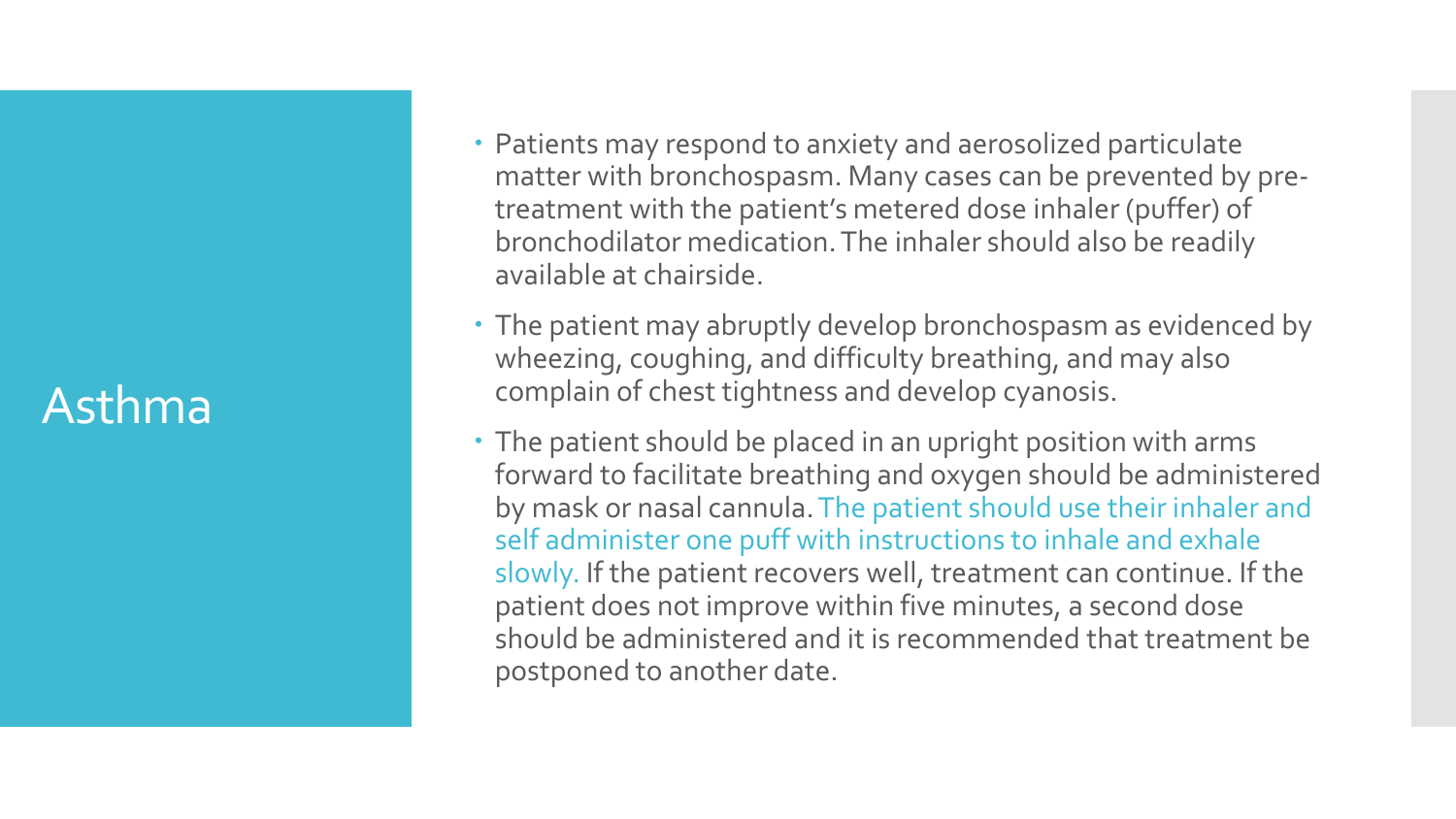#### Cardiac Arrest

- Cardiac arrest may result from an abnormal heart rhythm or be secondary to respiratory arrest. In either case, time and immediate intervention is of the essence.
- Immediately upon assessing unconsciousness in a patient, call 911. The rescuer should open the airway, look, listen, and feel for respirations. Next, check the carotid pulse for five to ten seconds. If a pulse is absent, lay the patient flat with board beneath chest or move patient to floor. Begin CPR and when possible, use the tworescuer technique.
- Attach AED if available and follow the instructions. Continue to monitor all vital signs and give that information to emergency personnel when they arrive.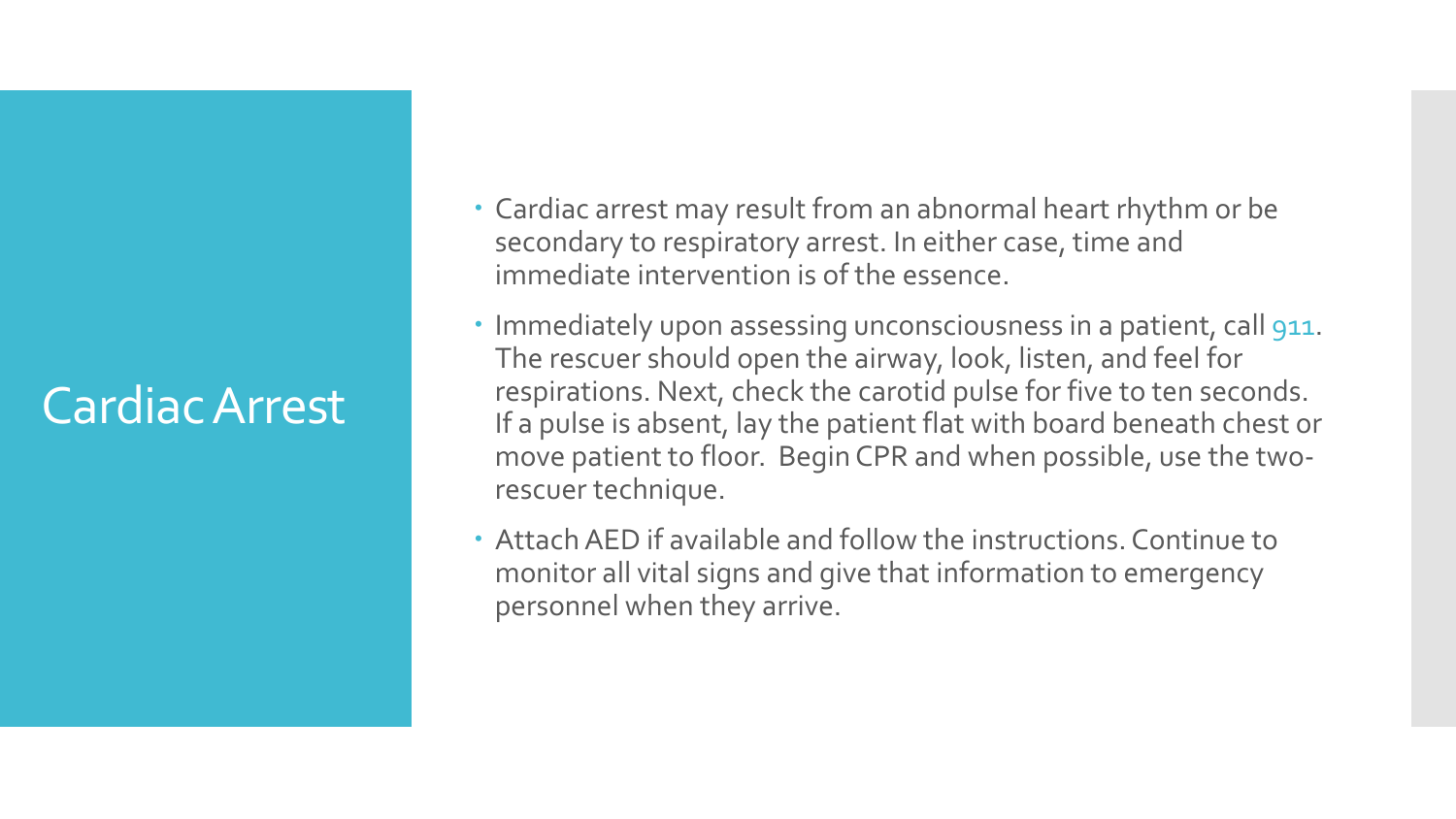#### **Stroke**

- This happens when not enough blood is getting to the brain. The signs and symptoms may be of short duration (TIA) which resolve spontaneously or persist for months or years. A transient ischemic attack is a forewarning of a major ischemic CVA; these patients must be evaluated by a physician to prevent such an occurrence.
- The patient may have an altered level of consciousness or periods of confusion. Weakness or paralysis in one half of the body (right or left side) may be obvious. The patient may also be unable to speak or understand speech. When these severe symptoms occur without warning, they are likely to alarm both the patient and staff.
- Call 911. Place the patient on their side to maintain their airway, and suction oral secretions to prevent aspiration. These are both necessary as the patient frequently loses control of the facial muscles. Calm and reassure the patient and monitor their vital signs. Can also give oxygen if needed.
- If an ischemic stroke is confirmed, and the onset of symptoms has been less than 3 hours, a medication will be administered to help remove the clot and restore blood flow to the affected brain areas.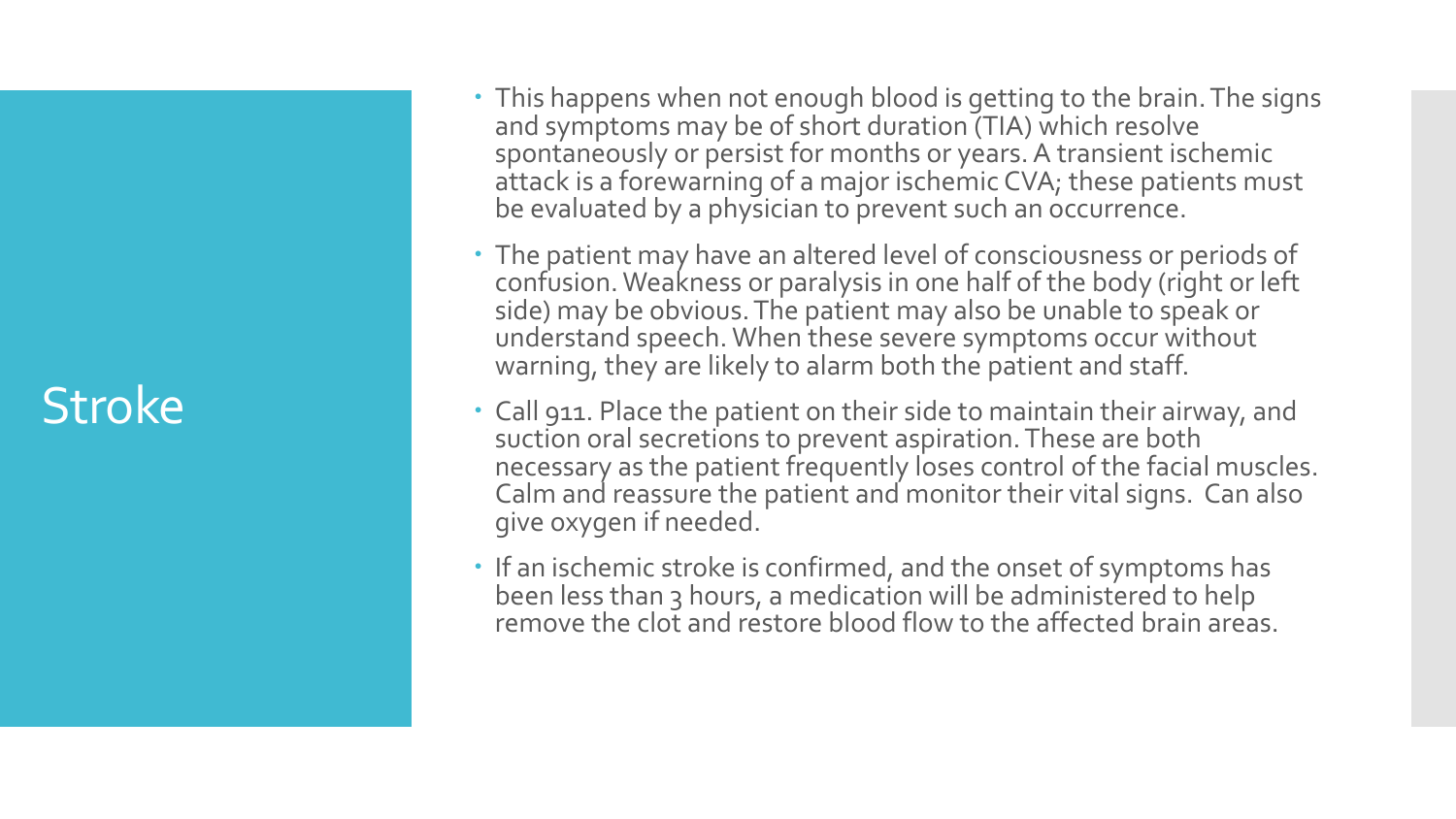#### Chest Pain

- The development of central chest discomfort frequently results from stressful situations in patients with coronary artery disease. In angina episodes, the coronary artery narrowed by atherosclerosis is unable to supply the heart muscle with adequate amounts of oxygenated blood, causing chest pain. The decreased oxygen supply to the heart muscle is usually of short duration (less than five minutes) and no permanent damage occurs.
- In myocardial infarction (MI or heart attack), a blood clot develops in one of the coronary arteries completely cutting off blood supply to a portion of the heart muscle. Without a blood supply, the heart muscle dies within a few hours. The ischemic heart is very irritable and susceptible to cardiac arrhythmias. This is the patient most susceptible to sudden death. Whenever and wherever a myocardial infarction is recognized, 911 must be called immediately. This is critical, as about 50 percent of patients experiencing a myocardial infarction will die in the first two hours!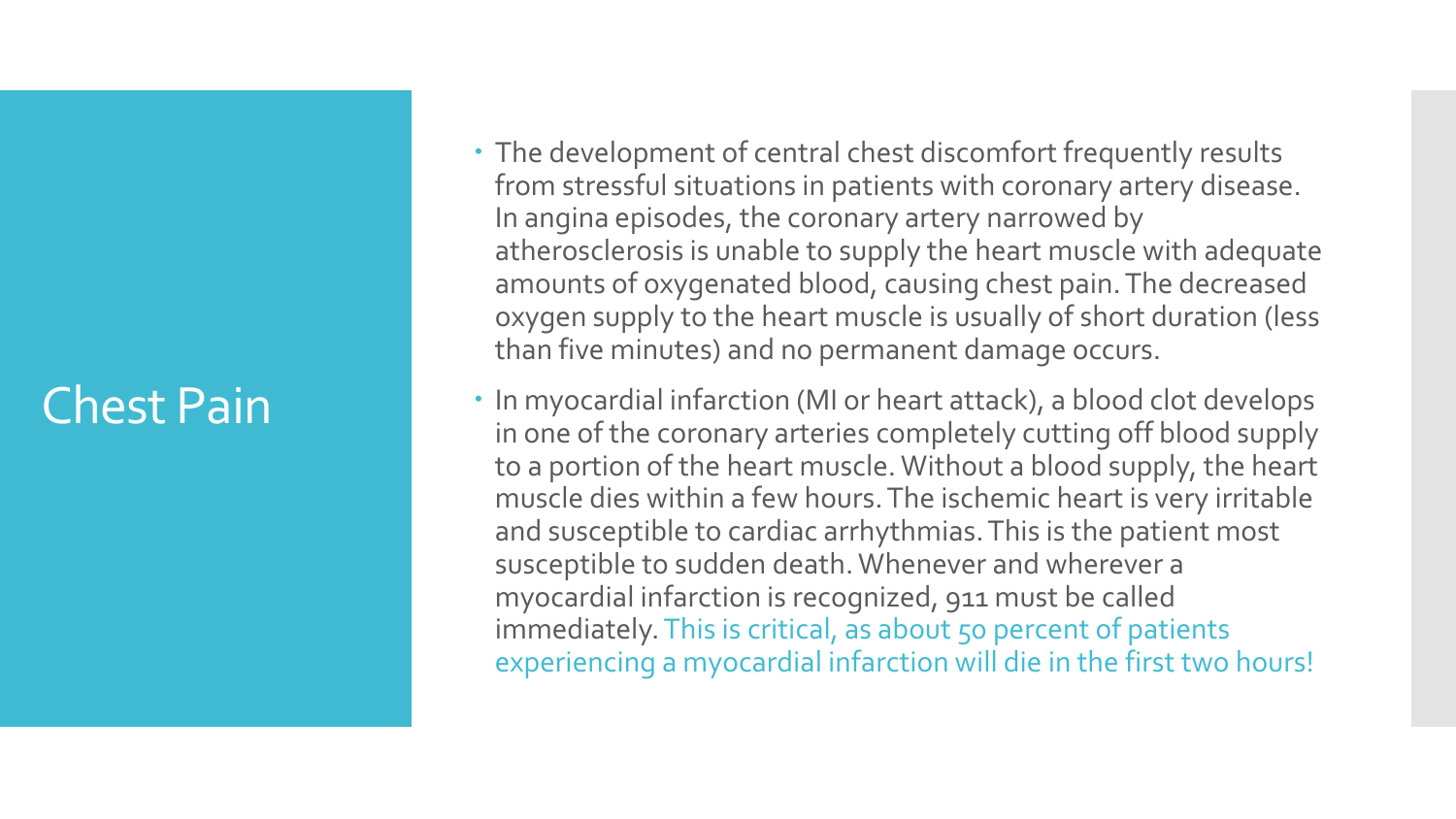#### Continued

- In both cases the patient will complain of chest pain usually described as a pressure or weighty sensation. This pain or numbness may radiate into either of their shoulders, arm, the neck, jaw, straight through to the back or to the upper part of the abdomen. Complaints of shortness of breath, nausea or vomiting are common, and the  $\overline{\phantom{a}}$ patient's skin may be pale and sweaty. If the patient has experienced angina in the past, they will be able to determine if this pain is different in character.
- It is recommended that out-of hospital patients are administered a single, chewed dose of 162 mg to 325 mg of aspirin to begin fibrinolysis. When chewed, the clinical effects are realized more quickly. Administer oxygen and monitor vital signs. Nitroglycerin 0.4  $mg$  má $\gamma$  be administered sublingually every five minutes but is usually more effective in treating the pain associated with an angina episode. If the patient has not previously had nitroglycerin, it is advisable to administer it while the patient is in a supine position, as hypotension is frequently seen in first time users.
- Calm and reassure the patient. The experience can be extremely frightening, with some patients voicing feelings of impending doom or death.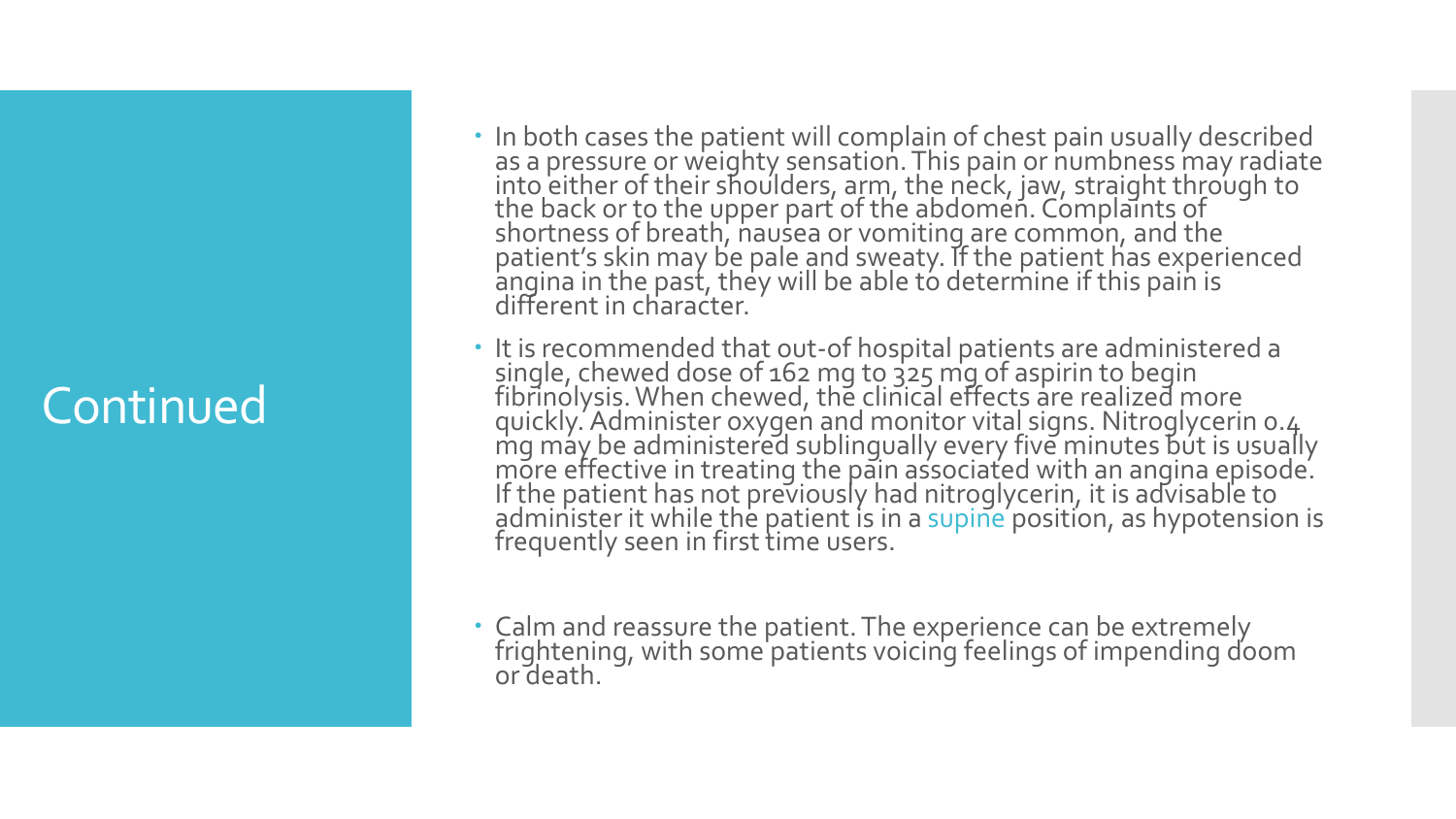#### Heart Failure

- Heart failure may involve either the left ventricle (left ventricular failure-LVF) or the right ventricle (right ventricular failure-RVF). Of the two, left ventricular failure is the more serious and occurs first. In LVF, blood backs up into the lungs causing pulmonary congestion and shortness of breath, particularly when the patient is lying flat. In RVF, the blood backs up into peripheral circulation causing swollen legs and ankles resulting in pitting edema.
- Left ventricular failure is frequently precipitated by an acute myocardial infarction. When this occurs, call the rescue squad (911) immediately and place the patient in whatever position is most comfortable for them, usually sitting bolt upright. Administer oxygen by mask and monitor vital signs. If the patient complains of chest pain, nitroglycerin may be given.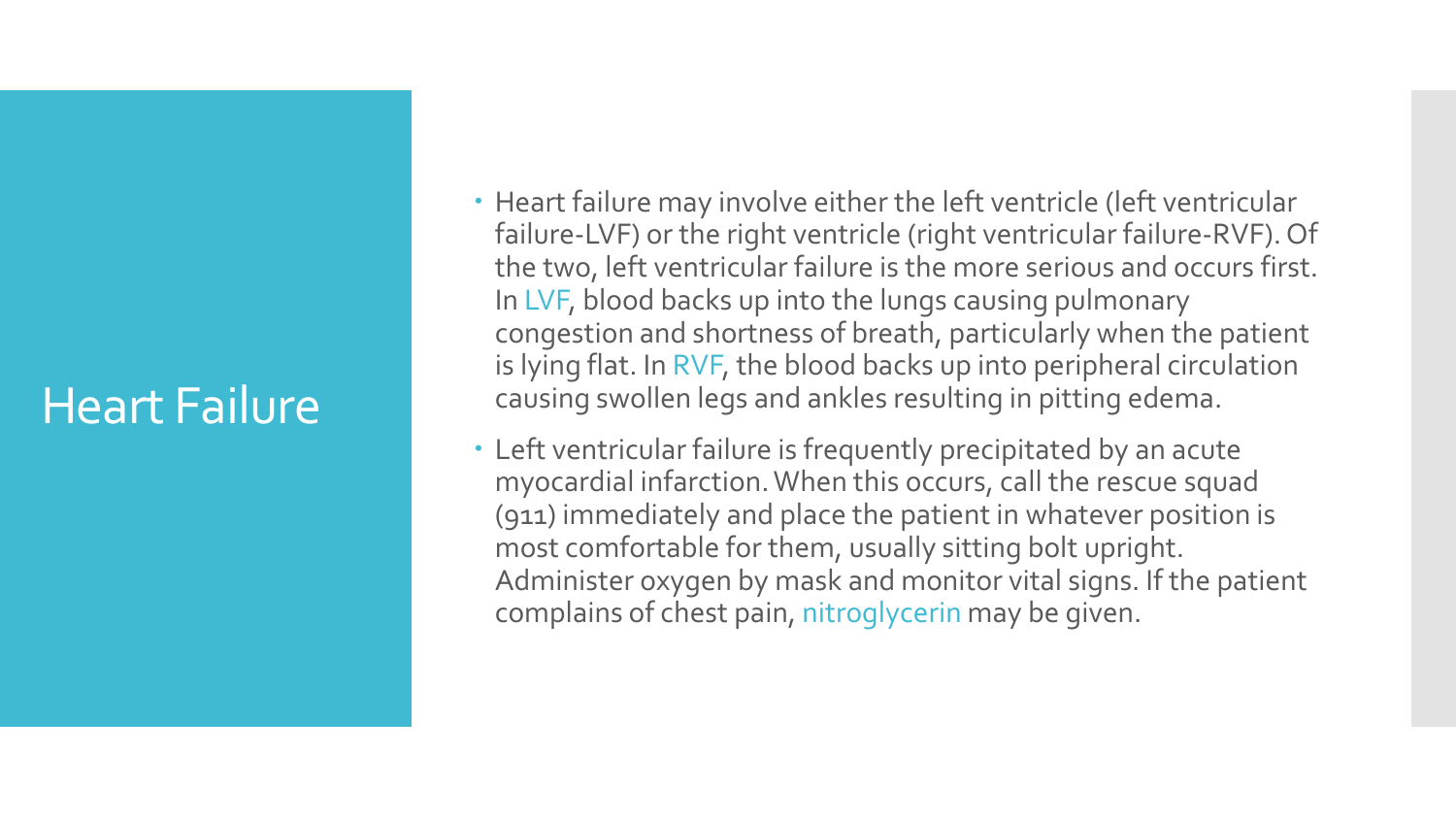### Hypoglycemia

- Hypoglycemia occurs when blood sugar levels drop below 80 mg/dl and typically becomes more acute in the 20-30 mg/dl range.
- Hypoglycemia can be prevented by making sure the insulin dependent diabetic has eaten before treatment, by scheduling appointments in the morning, and by having a glucose source readily available at chairside.
- If the patient exhibits signs and symptoms of hypoglycemia, administer an oral carbohydrate such as regular cola, table sugar, or even a spoonful of honey or icing to raise blood glucose levels. For a patient who becomes unconscious, maintain their airway, turn the patient on their side to prevent aspiration and administer glucose in the dependent cheek. This will usually provide sufficient glucose to allow the patient to regain consciousness. The patient should then drink a liquid high in sugar to increase their blood glucose level.
- Following a hypoglycemic reaction, advise the patient to eat a meal to maintain blood sugar levels and prevent a recurrence of the hypoglycemic episode.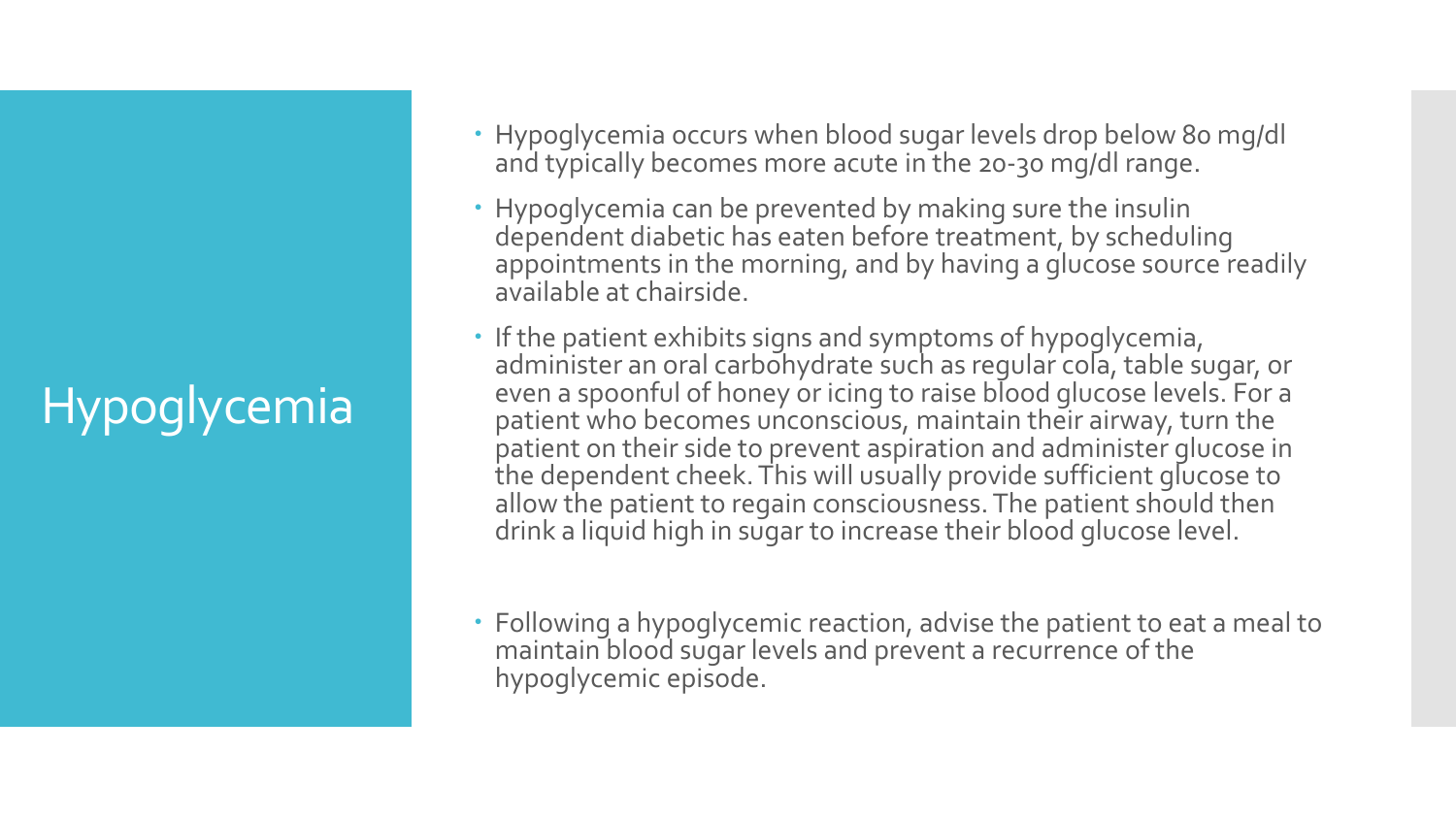#### **Diabetic Ketoacidosis**

- Diabetic ketoacidosis occurs when there is not enough insulin available to move glucose into cells. This causes the cells to use fats and proteins for energy, leaving behind waste products which build up in the blood. Over time, from hours to days to sometimes weeks, the  $\,$ blood sugar level continually increases.
- Frequently an underlying medical problem such as heart attack, infection, or stroke may precipitate diabetic ketoacidosis even in diabetics who are normally in good control.
- The signs and symptoms of diabetic ketoacidosis are related to the osmotic effects of the very high blood sugar, the cellular acidosis, and the body's attempt to compensate for the acidosis. Patients may hyperventilate and have a fruity odor to their breath; extreme thirst due to severe dehydration and polyuria are also common. Because of the loss of fluids, the skin is warm, red, and dry to the touch. As the dehydration and acidosis become more severe, blood sugar levels will excéed 300 mg/dl, and the patient finally may lose consciousness.
- Maintain airway and ventilations by placing the patient on their side to prevent aspiration. Treatment of hyperglycemia will require hospitalization of the patient.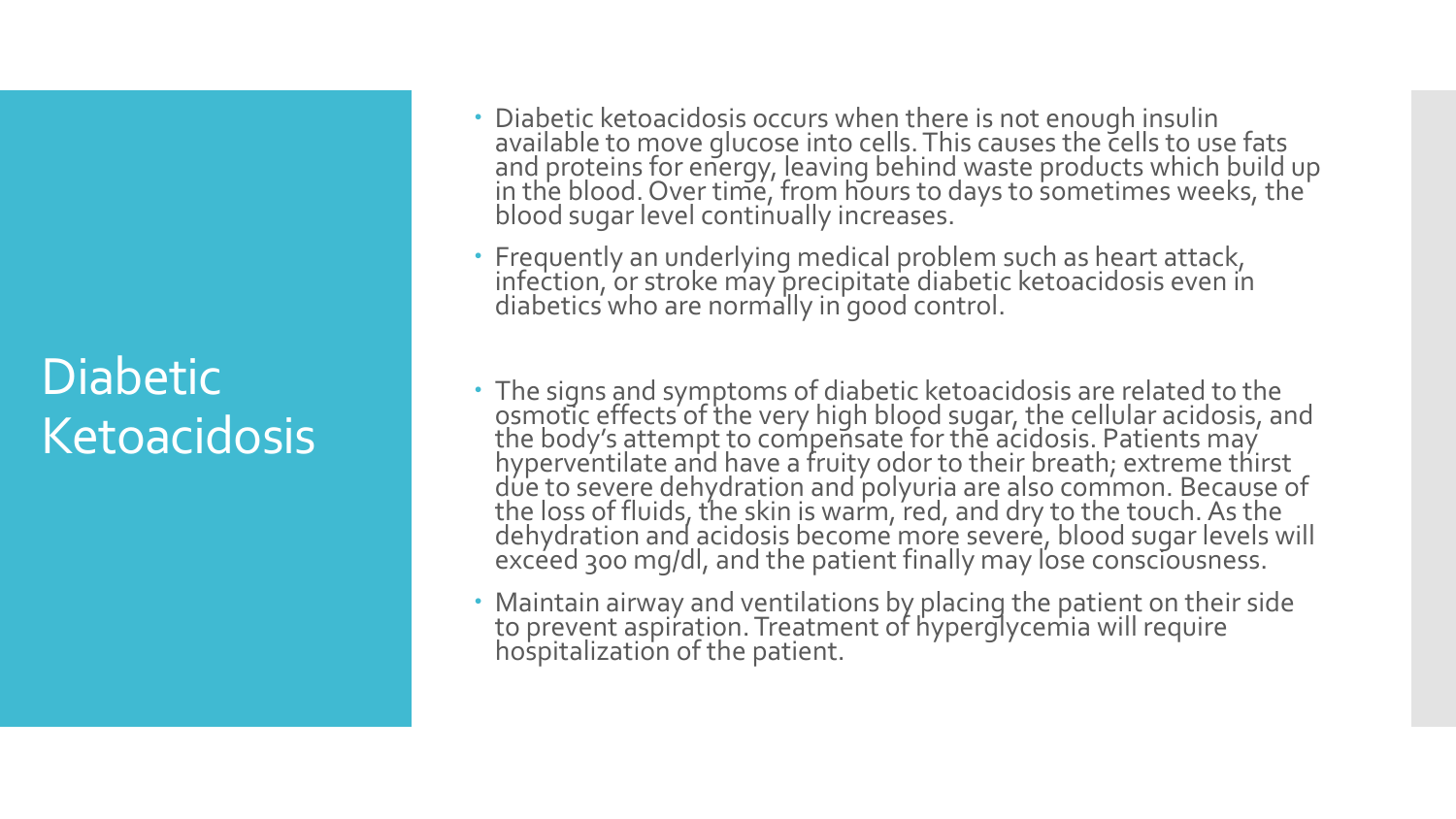### Allergy

- In the dental office, the most likely culprits are exposures to latex, local anesthetics, or antibiotics, but foods the patient may have eaten prior to their visit such as nuts, shellfish, milk products, and strawberries can also trigger this syndrome.
- The treatment of allergic reactions and anaphylaxis is the same provide supportive care and administer epinephrine. Maintain the patient's airway, administer oxygen, and monitor the vital signs. Administer epinephrine 1:1000 0.3 -0.5 mg SQ, often into the upper arm or thigh. Every office should include at least 3 auto injector epinephrine pens in their office emergency kit. Twinject®and Epi -Pen®are the most common pens for kits. Epinephrine is the treatment of choice for allergic reactions, as it reverses all the histamine induced symptoms and blocks the further release of histamine. Benadryl®50 mg IM or PO may be administered to treat the hives and relieve itching of the skin. Call 911!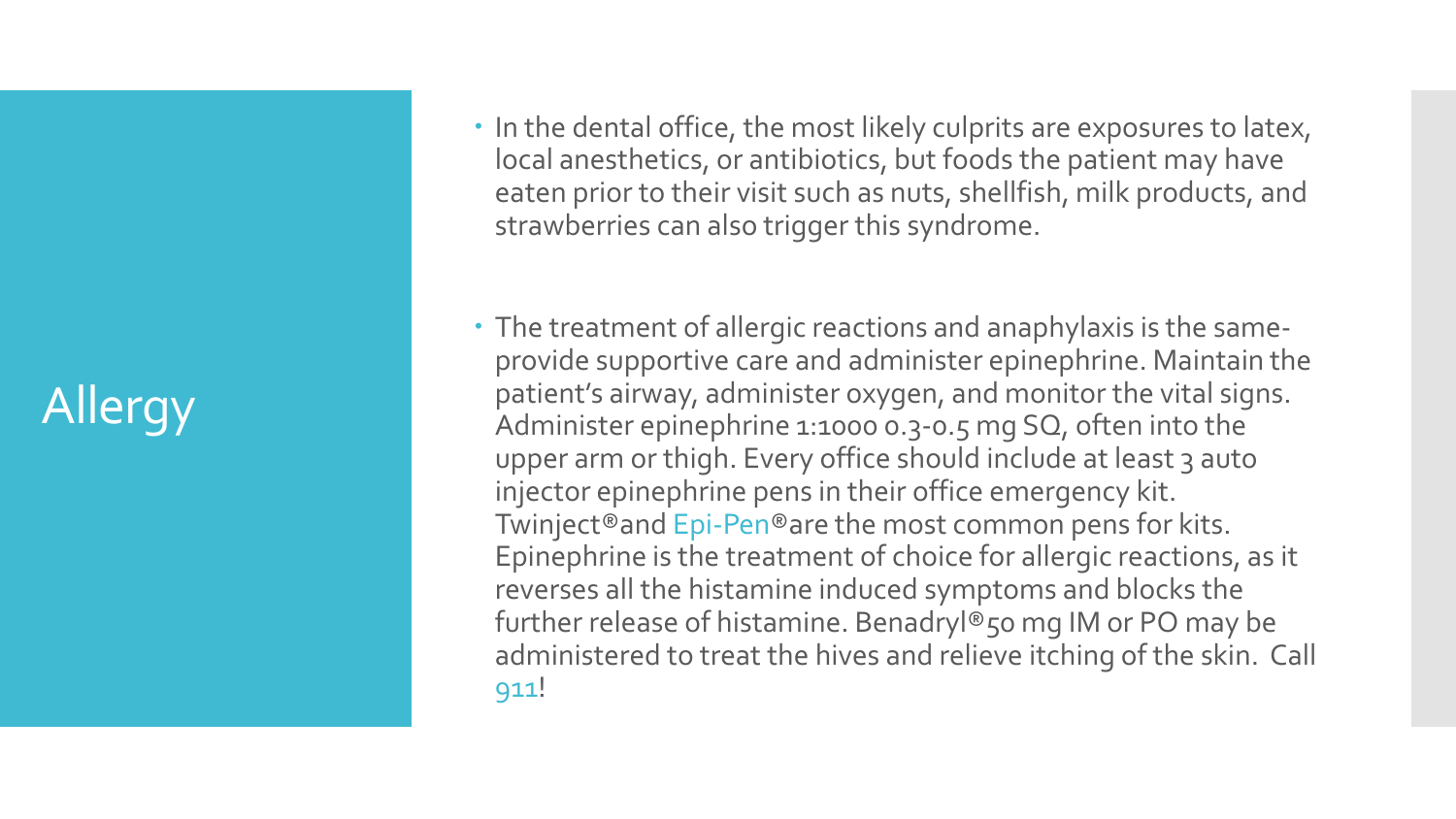#### **Overdose**

- Rapid administration, excessive dosing, or inadvertent intravascular administration may all result in increased drug effects. Prevention is the key in avoiding adverse drug reactions. Question the patient before treatment about allergies and hypersensitivity.
- Narcan® can be used to reverse the hypotension, respiratory depression, and decreased level of consciousness caused by these narcotics. In the case of the benzodiazepines such as Valium®(diazepam) and Versed®(midazolam), a specific antidote-Romazicon (flumazenil)-is also available.
- Most drugs have a few specific antidotes available. There are two notable exceptions. Narcan® (naloxone) is the antidote for accidental overdose of narcotics given IV such as Demerol®(meperidine).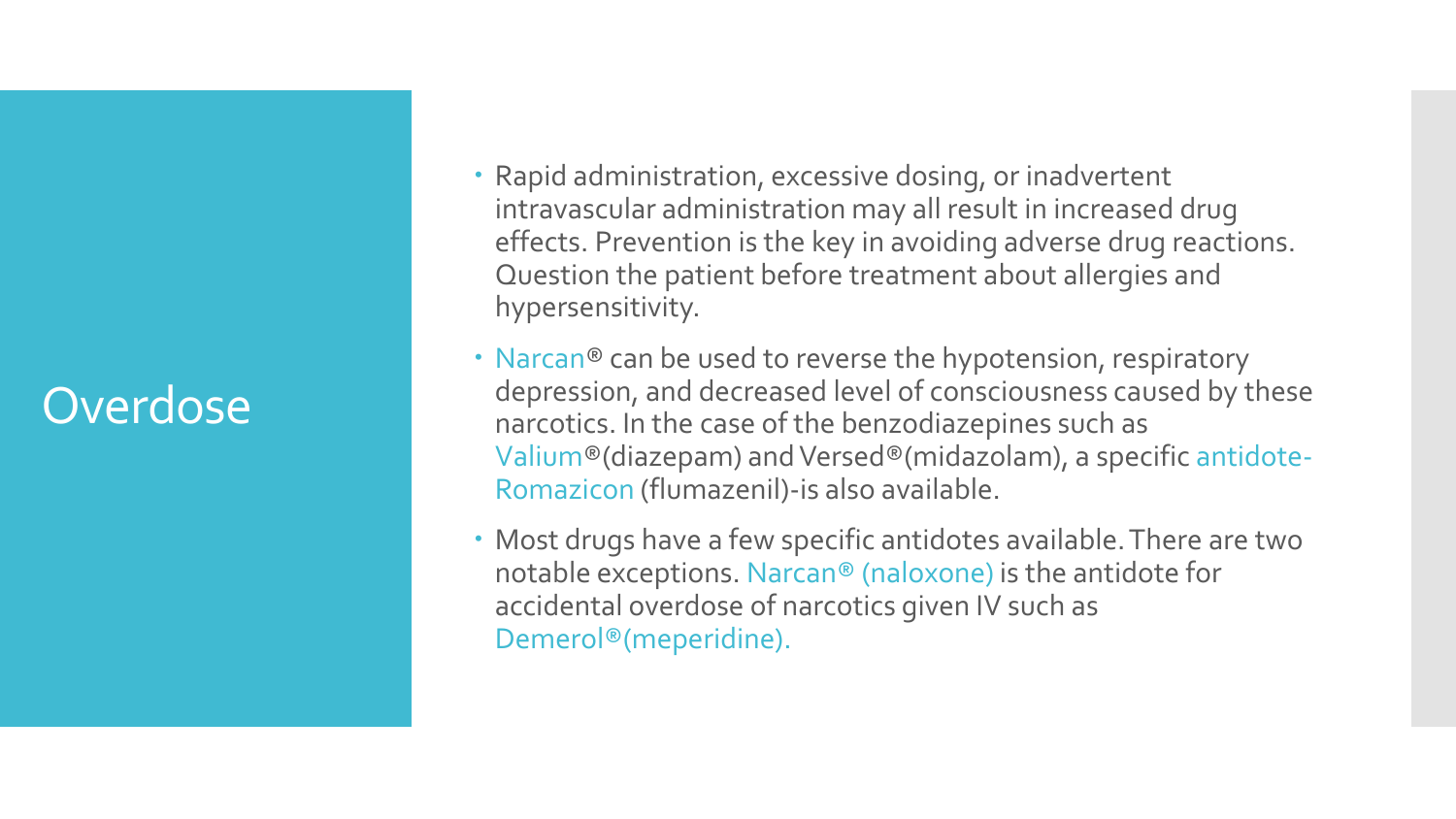#### Continued

- The patient should be treated supportively until the effects of the drug wear off. Stop the administration of the drug, maintain the airway and ventilations, monitor vital signs, and contact 911 if the patient fails to show prompt improvement.
- All of the toxic effects of lidocaine are due to its effects on the central nervous system and the conduction of nerve impulses. The signs and symptoms of lidocaine toxicity are shown in Figure 22. As there is no specific antidote for lidocaine toxicity, provide supportive care. Maintain the airway, administer oxygen, and treat other problems as they arise.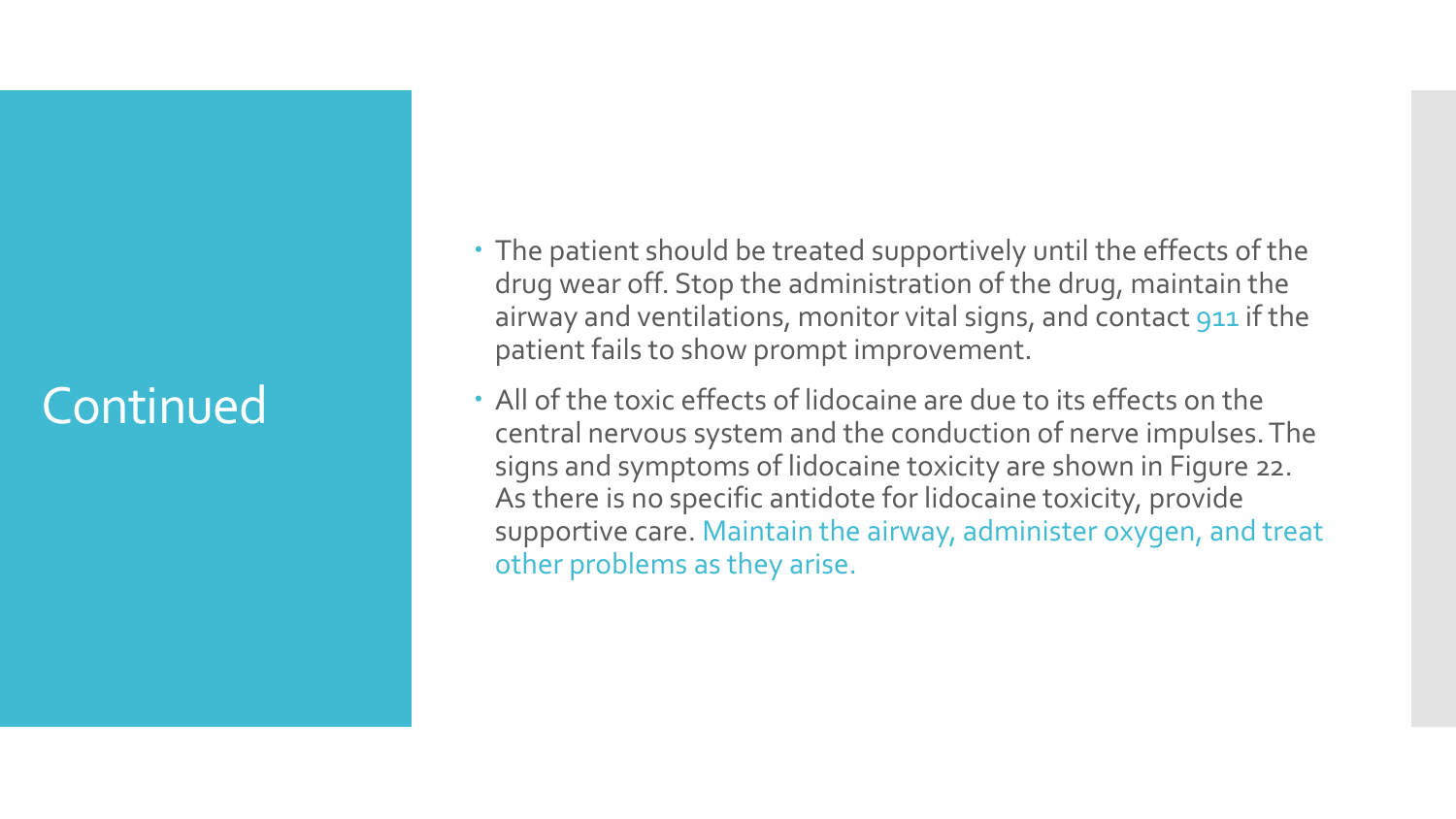#### Hyperventilation

- Anxiety, fear, and pain in susceptible individuals can result in a conscious overdrive of ventilation called hyperventilation. The excessive excretion of carbon dioxide that occurs due to the greatly increased respiratory rate can cause unpleasant symptoms which exacerbate the situation.
- Apprehension, air hunger (a sense that they "can't catch their breath") coupled with numbness and tingling in the arms and legs, give the patient the sensation (although erroneous) that something is seriously wrong. The hyperventilation may progress to the point where the patient develops painful carpopedal spasm and may even have a syncopal episode. As soon as the patient faints, however, the respiratory rate immediately returns to normal.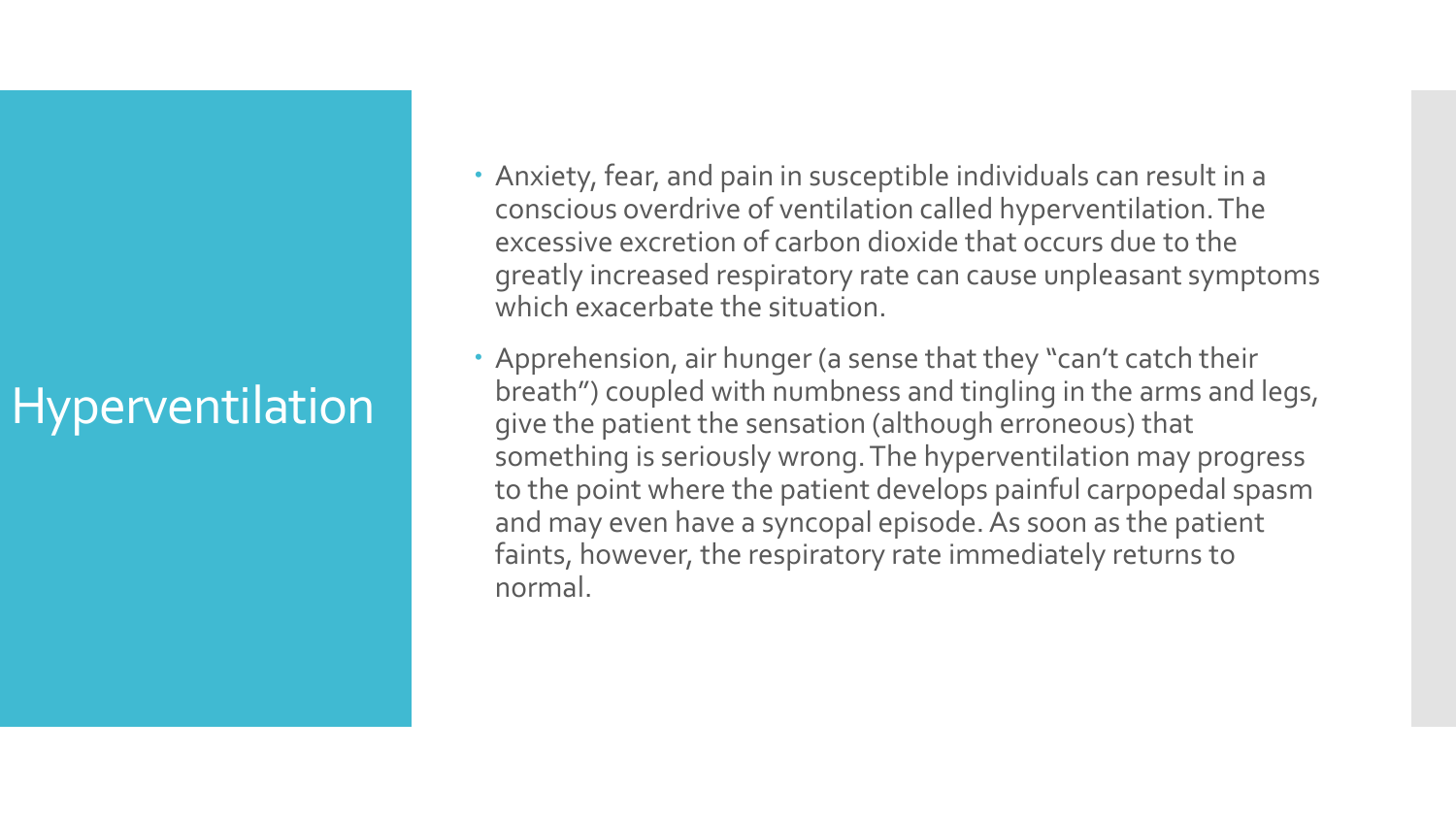#### Continued

- Hyperventilation is the only emergency when oxygen administration is not called for in the treatment plan. The old treatment which involved use of a paper bag should be avoided, as it may increase carbon dioxide to dangerously high levels in patients with a metabolic cause for their hyperventilation, such as diabetic ketoacidosis. Instead, make the patient aware of how fast they are breathing and assure them that all of their symptoms are related to their fast respiratory rate.
- Coach the patient to take slow, regular breaths on a breath by breath basis. If necessary, use a detached oxygen mask which has holes for the release of excessive carbon dioxide to help reassure and calm the patient.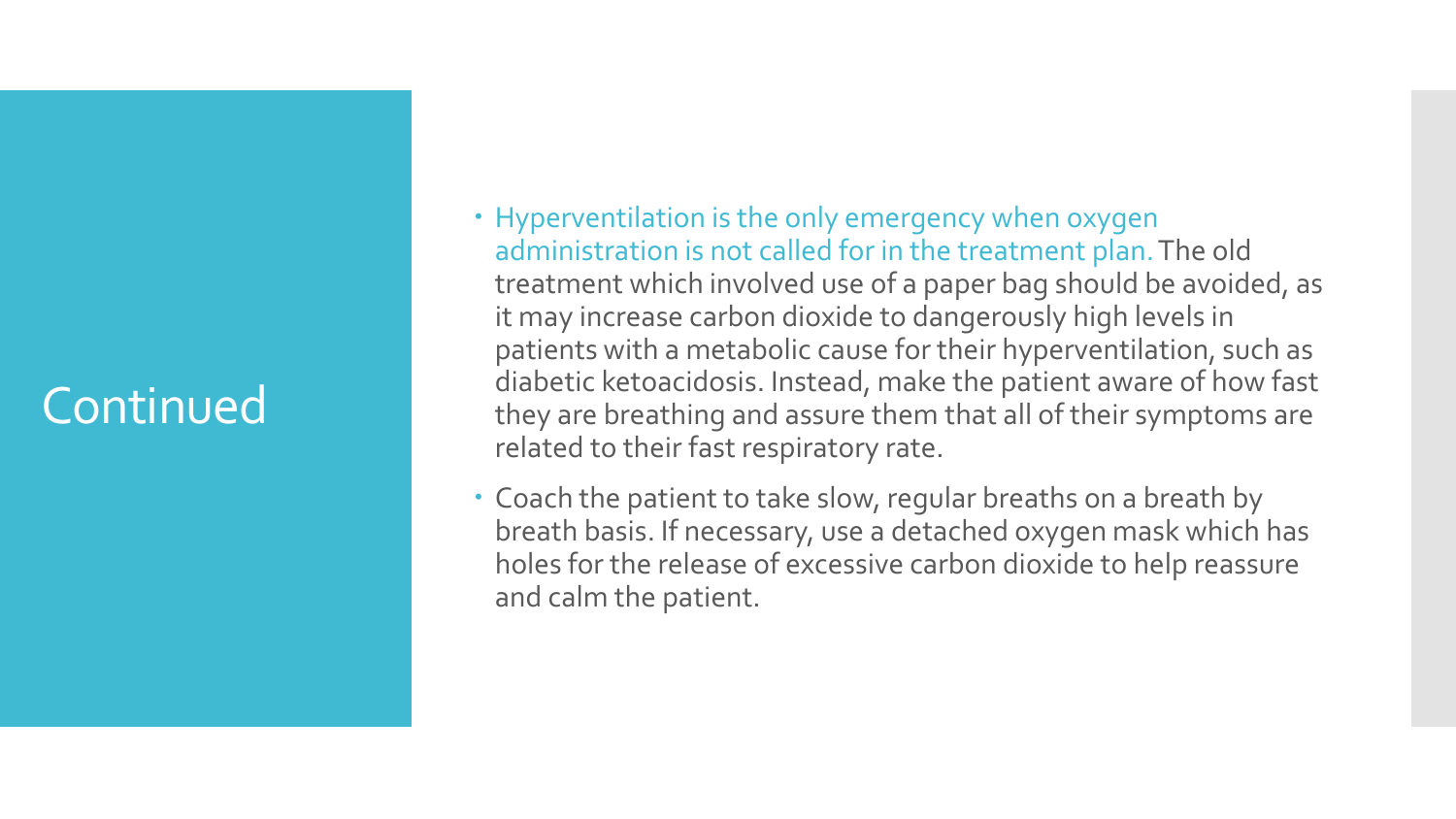#### **Respiratory** Arrest

- The end result of bronchospasm, hypoxia, airway obstruction, aspiration, and laryngospasm may be respiratory arrest. Patients who stop breathing will be unresponsive. Instruct someone to call 911 immediately.
- Open the patient's airway, and look, listen, and feel for airflow over the mouth and nose. If the patient is not breathing, place a pocket mask over the patient's mouth and nose, maintain the head tilt, and deliver a slow ventilation until the patient's chest rises. Repeat this ventilation and check the patient's pulse. If the pulse is present, ventilate an adult twelve times per minute (one breath every five seconds); for children or infants, ventilate twenty times per minute (one every three seconds). Be careful to ventilate only until the patient's chest rises, as over ventilation will distend the stomach with air and cause vomiting. Continue ventilations with periodic checks of the pulse until the rescue squad arrives.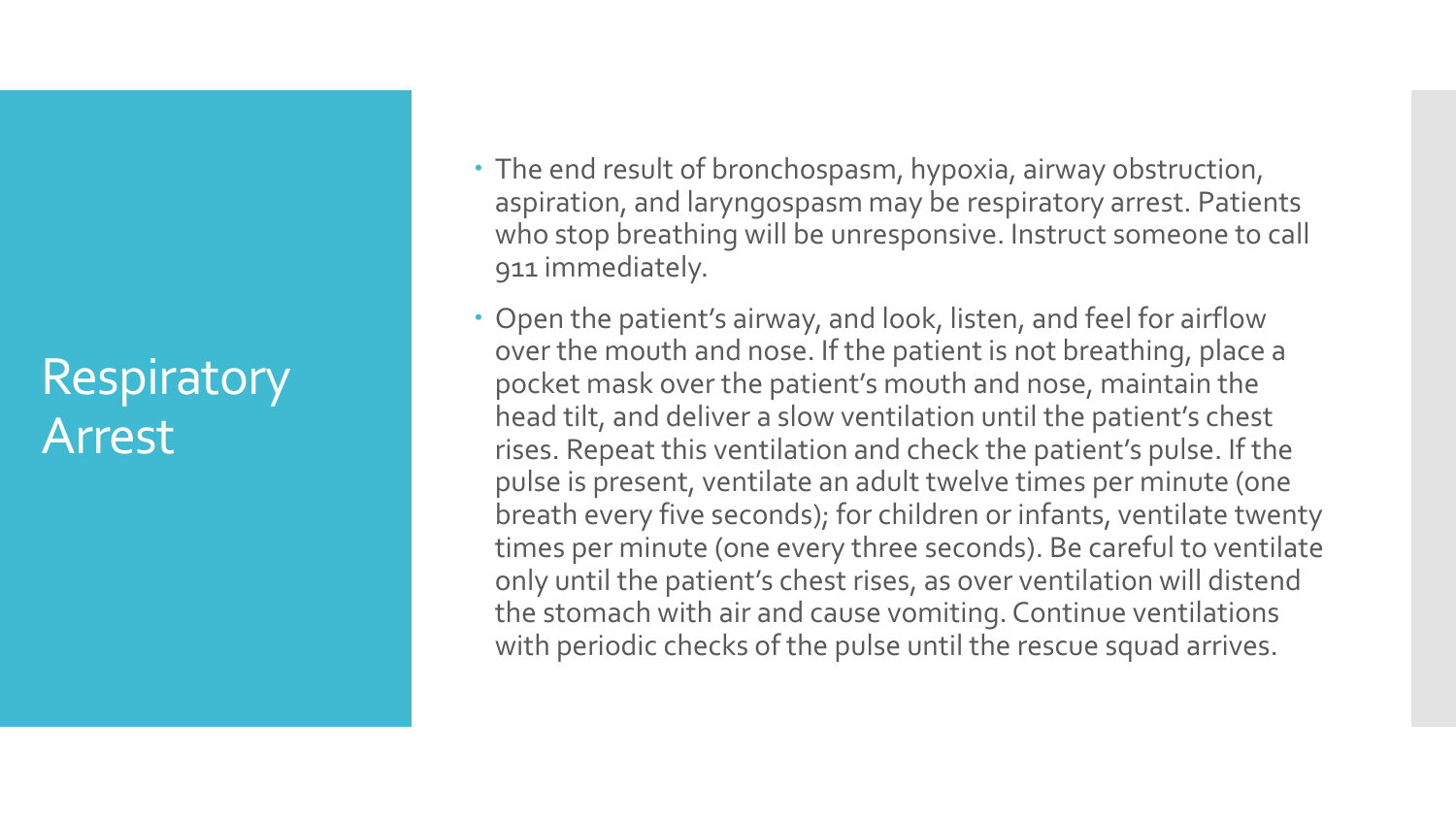#### Seizures

- Seizures are most commonly seen in patients with known seizure disorders such as epilepsy. Such patients may have stopped taking or missed a dose of their anti -seizure medication or they may experience a seizure as a result of exposure to a triggered or stressful situation. It is important to note that otherwise "normal" patients may seize if the conditions are right, particularly with hypoglycemia or hypoxia.
- Premonition, called an aura, may take the form of a strange smell, visual or auditory hallucination, or other strange sensation. This allows the patient some time -ranging from a few seconds to minutes -to prepare for the seizure. As a seizure begins, the patient typically loses consciousness and then becomes tonic as all the major skeletal muscles contract. The patient is apneic, becomes cyanotic, and may bite their tongue. This is followed by the clonic phase in which muscles contract and relax in waves. During this phase, these involuntary movements make the patient susceptible to injuries to the head, arms, or legs, and they may become incontinent of urine and stool.
- A seizure is followed by a period of drowsiness, confusion and extreme fatigue called the postictal phase.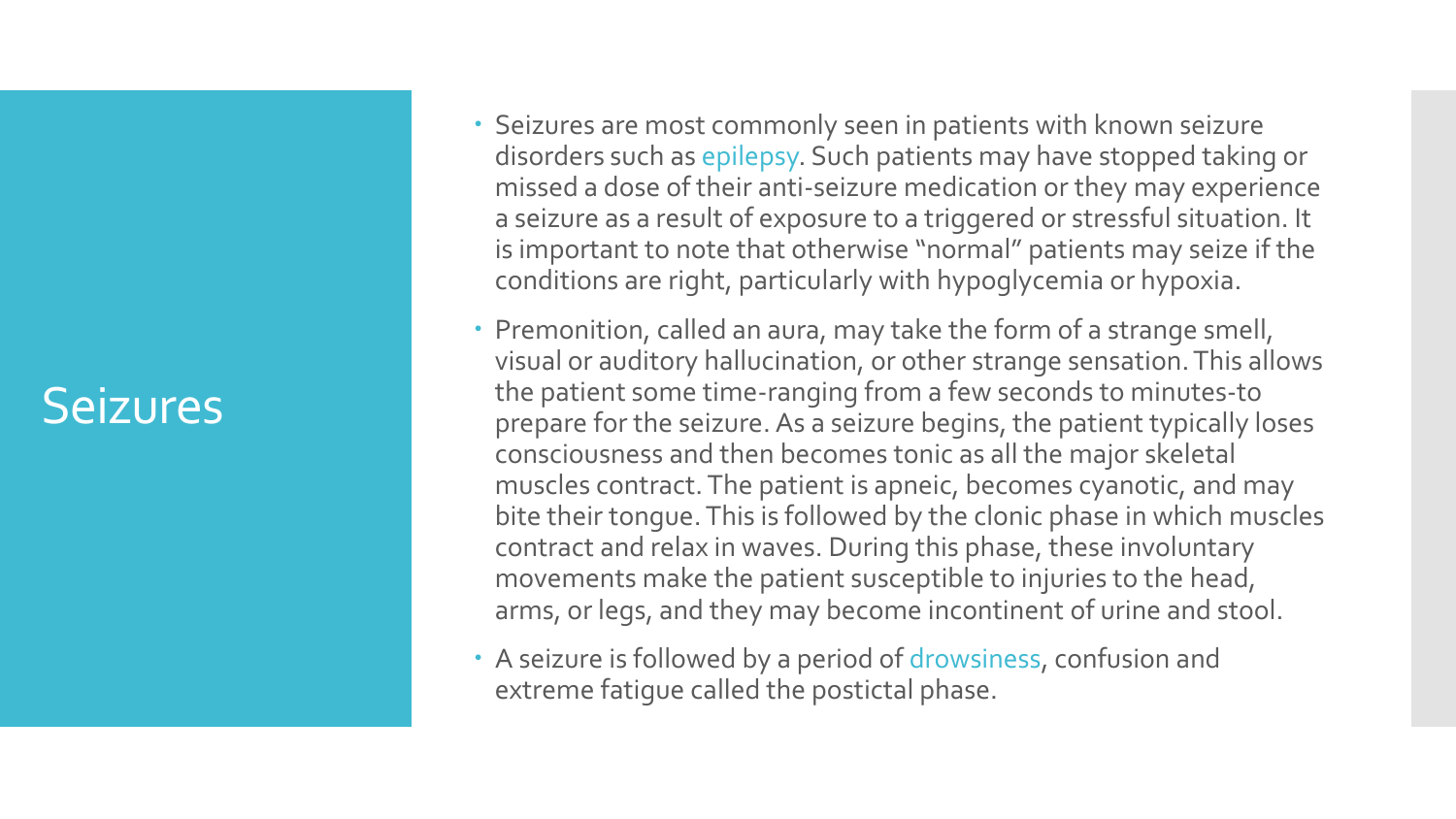#### Continued

- When observing a generalized motor seizure, knowing what not to do is as important as knowing what to do. Never attempt to place or force any object between the patient's teeth. Bite sticks are ineffective and may cause damage to oral structures. Do not attempt to restrain the patient's movements. Individuals experiencing a seizure exhibit incredible strength and attempts at restraint may result in fractures to the patient's bones. In addition, do not attempt to ventilate the patient during a seizure.
- Loosen any constrictive clothing and turn the patient on their side to protect their airway from vomiting and aspiration. Place padding beneath the patient's head to prevent injury and let the seizure run its course. While seizures invariably last only one to two minutes, the time seems much longer as the event is being witnessed.
- After the seizure, continue to monitor the airway, administer oxygen, and obtain vital signs.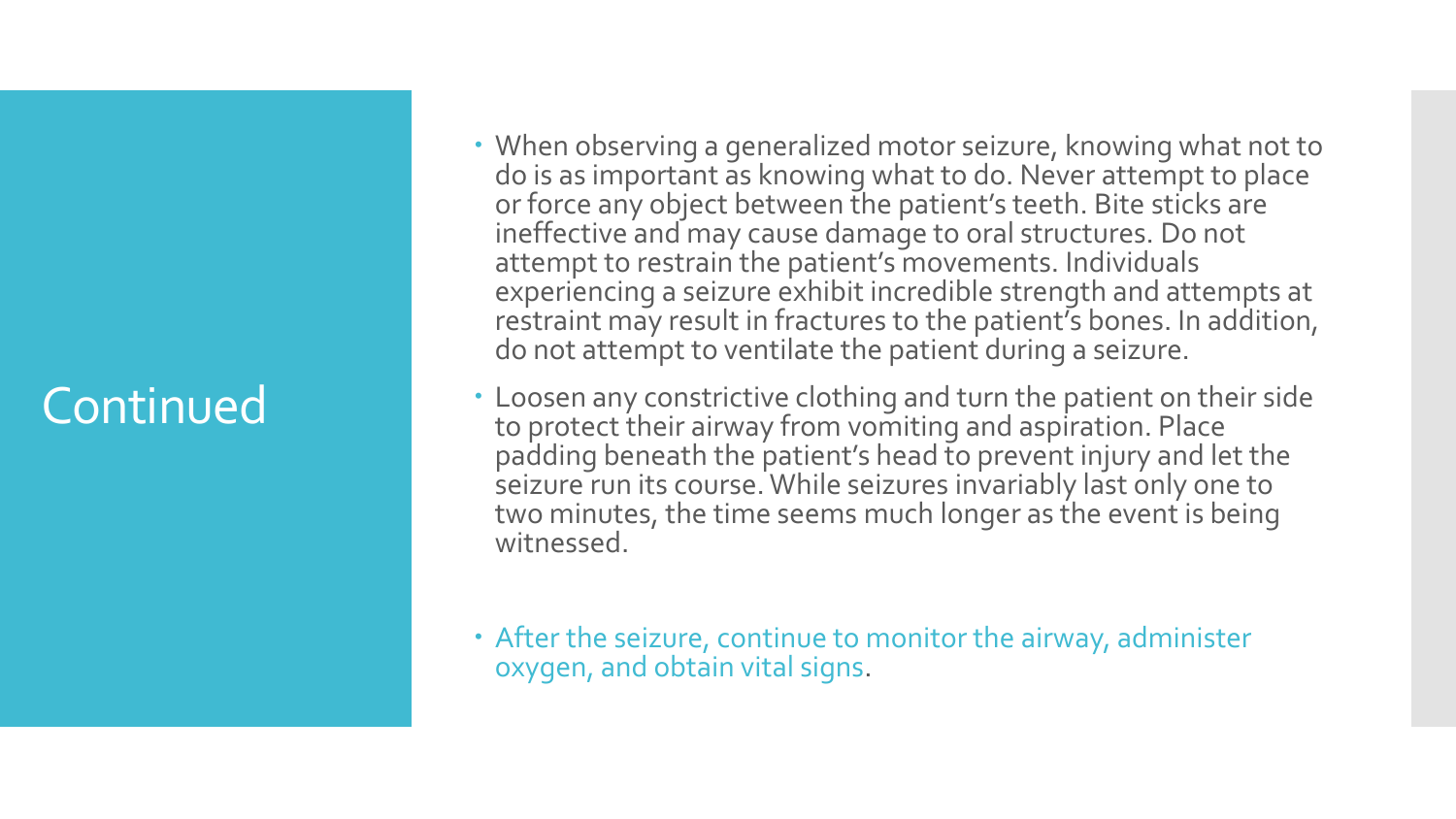#### Fainting

- Fainting or syncope results from either the psychologic response to fear, anxiety, stress, pain, or unpleasant situations or from poor autonomic adjustments to changes in the patient's posture. In some cases, syncope may be due to very rapid or slow cardiac arrhythmias. Syncope accounts for over 50% of reported emergencies in the dental office.
- The psychological reaction causes an abrupt slowing of the heart rate and pooling of blood in the extremities. Within seconds the patient may complain of a flushed sensation, followed rapidly by loss of consciousness.
- Syncope can be prevented by identifying the patient prone to anxiety or who is using anti -anxiety agents. Fearful patients can be prescribed a premedication to help them relax for the dental visit. Keep the patient supine if possible; with older patients, allow them time to slowly adjust to an upright posture after procedures are completed. In the elderly, rapid changes in posture can result in postural (orthostatic) hypotension.